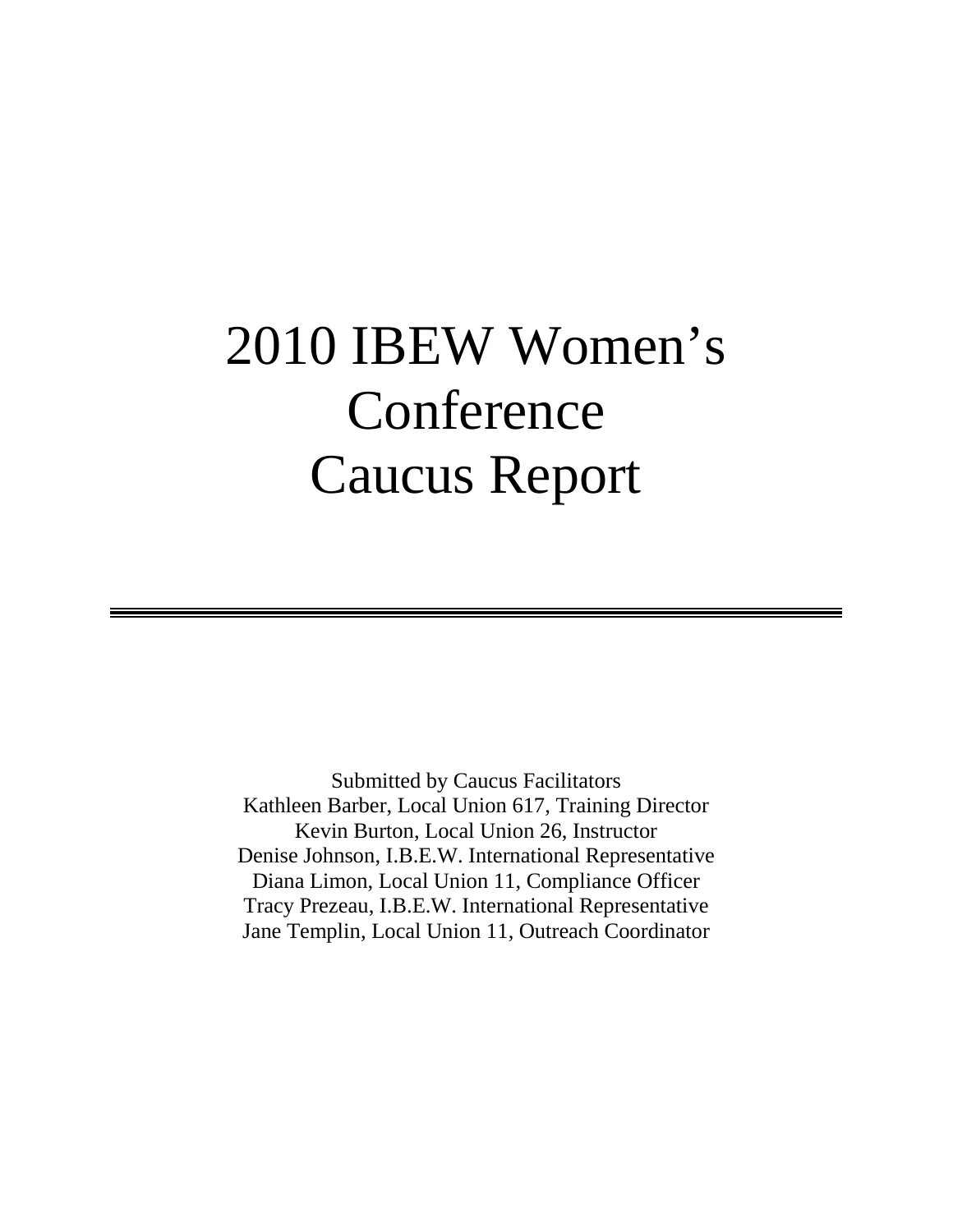# TABLE OF CONTENTS

| Abstract                                                                                      | $3 - 5$   |
|-----------------------------------------------------------------------------------------------|-----------|
| <b>Solution Matrix</b>                                                                        | $6 - 14$  |
| <b>Executive Summary</b>                                                                      | $15 - 24$ |
| <b>Action Matrix</b>                                                                          | 25        |
| <b>Recruitment Team Summary</b>                                                               | $26 - 27$ |
| <b>Retention Team Summary</b>                                                                 | 28-32     |
| Leadership Team Summary                                                                       | $33 - 35$ |
| Acknowledgments                                                                               | 36        |
| Appendix                                                                                      | 37        |
| <b>Recruitment Source Materials</b>                                                           | 38-41     |
| <b>Retention Source Materials</b>                                                             | $42 - 53$ |
| <b>Facilitator Methodology</b>                                                                | 54-59     |
| Findings from the 1997 IBEW<br>$\overline{\phantom{a}}$<br><b>Women's Construction Caucus</b> | $60 - 64$ |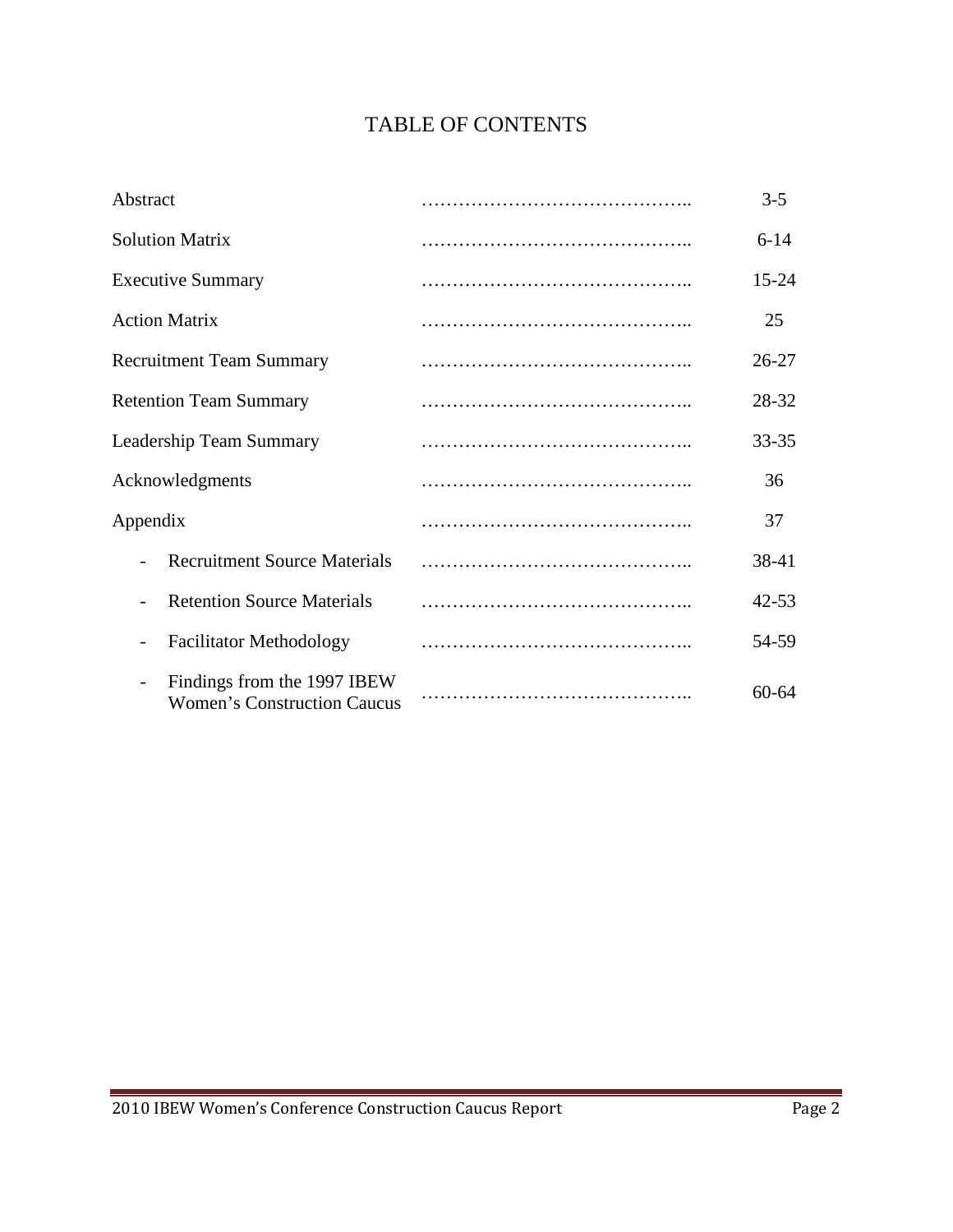# Abstract

Improving the successful recruitment and retention of women into the electrical construction industry and providing them attainable pathways to leadership roles have been perennial challenges since women began to enter the trade union movement nearly forty years ago. Unlocking these complex issues and identifying tangible resolutions are responsibilities not only endemic to the IBEW, but for the broader construction industry. Our organizational inability to do so will result in failure to properly address an ever deepening shortage of skilled labor. The rate of retirement within the construction branch of the IBEW is quickly outpacing the influx of new members, threatening the stability of our pension plans, and even more tragically undermining union market share. Women, now more than in prior years can be a pivotal remedy for current and future anemic membership numbers growth if we strategically capitalize on the enormous growth potential viable female candidates already in the workforce provide. We must be significantly better able to attract and retain them in greater numbers.

For these reasons and many others, the Delegates to the 2010 IBEW Women's Conference Construction Caucus were asked to lend their expertise and unique perspective to the ongoing dialog striving to expand understanding of these concerns. After self-dividing into three discussion groups the approximately seventy-five Delegates engaged in an organized and collaborative exchange of information and ideas for over two hours. The materials produced were studied and compounded further with the intent of producing a comprehensive Caucus Report. This report could be widely shared serving as a resource to provide for possible exercise replication and further study by interested parties, aiding in preserving the forward momentum, perpetuating the discussion and potentially generating new ideas with additional solution mechanisms.

The completed body of work and resulting conclusions are undoubtedly captivating, few new groundbreaking recommendations were identified (although still remaining relevant irrespective of their longevity of consensus). What did emerge was a powerful new model of resolution; that success in one area of concern will only occur with a balanced investment of measurable resources into all three. Previous attempts to achieve higher recruitment and retention rates of women in the IBEW and creating realistic pathways for them to leadership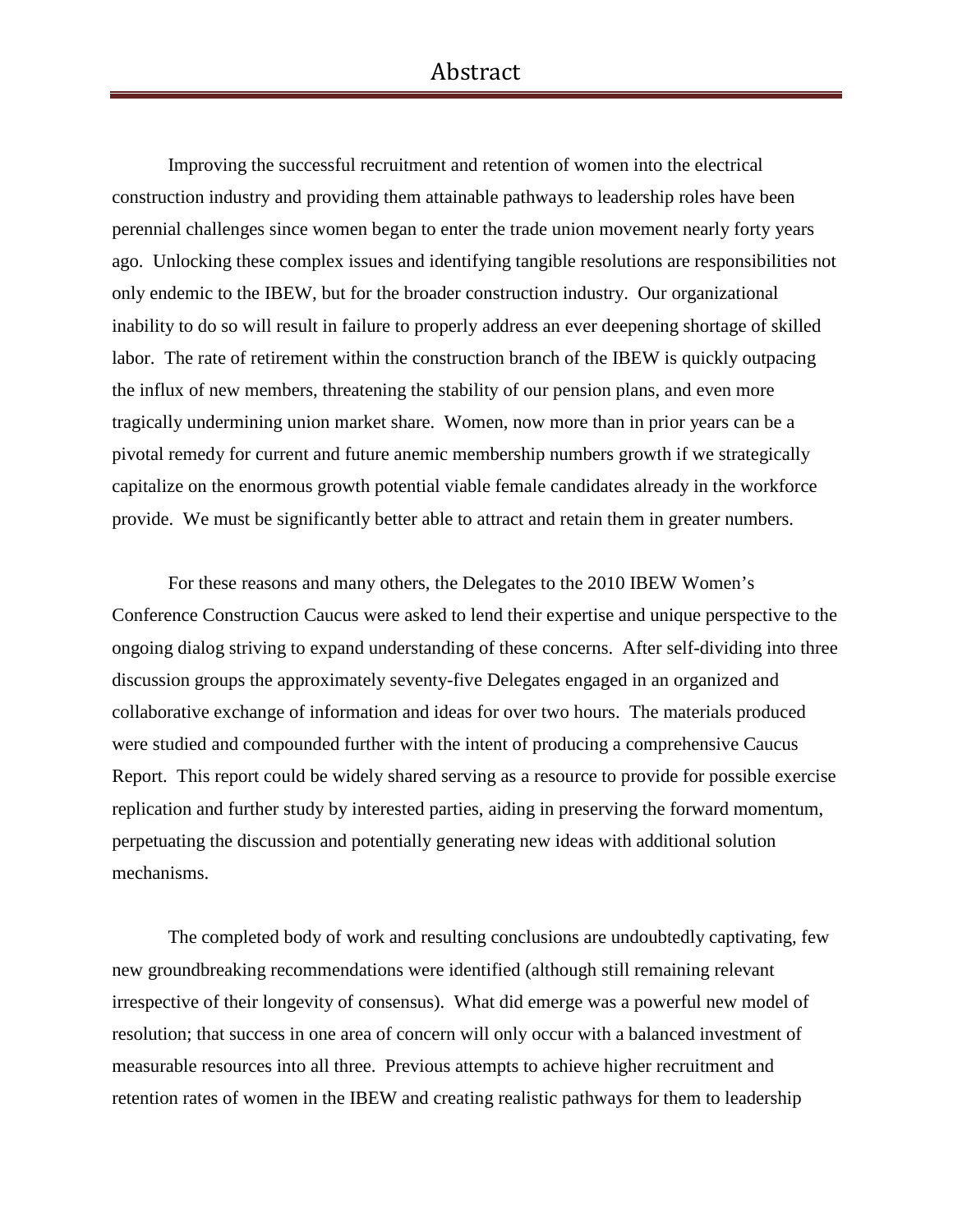# Abstract

opportunities have focused on these topics as being isolated considerations, failing to recognize their absolute synergistic relevance. Seeing them as individual discussion topics is fundamentally flawed, as they must be approached as a common problem that will only be solved by "Building Support Through Community" or the comprehensive creation of an ever improving culture of inclusion.

This newly proposed solution model is perhaps better understood if it is viewed through the same lens applied to building a broader acceptance for organizing in the construction branch of the IBEW. The health of a local union's "organizing culture" is driven by the support and belief in the idea that all organizational levels participate. The same is true for the acceptance and removal of barriers to women in the IBEW and the broader construction trades. We will not continue to realize organizing successes unless we persistently maintain a vibrant and ever improving organizing culture. Similarly we must tirelessly invest in the attainment of an ever more inclusive, organizational environment that welcomes women, encourages them to remain members and provides for them reasonable pathways to valuable leadership roles.

Current circumstances may uniquely position the IBEW to reduce impediments and catalyze significant growth and forward momentum. With the International Office facilitating awareness, accountability, identified best practices and access to tangible tools for local unions, a well-crafted strategic plan effective for the local union's specific jurisdictional dynamics, can be assembled. The responsibility to foster community support and inclusion lies at every organizational level within the IBEW, just as it does with organizing.

The broader and more rapid amplification of this awareness and implementation will go a long way to address our organizational crisis. Many IBEW members and leaders do not desire their sons, let alone their daughters, nieces, aunts or sisters to join the IBEW and seek a career in electrical construction. This ultimately denies them the opportunity to enjoy equitable pay standards, access to family health insurance, pension security and the ability to participate in the trade union movement as well as weakening the overall strength of the Brotherhood. Development of an inclusive culture through internal and external community building creates a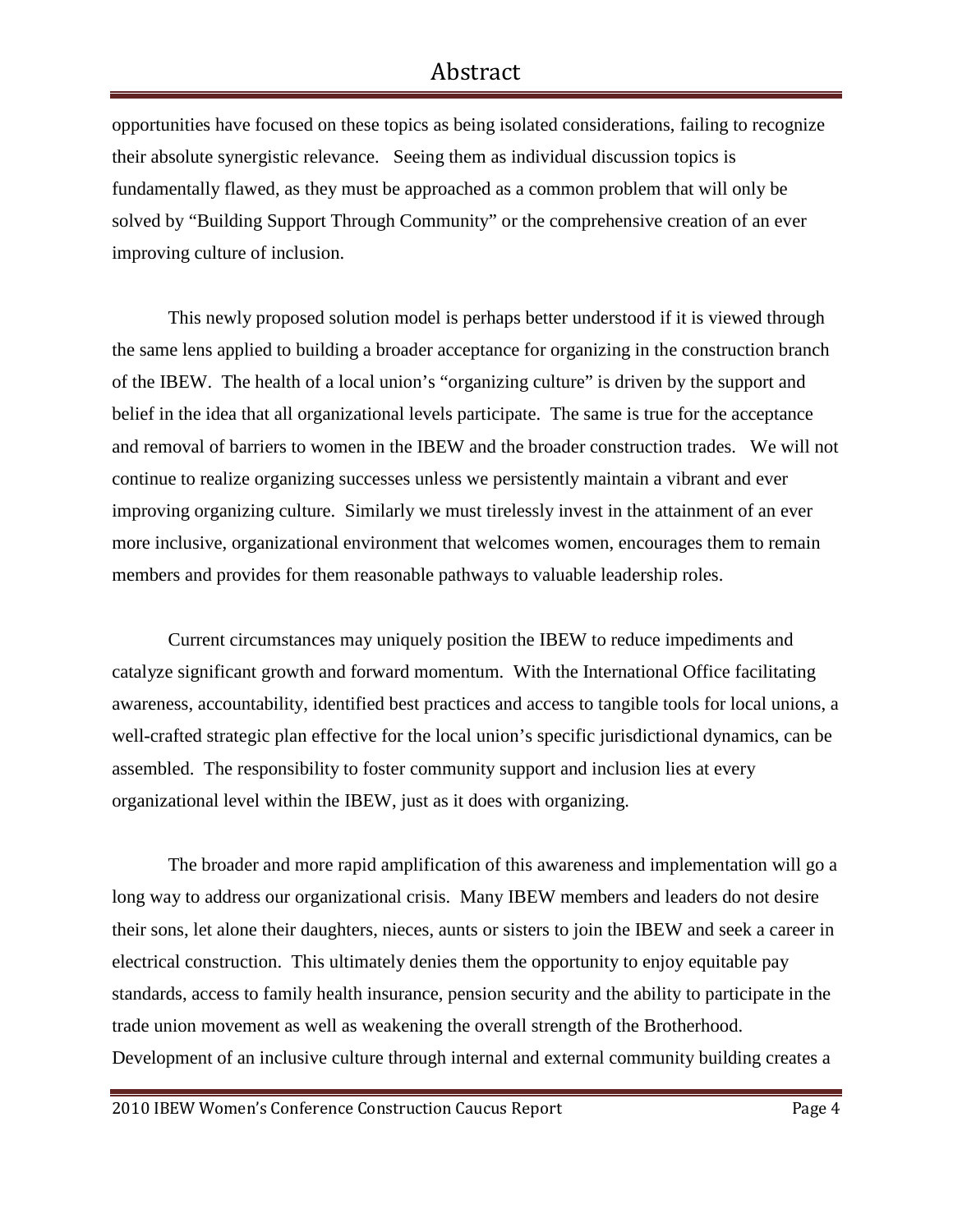# Abstract

cycle of success, reinforcing achievements of women in the classroom, on-the-job and in her union; shattering a systemic poor self-image. This will replace the current held myth "women are not well suited for the trades," with the positive, self-fulfilling reality that they are and that the trade union movement is a dignified career path.

The leadership of the IBEW is striving to recognize diversity as a resource and to become more fully inclusive as an organization; a noble goal worthy of widespread support not exclusive to the construction branch. We genuinely appreciate the opportunity to invest the time and dedication to this project, providing for the serious exploration of these critical issues impacting women seeking careers in the electrical construction industry, and the IBEW as an organization. The ensuing observations and conclusions are submitted in that spirit and with the hope that the principals may be applied across all branches of the IBEW.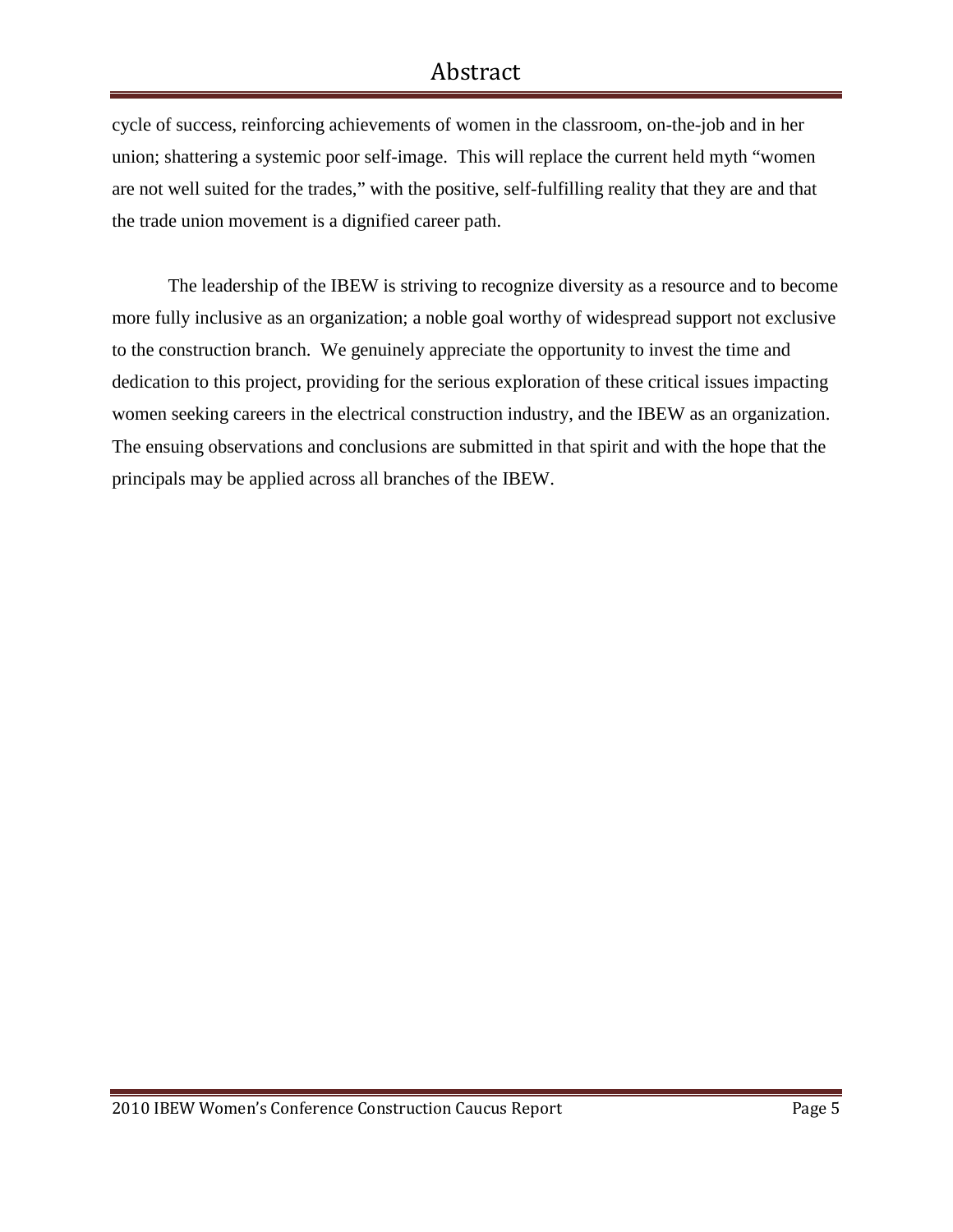| <b>Recruitment Through Outreach Solution Matrix</b> |                                            |                                                                                 |  |  |
|-----------------------------------------------------|--------------------------------------------|---------------------------------------------------------------------------------|--|--|
| <b>Recommended Action Items</b>                     | <b>Responsible Party or Parties</b>        | <b>Additional Comments</b>                                                      |  |  |
|                                                     | (Membership, Local Union, District Office, |                                                                                 |  |  |
|                                                     | JATC and/or International Office)          |                                                                                 |  |  |
| Host high school Counselor Day event                | Local Union, JATC                          | Will educate counselors about us as<br>$\bullet$                                |  |  |
| at Apprenticeship Training Center                   |                                            | well as create working relationship                                             |  |  |
| Create membership task force to<br>$\bullet$        | <b>Local Union</b>                         | Applies direct action to the problem                                            |  |  |
| count female members, set a target                  |                                            |                                                                                 |  |  |
| recruitment goal and date to increase<br>membership |                                            |                                                                                 |  |  |
| Include women's issues in Code of                   | <b>International Office</b>                | Address the unwelcome behavior and                                              |  |  |
| Excellence                                          |                                            | sexual harassment of women -                                                    |  |  |
|                                                     |                                            | hopefully this will begin to change our                                         |  |  |
|                                                     |                                            | image over time                                                                 |  |  |
| Host activity day for Boys and Girls                | <b>Local Union</b>                         | Raise awareness, educate the public,                                            |  |  |
| club, Girls Scouts, YWCA, etc                       |                                            | and plant seeds for future involvement                                          |  |  |
| Host member/daughter breakfast                      | <b>Local Union</b>                         | Provide opportunity for discussion and<br>spark interest in electrical industry |  |  |
| Create education fund which                         | <b>Local Union</b>                         | Model Local 3 - will attract women                                              |  |  |
| supplements all levels of higher                    |                                            | who desire a college education                                                  |  |  |
| education cost beyond apprenticeship                |                                            |                                                                                 |  |  |
| community college credits                           |                                            |                                                                                 |  |  |
| Train and hire female organizers                    | <b>Local Union</b>                         | Women may be more successful                                                    |  |  |
|                                                     |                                            | organizing women - can also be tasked<br>with outreach to schools and other     |  |  |
|                                                     |                                            | organizations                                                                   |  |  |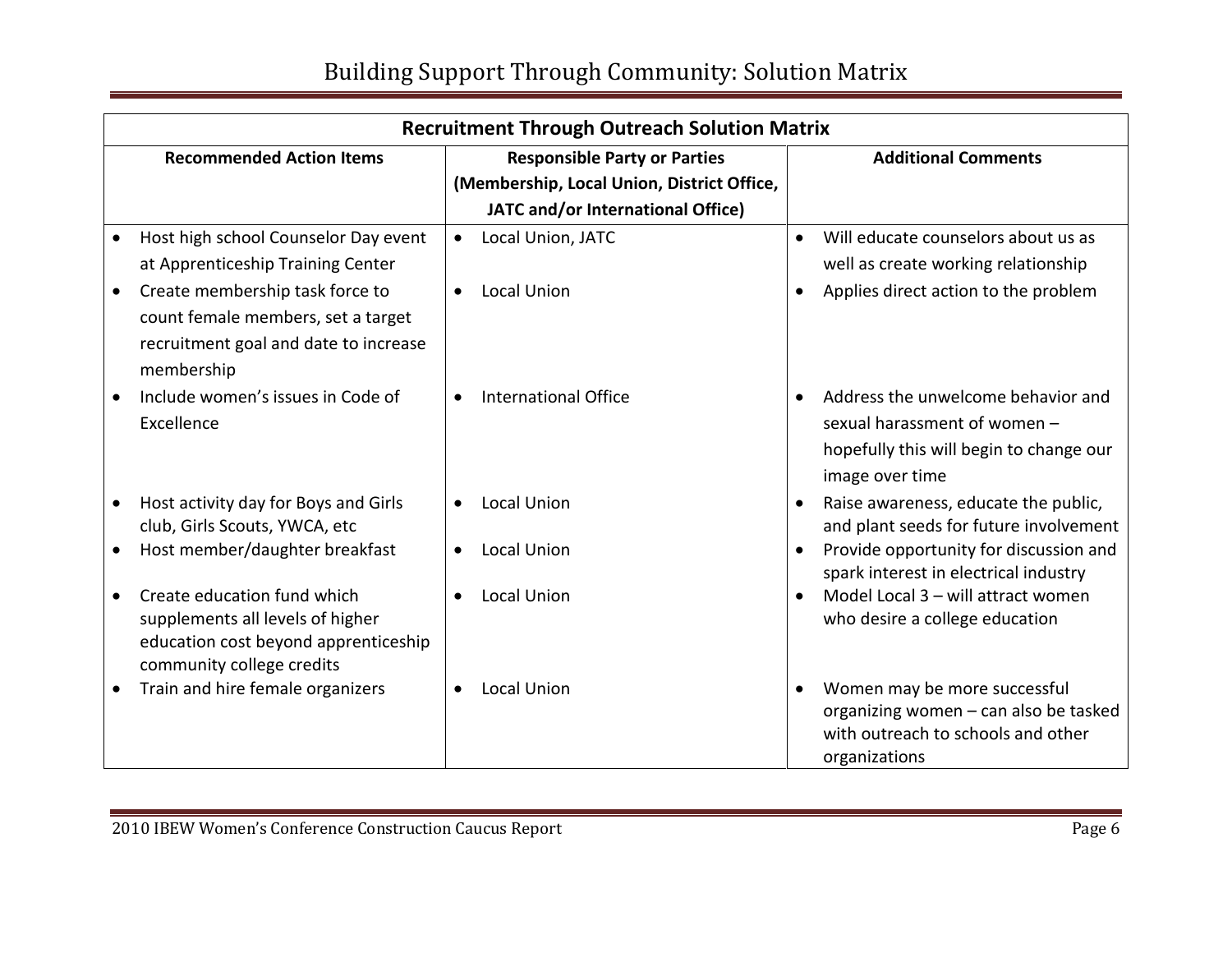| <b>Recruitment Through Outreach Solution Matrix</b>      |           |                                                                                                                        |           |                                                                                                                                                                                                             |
|----------------------------------------------------------|-----------|------------------------------------------------------------------------------------------------------------------------|-----------|-------------------------------------------------------------------------------------------------------------------------------------------------------------------------------------------------------------|
| <b>Recommended Action Items</b>                          |           | <b>Responsible Party or Parties</b><br>(Membership, Local Union, District Office,<br>JATC and/or International Office) |           | <b>Additional Comments</b>                                                                                                                                                                                  |
| Offer referral bonus to members who<br>recruit women     | $\bullet$ | Local Union, Membership                                                                                                | $\bullet$ | Gift cards, cash, paid dues for a year if<br>female referral is accepted into<br>apprenticeship or other classification                                                                                     |
| Make leadership reflect membership                       | $\bullet$ | All                                                                                                                    |           | Percentage of female leadership<br>should at least equal to percentage of<br>female membership - will provide<br>more opportunities for women to be<br>recruited by women and increase<br>physical presence |
| Rent billboard space                                     | $\bullet$ | All                                                                                                                    |           | Awareness of unions and IBEW is an<br>issue which will increase awareness                                                                                                                                   |
| Make "YouTube" commercial                                | $\bullet$ | International Office, Local Union                                                                                      | $\bullet$ | Use common words in the title like<br>"Jobs" or "How to" which will be<br>pulled up every time someone<br>requests a search using those words -<br>will raise awareness of IBEW                             |
| Join campaigns like "Fill A Stadium"<br>with the AFL-CIO |           | <b>International Office</b>                                                                                            |           | This event and others can be used to<br>bring exposure to the IBEW if we<br>participate                                                                                                                     |
| Make a kit for those who want to run<br>for office       |           | <b>International Office</b>                                                                                            |           | IBEW members like Sylvester Taylor of<br>Missouri who ran for state office and<br>won may assist in telling how they did<br>it; Supporting women to leadership<br>will impact recruitment                   |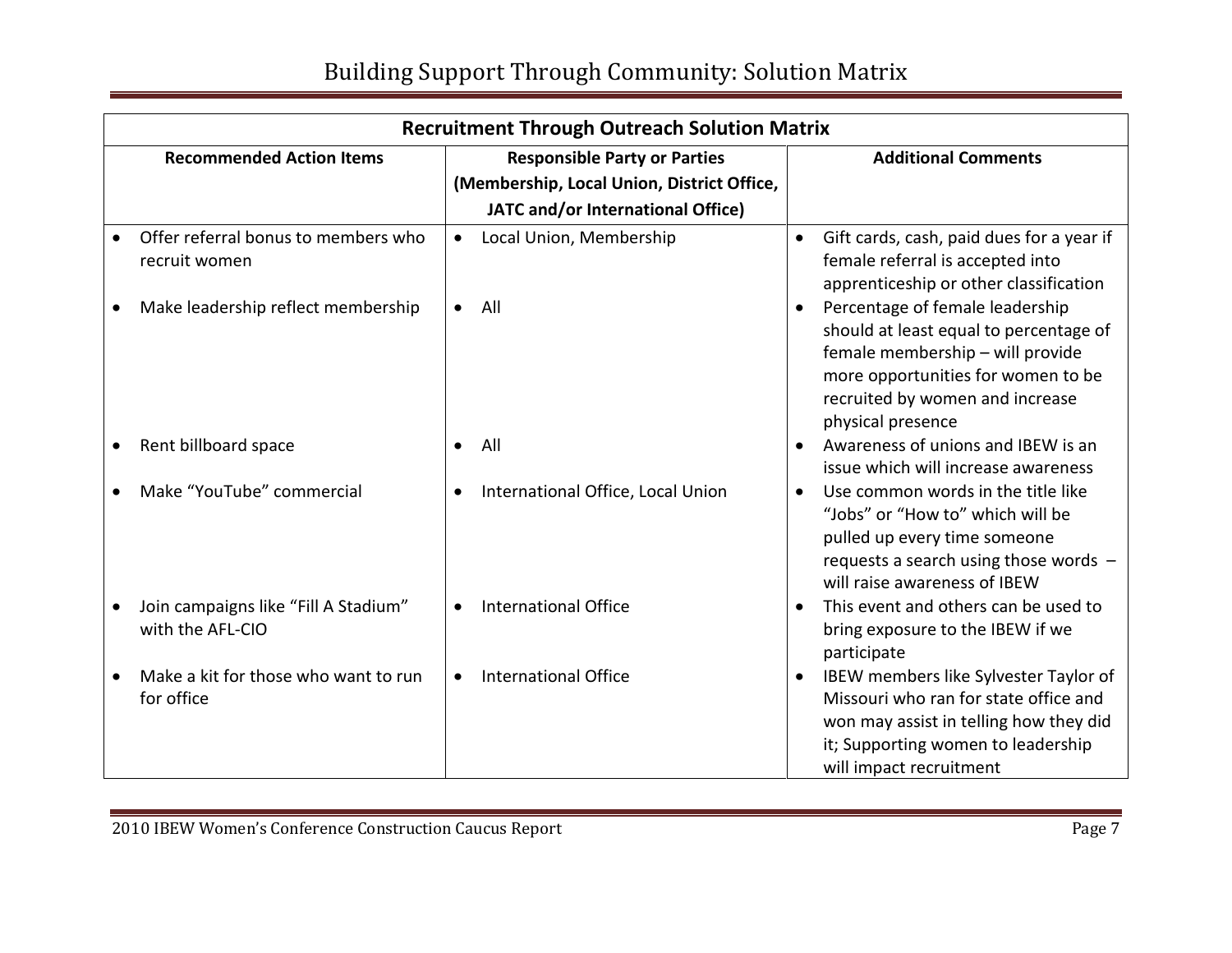| <b>Recruitment Through Outreach Solution Matrix</b>                                                                                                                                                             |           |                                            |           |                                                                                                                                                                               |
|-----------------------------------------------------------------------------------------------------------------------------------------------------------------------------------------------------------------|-----------|--------------------------------------------|-----------|-------------------------------------------------------------------------------------------------------------------------------------------------------------------------------|
| <b>Recommended Action Items</b>                                                                                                                                                                                 |           | <b>Responsible Party or Parties</b>        |           | <b>Additional Comments</b>                                                                                                                                                    |
|                                                                                                                                                                                                                 |           | (Membership, Local Union, District Office, |           |                                                                                                                                                                               |
|                                                                                                                                                                                                                 |           | JATC and/or International Office)          |           |                                                                                                                                                                               |
| Create a best practices manual                                                                                                                                                                                  | $\bullet$ | <b>International Office</b>                | $\bullet$ | Some Locals may already be successful<br>in recruiting women; Documenting<br>successful techniques would be helpful                                                           |
| Hold membership educational<br>seminars                                                                                                                                                                         |           | <b>Local Union</b>                         |           | Most members who do not attend<br>conferences are not current on the<br>issues; This suggestion spreads<br>recruitment accountability to the<br>membership as well            |
| Publish articles in local union media                                                                                                                                                                           |           | <b>Local Union</b>                         |           | Another means of educating members                                                                                                                                            |
| Address issue in IBEW Journal                                                                                                                                                                                   | $\bullet$ | <b>International Office</b>                |           | Students interested in the electrical<br>trade can pair up with an existing<br>female member for education and<br>support                                                     |
| Extend recruitment to unemployment<br>centers, detention centers, prisons,<br>colleges, continuation schools, job<br>corps, etc                                                                                 |           | <b>Local Union</b>                         |           | Utilizing untraditional means of<br>organizing may prove beneficial                                                                                                           |
| Acknowledge members who utilize<br>apprenticeship community college<br>credits for their college degree, gain<br>political office, or other extraordinary<br>feat because of their IBEW training<br>and support |           | All                                        |           | Place this acknowledgement on our<br>websites so non-member web surfers<br>can see that we are more than just<br>construction workers thus reducing<br>the blue collar stigma |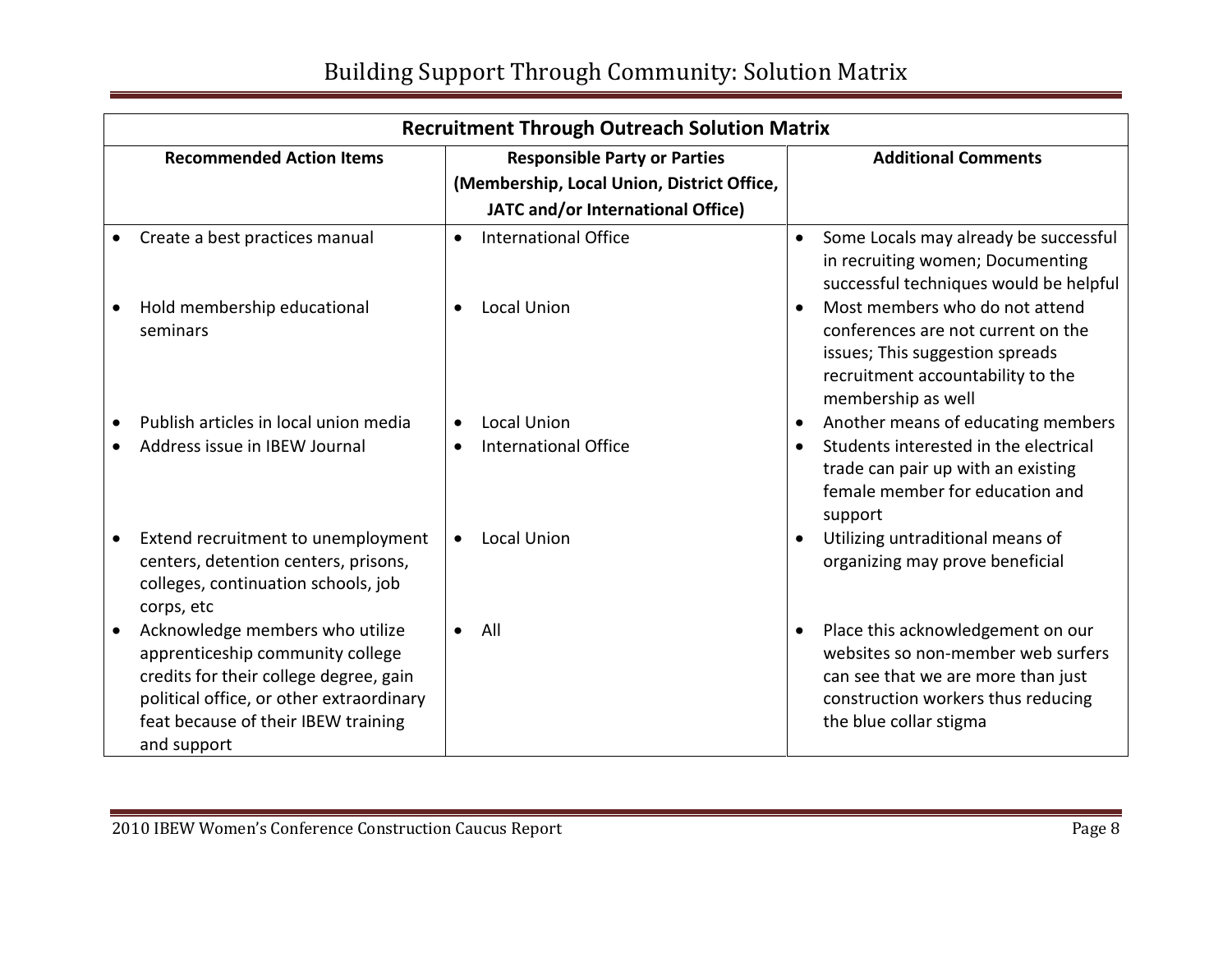|           | <b>Recruitment Through Outreach Solution Matrix</b>                                                                                                                  |           |                                                                                                                        |           |                                                                                                                                                                                           |
|-----------|----------------------------------------------------------------------------------------------------------------------------------------------------------------------|-----------|------------------------------------------------------------------------------------------------------------------------|-----------|-------------------------------------------------------------------------------------------------------------------------------------------------------------------------------------------|
|           | <b>Recommended Action Items</b>                                                                                                                                      |           | <b>Responsible Party or Parties</b><br>(Membership, Local Union, District Office,<br>JATC and/or International Office) |           | <b>Additional Comments</b>                                                                                                                                                                |
|           | Establish an outreach coordinator or<br>committee and encourage women to<br>participate                                                                              | $\bullet$ | Local Union, JATC                                                                                                      | $\bullet$ | Introducing the apprenticeship<br>program to high schools, Regional<br>Occupational Centers, adult schools,<br>career fairs, and entities that provide<br>support to women and minorities |
|           | Gain positions on the local Workforce<br>Investment Board (WIB) and increase<br>involvement                                                                          |           | <b>Local Union</b>                                                                                                     |           | Promotes apprenticeship and the<br>IBEW in the broader community                                                                                                                          |
| $\bullet$ | Build a relationship with local school<br>boards promoting apprenticeship and<br>spread understanding of entry<br>requirements                                       |           | <b>Local Union</b>                                                                                                     |           | A top down effort to educate the<br>school board and community<br>regarding the opportunities<br>apprenticeships provide                                                                  |
|           | Establish partnerships with Job Corp<br>and the Conservation Corp                                                                                                    |           | Local Union, JATC                                                                                                      |           | Creates opportunity to build<br>relationships with women who already<br>have an affinity for physical and<br>mechanical work                                                              |
|           | Host a career day at the training<br>center and invite high school<br>representatives, Regional<br>Occupational Centers, and other<br>appropriate community entities |           | <b>JATC</b>                                                                                                            |           | Strive to include female journeymen<br>and apprentices to serve as role<br>models as they participate in the<br>presentation                                                              |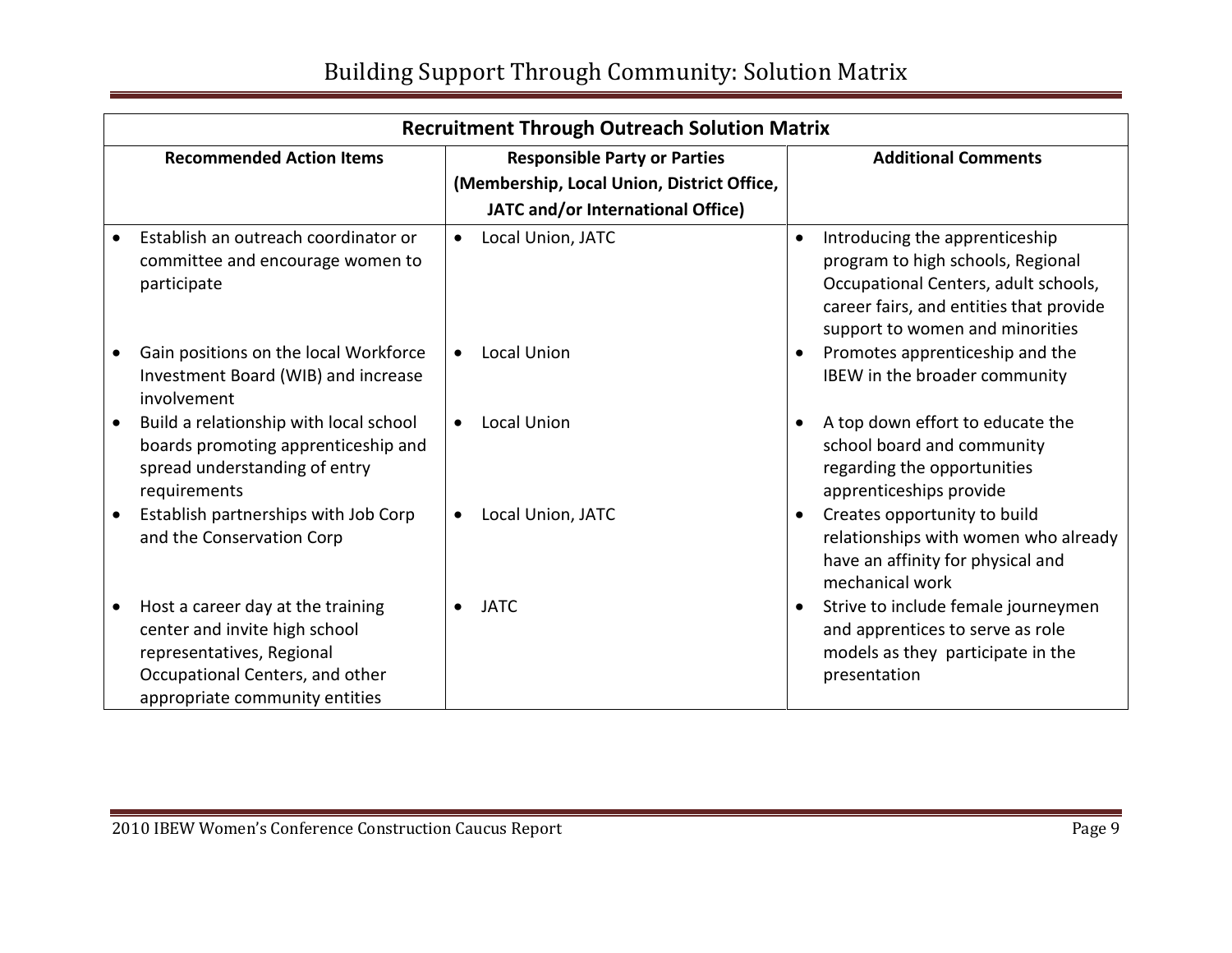|           | <b>Retention Through Mentoring Solution Matrix</b>                                                                 |                                                              |           |                                                                                                                               |  |
|-----------|--------------------------------------------------------------------------------------------------------------------|--------------------------------------------------------------|-----------|-------------------------------------------------------------------------------------------------------------------------------|--|
|           | <b>Recommended Action Items</b>                                                                                    | <b>Responsible Party or Parties</b>                          |           | <b>Additional Comments</b>                                                                                                    |  |
|           |                                                                                                                    | (Membership, Local Union, District Office,                   |           |                                                                                                                               |  |
|           |                                                                                                                    | JATC and/or International Office)                            |           |                                                                                                                               |  |
|           | Partner with community organizations<br>for women in non-traditional work                                          | <b>Local Union</b><br>$\bullet$                              | $\bullet$ | Model Local 3 (NEW) "Non-Traditional<br>Employment for Women" - exposes<br>women to different trades and what to<br>expect    |  |
|           |                                                                                                                    |                                                              | $\bullet$ | CLUW Program - "Construction Field<br>Day" (Pre-Apprenticeship Training for<br>women by women)                                |  |
|           | Use realistic portrayals of women in<br>outreach and promotional<br>materials/videos                               | Local Union, District Office,<br><b>International Office</b> |           | Increase awareness of actual<br>expectations of construction industry<br>work and culture                                     |  |
|           | Provide long distance mentoring<br>through online forum or chat room for<br>women                                  | District Office, International Office                        | $\bullet$ | Provide support system to decrease<br>feelings of isolation for women in<br>areas with few or no women                        |  |
|           | Raise awareness of existing resources<br>such as tradeswomen's organizations,<br>committees, online resources, etc | Local Union, District Office,<br><b>International Office</b> |           | Provide support system to decrease<br>feelings of isolation for women                                                         |  |
| $\bullet$ | Provide mentoring programs for<br>women and encourage men to also get<br>involved and actively serve as mentors    | <b>Local Union</b><br>$\bullet$                              |           | Model Local 11 (EMPOWER) - Pair<br>female journeyman (mentor) with<br>female apprentice (mentee) and host<br>monthly meetings |  |
|           | Recruit female steward or advocate<br>for women                                                                    | Local Union, District Office                                 | $\bullet$ | Provide support system through<br>apprenticeship program or job site<br>visits to women by women                              |  |
|           | Create Local Women's<br>Committees/Clubs                                                                           | Local                                                        |           | Model Local 3                                                                                                                 |  |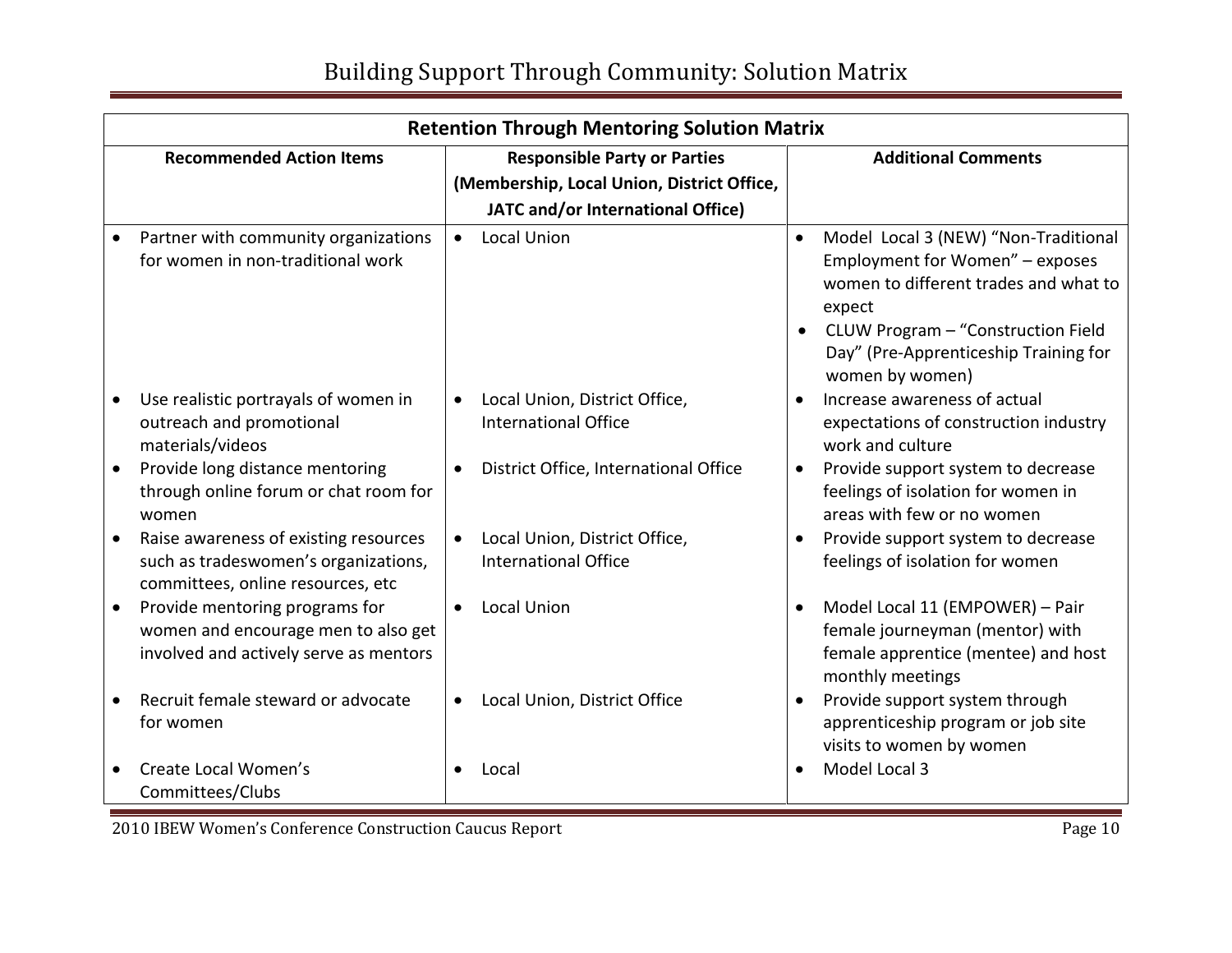|           | <b>Retention Through Mentoring Solution Matrix</b>                                                                                     |                                                 |           |                                                                                                                                                         |  |
|-----------|----------------------------------------------------------------------------------------------------------------------------------------|-------------------------------------------------|-----------|---------------------------------------------------------------------------------------------------------------------------------------------------------|--|
|           | <b>Recommended Action Items</b>                                                                                                        | <b>Responsible Party or Parties</b>             |           | <b>Additional Comments</b>                                                                                                                              |  |
|           |                                                                                                                                        | (Membership, Local Union, District Office,      |           |                                                                                                                                                         |  |
|           |                                                                                                                                        | JATC and/or International Office)               |           |                                                                                                                                                         |  |
|           | Conduct exit interviews for women<br>who leave the IBEW as well as those<br>who successfully complete the<br>apprenticeship            | Local<br>$\bullet$                              | $\bullet$ | Means of identifying why women<br>leave the trade (both negative and<br>positive reasons)                                                               |  |
| $\bullet$ | Create a women only publication or<br>newsletter that focuses on women's<br>issues                                                     | Local, District Office, International<br>Office | $\bullet$ | Decrease feelings of isolation and<br>increase inclusiveness                                                                                            |  |
|           | Continue to sponsor Women's<br>Conferences on the regional and<br>international levels                                                 | Local, District Office, International<br>Office |           | Alter conference location to reach<br>women in other areas and hold District<br>Women's Conferences in years with no<br><b>International Conference</b> |  |
| $\bullet$ | Create other meeting opportunities<br>such as "Women's Retreats" or<br>"Summer Camp"                                                   | Local, District Office, International<br>Office |           | Model "Summer Institute for Union<br>Women"                                                                                                             |  |
|           | Create an "Oath of Solidarity" for IBEW<br>women in support of Union Sisters                                                           | <b>International Office</b>                     |           | Use patches, pins and stickers<br>identifying Sisters committed to oath                                                                                 |  |
| $\bullet$ | Provide continuous and mandatory<br>training and education for all IBEW<br><b>Members</b><br>Amps, Harassment, Awareness,<br>Diversity | All<br>$\bullet$                                |           | Decrease workplace discrimination<br>and increase inclusiveness                                                                                         |  |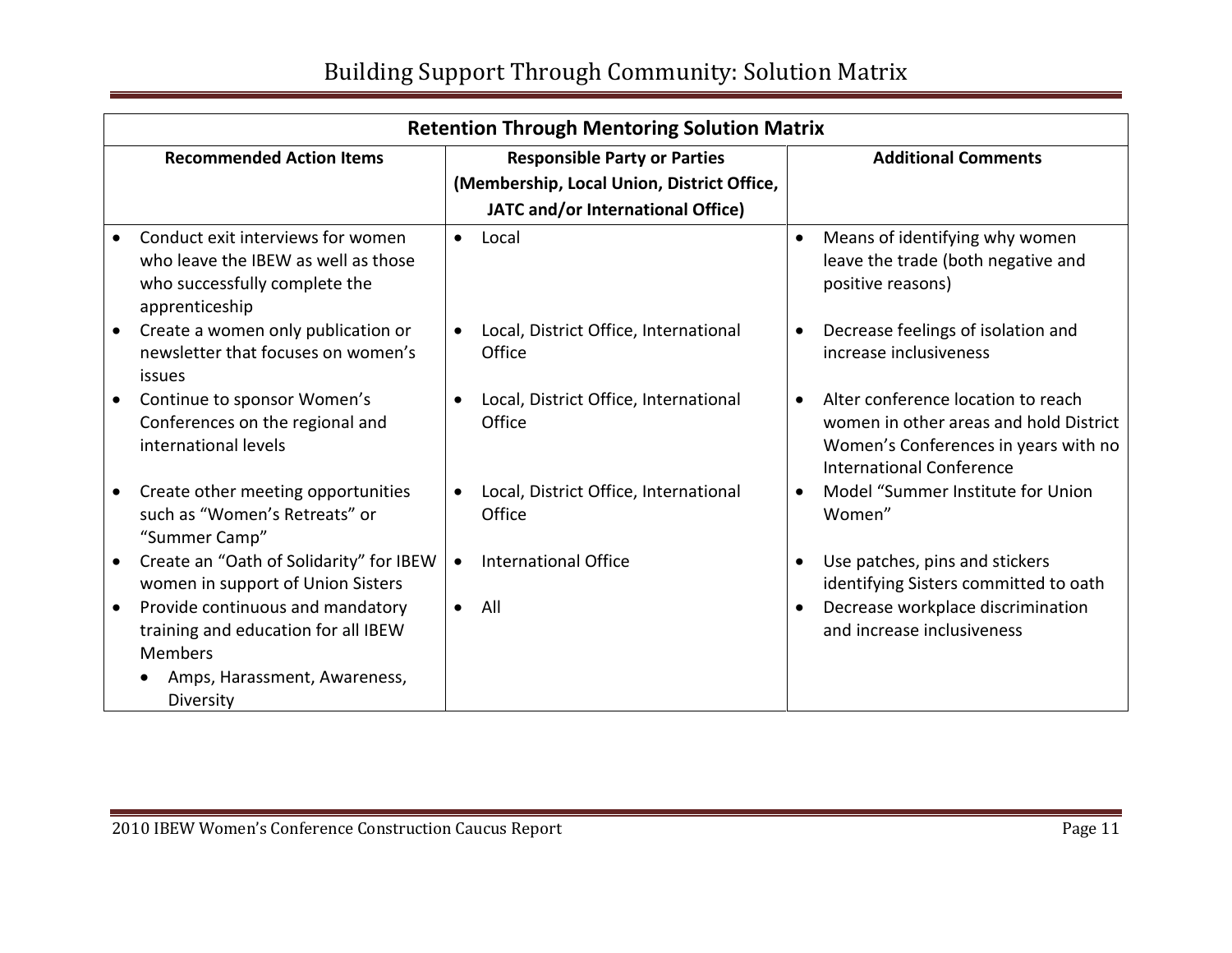| <b>Retention Through Mentoring Solution Matrix</b>                                                                                        |           |                                                       |           |                                                                                                                                                                 |
|-------------------------------------------------------------------------------------------------------------------------------------------|-----------|-------------------------------------------------------|-----------|-----------------------------------------------------------------------------------------------------------------------------------------------------------------|
| <b>Recommended Action Items</b>                                                                                                           |           | <b>Responsible Party or Parties</b>                   |           | <b>Additional Comments</b>                                                                                                                                      |
|                                                                                                                                           |           | (Membership, Local Union, District Office,            |           |                                                                                                                                                                 |
|                                                                                                                                           |           | JATC and/or International Office)                     |           |                                                                                                                                                                 |
| Provide access to experienced<br>professional assistance<br>Military counselors or similar -<br>better suited for construction<br>culture | $\bullet$ | Local Union, International Office                     | $\bullet$ | Increase retention by providing<br>support system to cope with issues of<br>discrimination, harassment, isolation<br>and other issues unique to<br>construction |
| Collect and record accurate statistics<br>of women in construction in the IBEW                                                            | $\bullet$ | Local Union, District Office,<br>International Office |           | International Office request number of<br>women employed and unemployed<br>from Local Unions - update statistics<br>annually at all levels                      |
| Provide resources of accessible day<br>care                                                                                               | $\bullet$ | Local Union                                           |           | Create or provide lists of local<br>resources                                                                                                                   |
| Create family friendly meeting and<br>events                                                                                              |           | Local Union                                           |           | Encourage family inclusiveness                                                                                                                                  |
| Encourage effective apprentice<br>rotation                                                                                                | $\bullet$ | Local Union, JATC                                     |           | Producing well rounded female<br>apprenticeship graduates                                                                                                       |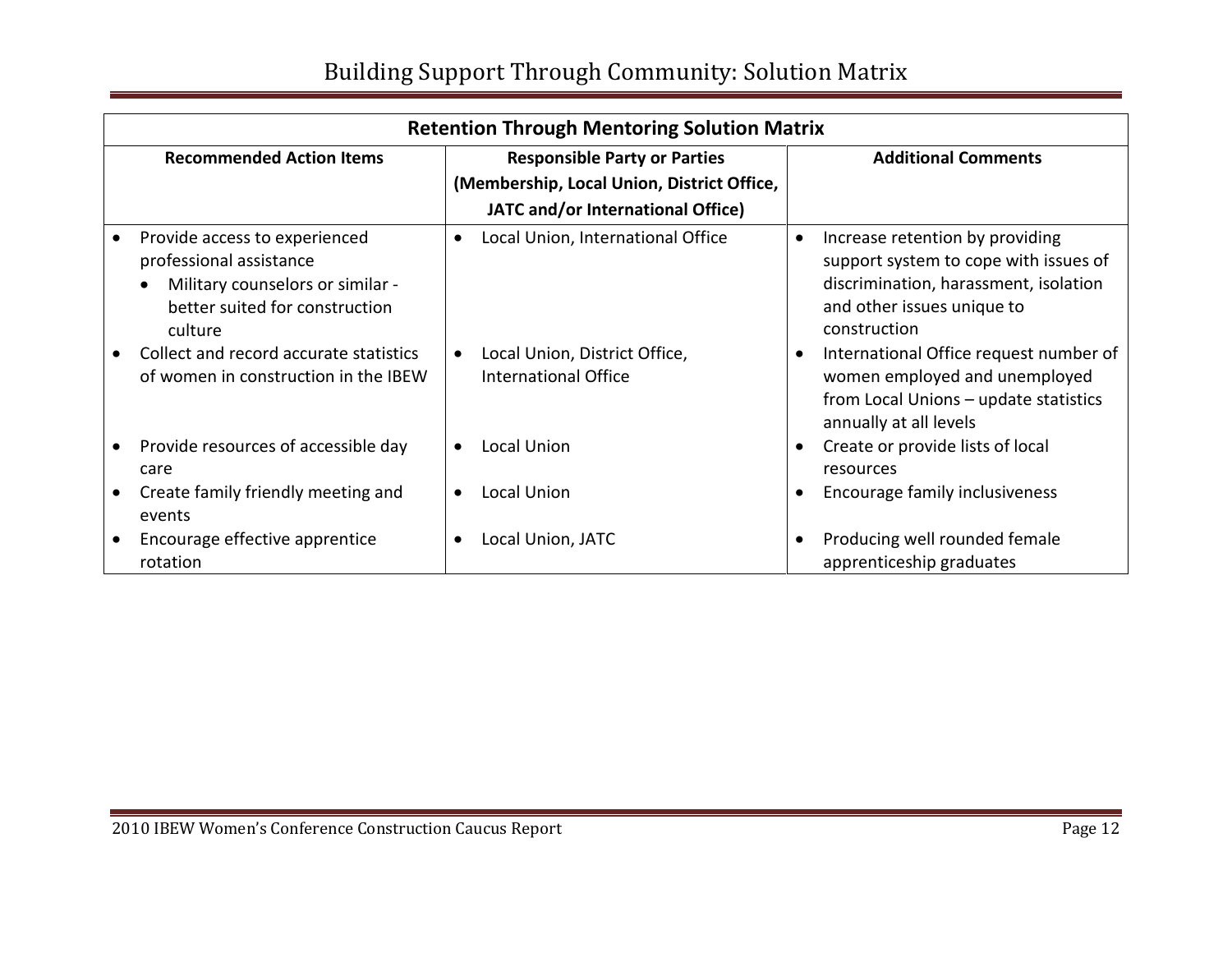| Leadership Roles in the Union and On-The-Job Solution Matrix                                                              |                                                                                                                        |                                                                                                                                                                                                                                                                     |  |  |
|---------------------------------------------------------------------------------------------------------------------------|------------------------------------------------------------------------------------------------------------------------|---------------------------------------------------------------------------------------------------------------------------------------------------------------------------------------------------------------------------------------------------------------------|--|--|
| <b>Recommended Action Items</b>                                                                                           | <b>Responsible Party or Parties</b><br>(Membership, Local Union, District Office,<br>JATC and/or International Office) | <b>Additional Comments</b>                                                                                                                                                                                                                                          |  |  |
| Encourage female members of local<br>$\bullet$<br>union to become mentors                                                 | JATC, Local Union, District Office<br>$\bullet$                                                                        | District Office to provide Local Union<br>$\bullet$<br>with training on mentorship; JATC to<br>engage 5th year female apprentices<br>into mentoring 1st year female<br>apprentices                                                                                  |  |  |
| Recruit female members for teaching<br>$\bullet$<br>position for journeyman upgrade<br>classes and apprenticeship classes | <b>JATC</b>                                                                                                            | This will be a conduit to introduce<br>women to apprentices and the<br>general membership that may have<br>been unseen and allow the female<br>members to develop their leadership<br>skill set by conducting classes where<br>they are controlling the environment |  |  |
| Offer Leadership Training to female<br>$\bullet$<br>and male members of the Local Union                                   | JATC, Local Union, District Office<br>$\bullet$                                                                        | Develop a Leadership Training<br>seminar that will provide people with<br>the skill sets to obtain leadership<br>positions within the Local Union, on<br>the job, or at the JATC                                                                                    |  |  |
| Local Union to "groom" female<br>$\bullet$<br>candidates for elected positions                                            | Local Union, District Office                                                                                           | District Office to offer assistance to<br>the Local Union on the appropriate<br>manner for "grooming" potential<br>candidates                                                                                                                                       |  |  |
| Open up opportunities for female<br>$\bullet$<br>members to participate in Building<br>Trades Conferences and meetings    | <b>Local Union</b>                                                                                                     |                                                                                                                                                                                                                                                                     |  |  |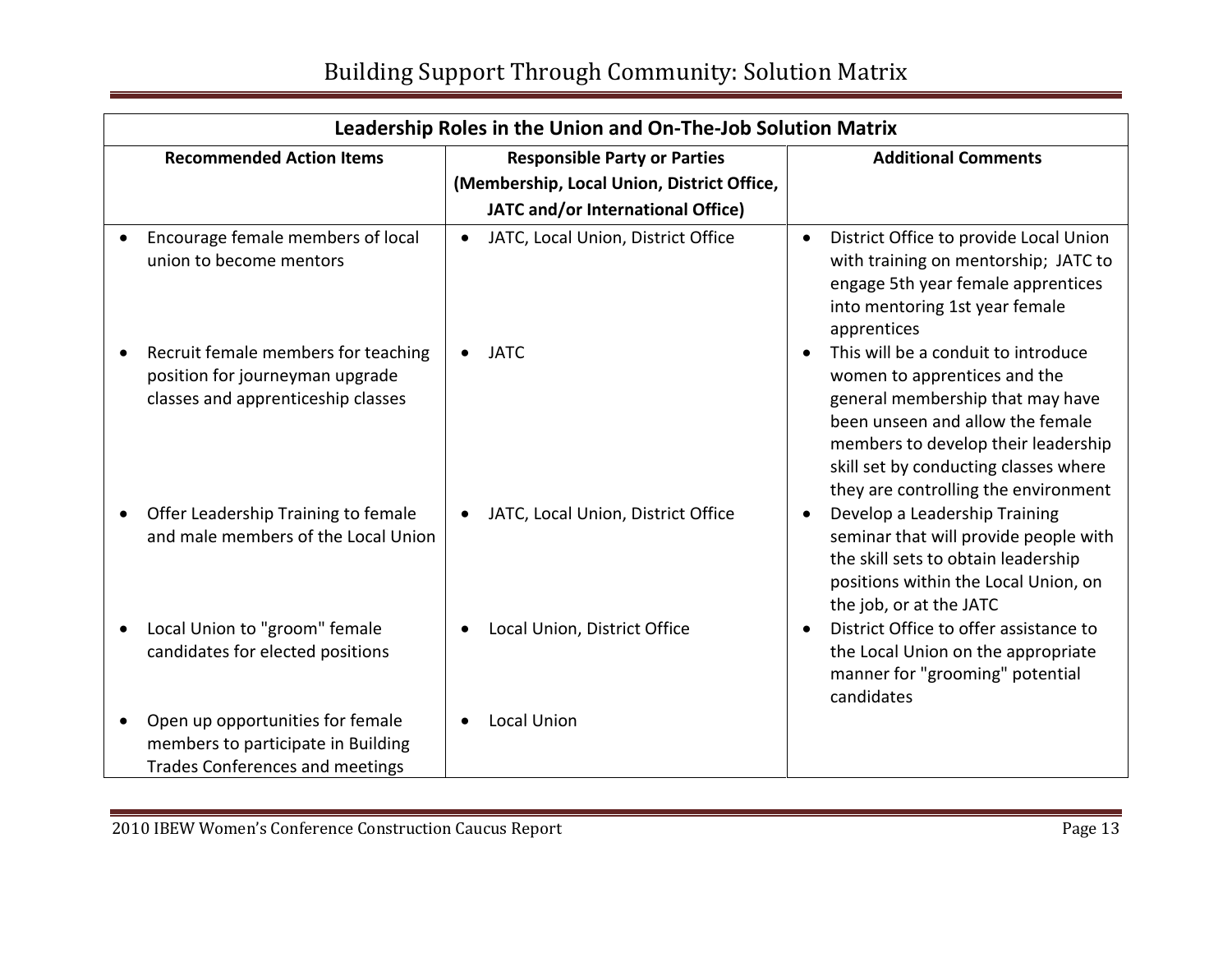| Leadership Roles in the Union and On-The-Job Solution Matrix                                                         |                                                                                                                        |                                                                                                                                                                                                                            |  |  |
|----------------------------------------------------------------------------------------------------------------------|------------------------------------------------------------------------------------------------------------------------|----------------------------------------------------------------------------------------------------------------------------------------------------------------------------------------------------------------------------|--|--|
| <b>Recommended Action Items</b>                                                                                      | <b>Responsible Party or Parties</b><br>(Membership, Local Union, District Office,<br>JATC and/or International Office) | <b>Additional Comments</b>                                                                                                                                                                                                 |  |  |
| Local Union to publically and privately<br>recognize female members that have<br>demonstrated good leadership skills | Local Union<br>$\bullet$                                                                                               | With the Local Union recognizing<br>$\bullet$<br>women that have provided good<br>modeling of leadership within the<br>IBEW, this will encourage more<br>women to become involved within<br>the local union and on the job |  |  |
| Assist female members in developing<br>long term career goals that include<br>leadership roles                       | Local Union, JATC<br>$\bullet$                                                                                         | In cooperation with the local union,<br>$\bullet$<br>the JATC can provide female<br>apprentices and members with<br>counseling on the career<br>opportunities available within the<br><b>IBEW</b>                          |  |  |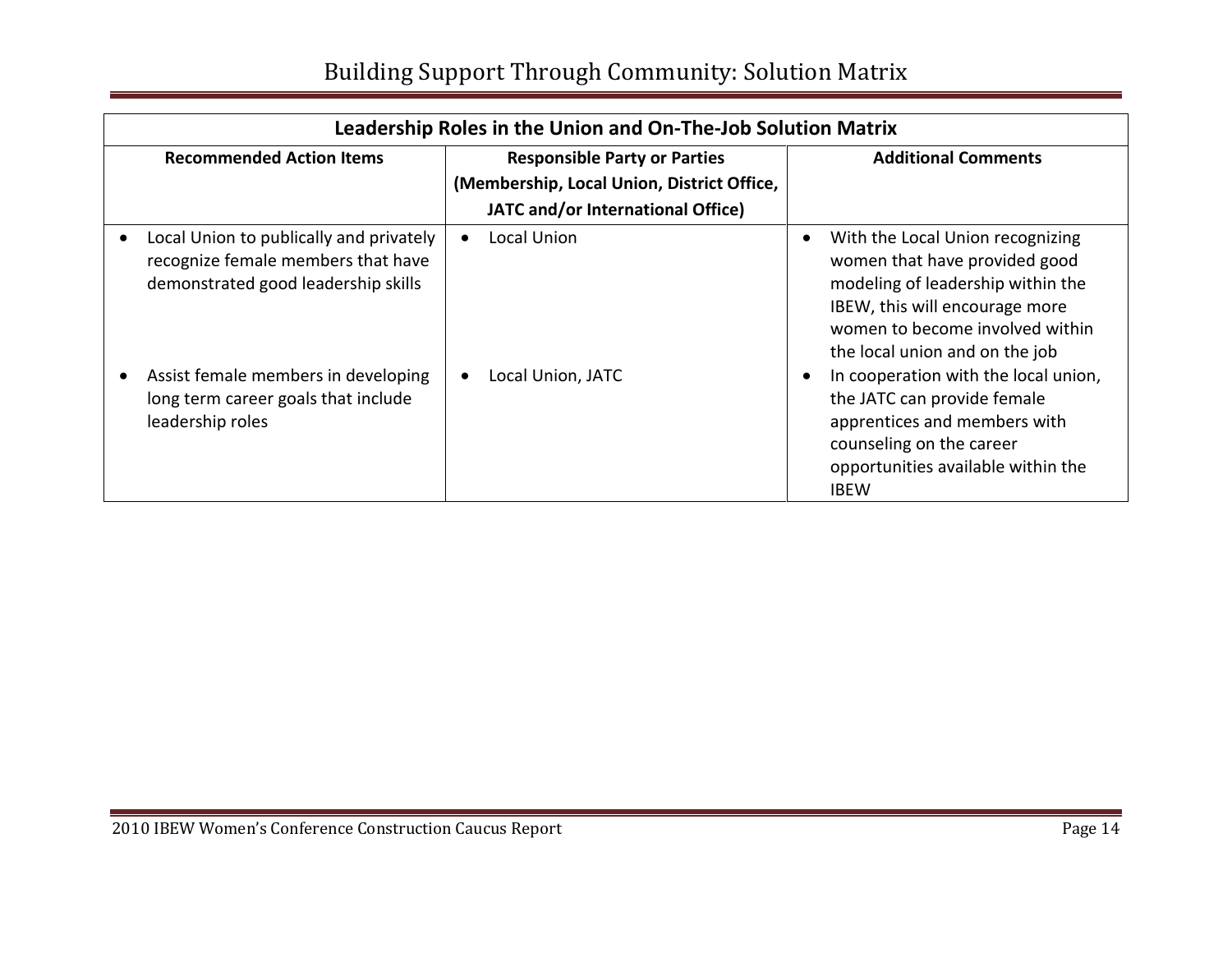# **INTRODUCTION**

In the spirit of advancing the Objects of the International Brotherhood of Electrical Workers (IBEW) as well as the goals of the "Diversity and Full Inclusion" resolution adopted at the 37<sup>th</sup> Convention of the IBEW, Delegates attending the Construction Caucus of the July 2010 Women's Conference were given the opportunity to select and participate in one of three work groups of their choice. The teams were charged with creating further understanding of three perennial challenges facing the electrical industry and the construction industry as a whole. Group One was asked to identify existing conditions and obstructions negatively impacting recruitment rates for women in construction apprenticeships and membership in the IBEW. Group Two was charged with applying the same analysis to retention rates, and Group Three to explore how to create attainable pathways for women to gain leadership positions within the IBEW. The teams discussed and recognized successful strategies that have been or could be implemented at the local, district and international level and also considered their possible modification and adoption at various levels within the organization.

All involved recognized the monumental nature of this task, as these issues have been the topics of discussion for numerous years by those granted significantly more time and resources for more comprehensive reflection and study (including at the very first IBEW Women's Conference convened in 1997). There are great similarities between our present and past findings, and rightfully so as all the observations and recommendations remain valuable and contemporary irrespective of their longevity.

What resulted from the investment of nearly seventy-five delegates and approximately 120 minutes of discussion is truly insightful, thoughtful and of tremendous benefit to the entire membership of the IBEW regardless of gender or any other dimension of diversity. The principles discussed and the ensuing recommendations are not solely intended for the construction arm of the IBEW and could be considered and applied in principle across all branches of the Brotherhood.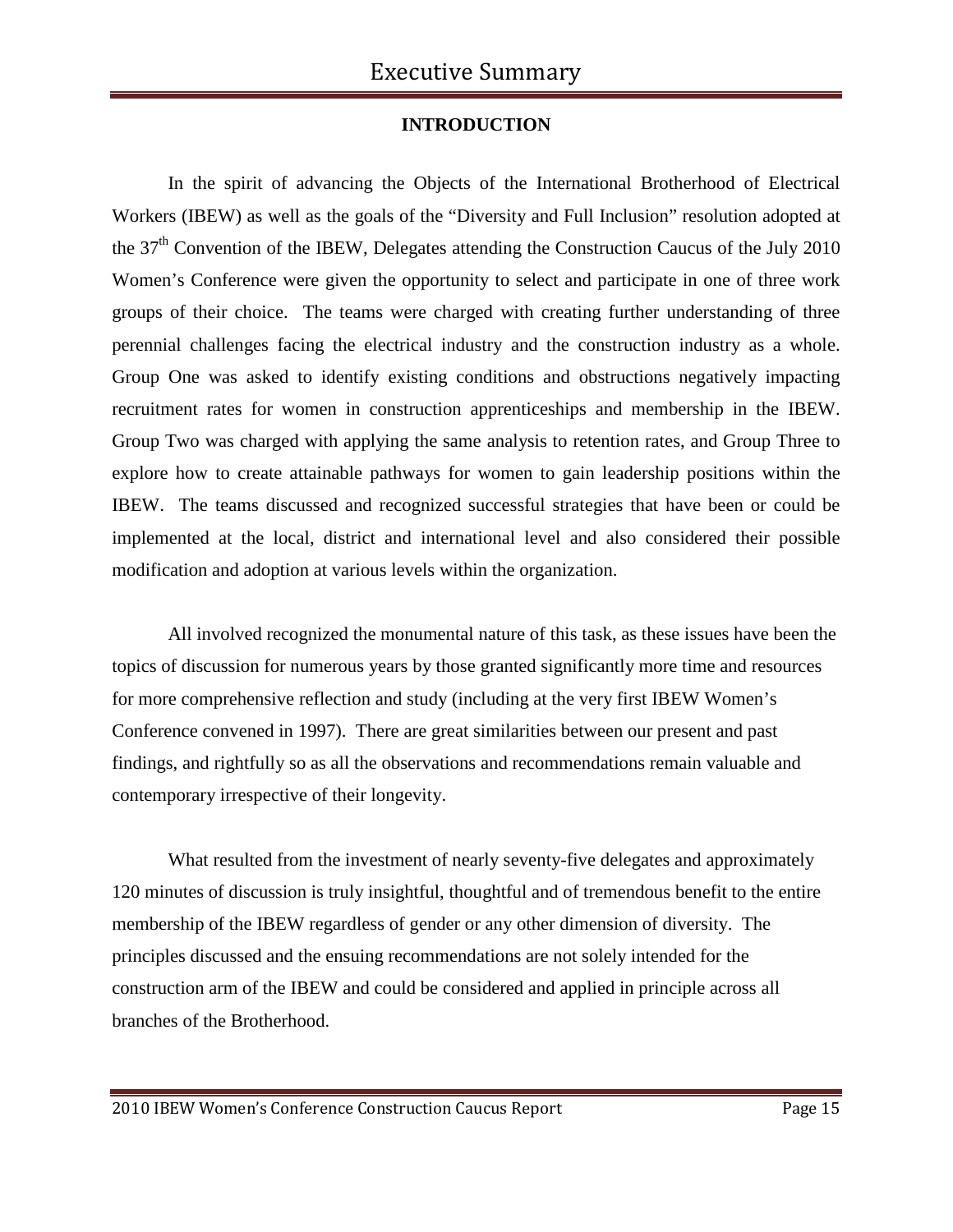While the groups worked independently, significant consistency and overlap of possible solution themes became evident. The greatest source of value of this project may in fact be the acknowledgement of the outright symbiotic relationship between these challenges, and the awareness that success in any one area requires investment in all three. Historically, attempts to achieve higher recruitment and retention rates of women in the IBEW and creating realistic pathways for them to leadership opportunities have focused on these topics as being isolated considerations, with the solutions occupying separate silos. What has been missing is recognition of the synergy between them and concluding that substantial gains in one area will not be realized unless measurable resources and focus are invested in a balanced way into all three areas of concern: Recruitment with Outreach; Retention through Mentoring; Leadership Roles in the Union and On-the Job. Merely understanding these critical areas of study as being intrinsically linked does not sufficiently tell the entire story. "Building Support Through Community" is an absolutely essential solution theme woven through all three categories, binding them together and providing an overarching strategy towards advancing a culture of inclusion and progress towards greater success.

It would be reckless to assume there may not be a need to build the case for why the IBEW even needs to make the investment in understanding these issues and in striving for real solutions. The very lifeline, survival and growth of the IBEW depend upon it. In today's economic maelstrom, it is difficult to realize we actually face a skilled labor shortage. Yet the retirement of IBEW members is quickly outpacing the influx of new members threatening the health and stability of pension plans, our collective bargaining, political and industry viability, and most importantly the overall strength and market share of the IBEW. Women, now more than in prior years, can be a pivotal part of the solution to dwindling membership numbers and addressing the impending skills gap. On a more tangible level we must recognize there is a significant cumulative financial and industry investment made in training all members to become a competent journeyman. The higher our collective retention rates the greater return on these investments across the board.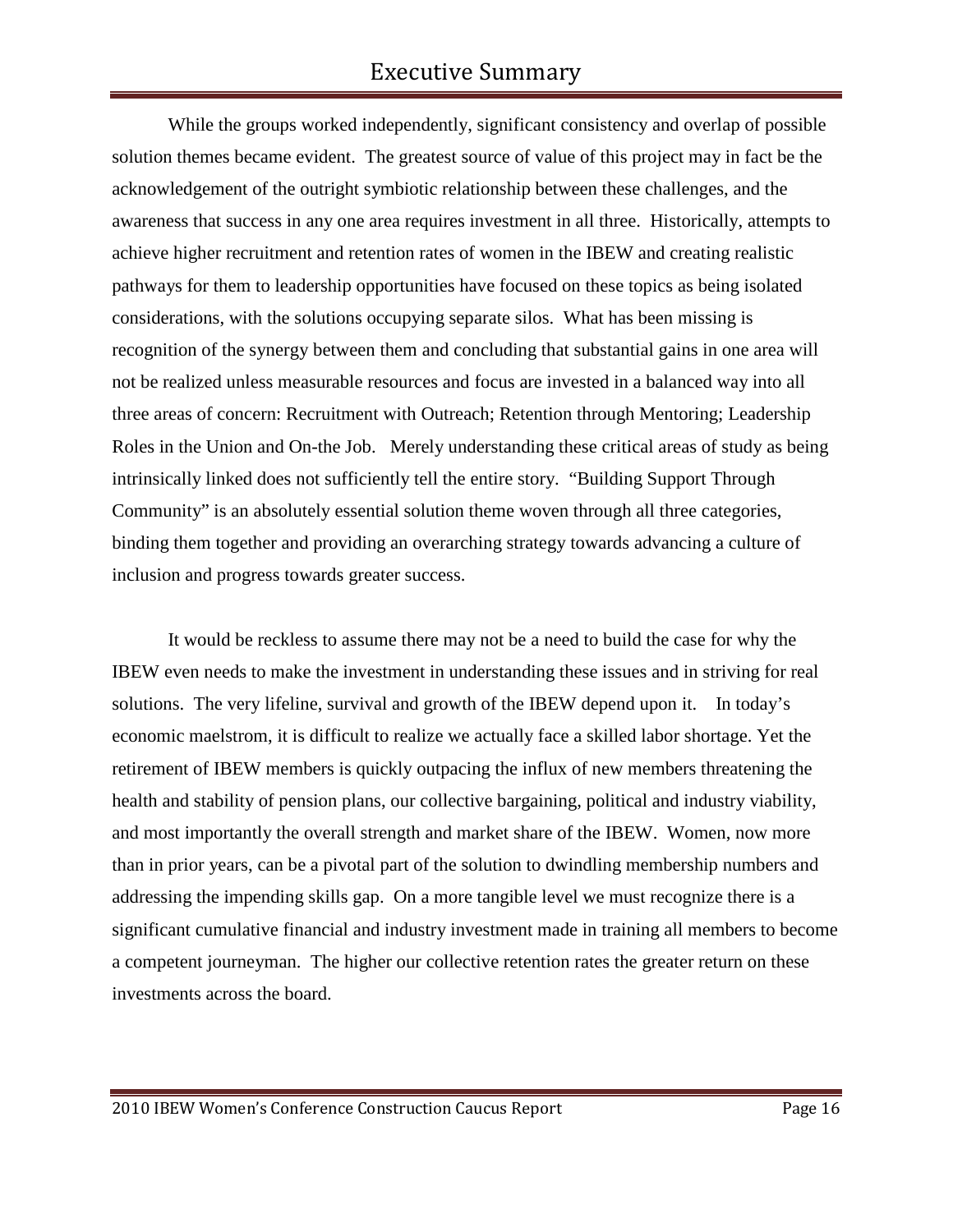What follows is an executive summary of the work performed by each of the three teams along with further explanation of the crucial binding element of "Building Support Through Community." Preceding the comprehensive executive summary is a matrix that is designed to be a tool used to address individual challenges, identify responsible parties, desired outcomes, and to summarize with specificity all of the proposed solutions offered by the groups. Immediately following this document are more detailed synopses of the work achieved in the break out groups and an appendix housing all source documents. At the request of the participating delegates and with the desire to preserve a permanent record, all supporting documents and notes, including the workgroup methodology and the recommendations from the 1997 Women's Conference Construction Caucus have been included in the attached appendix for possible replication and further study by interested parties perpetuating the discussion, spreading the momentum, and potentially generating new ideas and additional solution mechanisms.

## **RECRUITMENT WITH OUTREACH**

In the electrical construction industry, apprenticeship is our predominant form of workforce development. This is particularly true when the dialog is solely devoted to the recruitment of women because so few women work in the electrical construction industry outside of the union. Therefore, their recruitment should be targeted nearly exclusively through entering apprenticeship rather than a broader discussion involving other possible organizing methods. It is not about attracting those already working in our industry, it is about drawing promising candidates into our industry from other occupational paths.

A significant number of successful female apprentices enter our programs because someone they trust and respect referred them to the opportunity. In order to increase our pipeline of capable female candidates we must expand our sphere of community advocacy. This will only be accomplished by including outreach and recruitment to all portions of the workforce, and not limit them to what have been more traditional sources. Our own members, both journeymen and apprentices will need to play a predominant role in becoming advocates for inclusion as well as for the union. This may present a significant hurdle as we internally address a systemic poor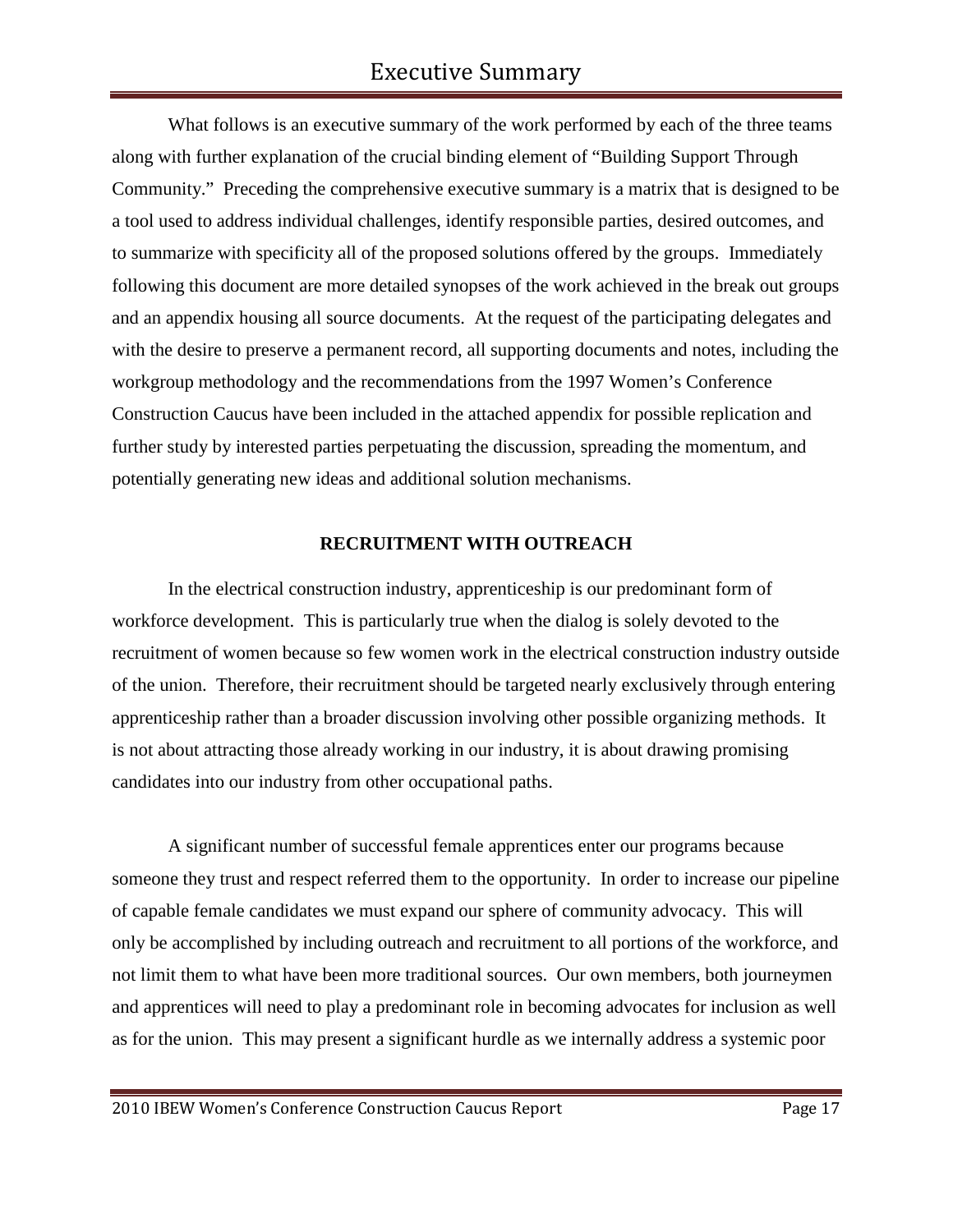self- image, where many do not desire their daughters to join the IBEW, reinforcing the myth that the electrical construction industry is not a dignified way to earn a living for a woman.

Traditional sources for areas of recruitment have not been reflective of where the most successful female candidates congregate and find community (i.e. high schools, construction and college sponsored career fairs, adult education facilities, and job sites). Traditional means of recruitment remain necessary as they certainly do yield proficient male candidates and there is an absolute essential need to increase opportunities to familiarize the public with the IBEW. Planting seeds for future involvement and greater partnership with community leaders and members will result in a higher percentage of competent female recruits as well. Recruitment should be designed to build for the future and not be limited to addressing only immediate needs.

The idea of recruitment as reaching into a pool of suitable candidates does not always translate well when considering women. Tragically, there are very few, highly dense pools of women who possess all of the skills necessary to be immediately successful in our apprenticeships without the need for additional training and/or preparation. Therefore, we must act in concert and partner with groups that reach out into the community to train and prepare women for a prosperous career in the construction trades. Investment in these relationships not only grows our pipeline but it also enlarges our sphere of community advocacy.

Not all recruitment efforts will immediately increase the number of successful female candidates but will build these vital bridges within the community and provide additional opportunities to broaden community education. Continuous investment in this model expands the universe of those community leaders who understand and even share our trade union values. Increasing positive public visibility and perception of the IBEW, and promoting the trade as a viable and respectful career path for women, will ultimately help establish and strengthen an external and internal culture of inclusion of women within the Brotherhood. Our ability to attract and recruit women who are and will be successful is clearly a pivotal component of the foundation of improving long term retention and providing pathways for women into leadership positions.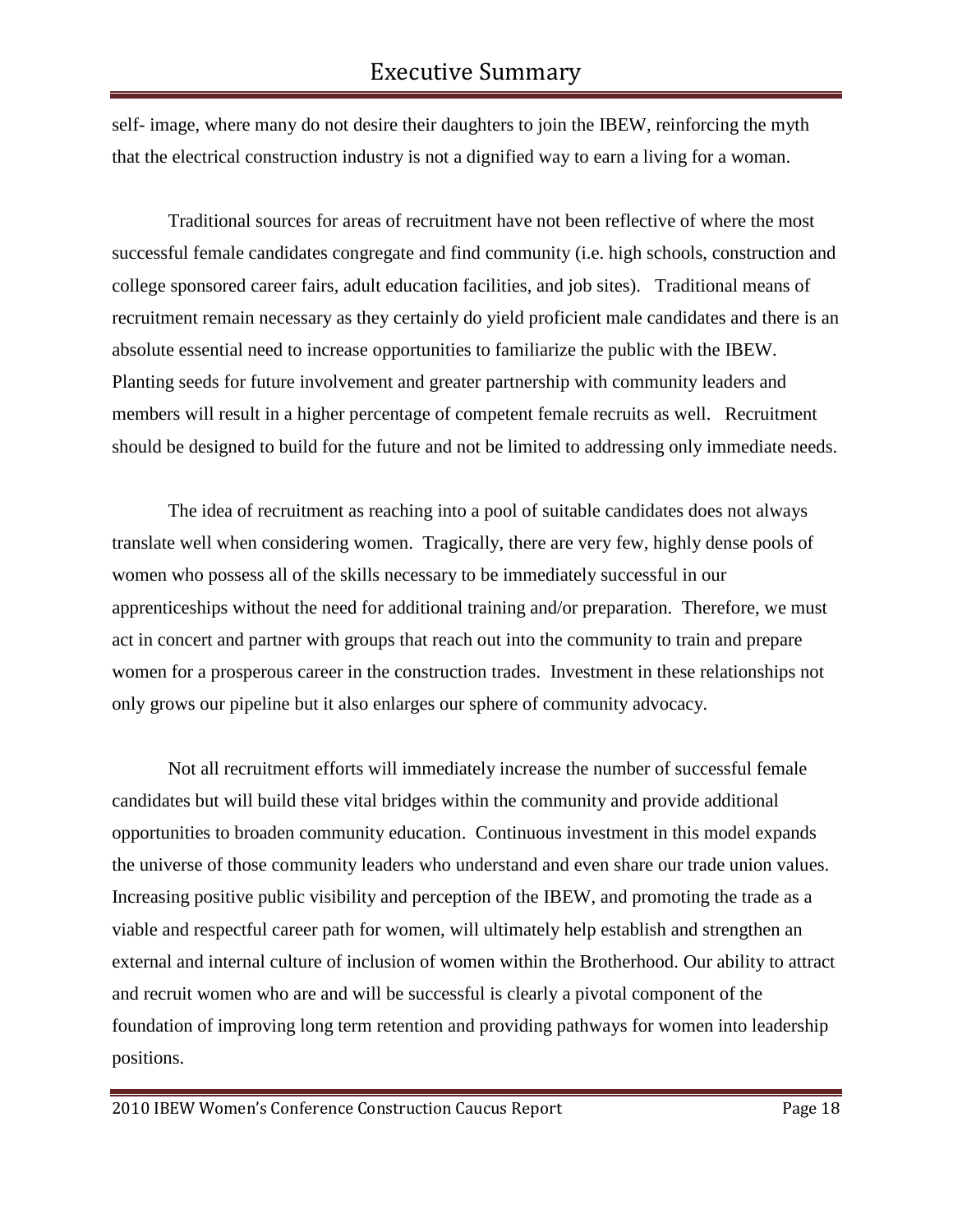## **RETENTION THROUGH MENTORING**

Positive results rarely if ever occur when separate parties possess an unequal set of expectations, as what may happen when individuals enter the electrical construction industry without proper preparation and education. Clear and accurate realities must be responsibly conveyed to all individuals, regardless of gender, seeking a career in construction and with the IBEW. It is at the ever paramount recruitment level that a possible cycle of retention success may be created if the recruitment promotes accurate and candid portrayals of the mental, emotional and physical challenges and environment of the construction industry.

Feelings of isolation are perpetuated on the jobsite, in the classroom as well as in the union regardless of the demonstrated level of support since all too often women remain an extreme minority and may in fact never work around, be in class with or even attend union functions with other women. There are few role models and even fewer same sex mentors to help build inclusion and a strong sense of belonging. Destructive feelings of isolation and alienation may be reversed through initiatives both large and small that strive to create opportunities for women to communicate, congregate together, build community and promote awareness of and access to existing support systems and resources.

It should come as no surprise that discrimination was identified as being fundamental to the reasons women abandon their career quest within the IBEW. Women experience real discrimination every day, including enduring hostile work environments, unequal work assignments, and/or lack of career advancement. While it may be true that some discrimination comes with good intentions, the unfortunate end result is the same; a self-fulfilling prophecy propagating the myth that "women are not well suited for the construction industry." Interruption of this cycle will be facilitated through greater awareness of the issues as well as the realization of training and educational opportunities, mentoring and community building.

Conflicts arising as a result of the societal expectations placed upon women to function as the primary caregiver for children, siblings and aging parents yielded some extremely creative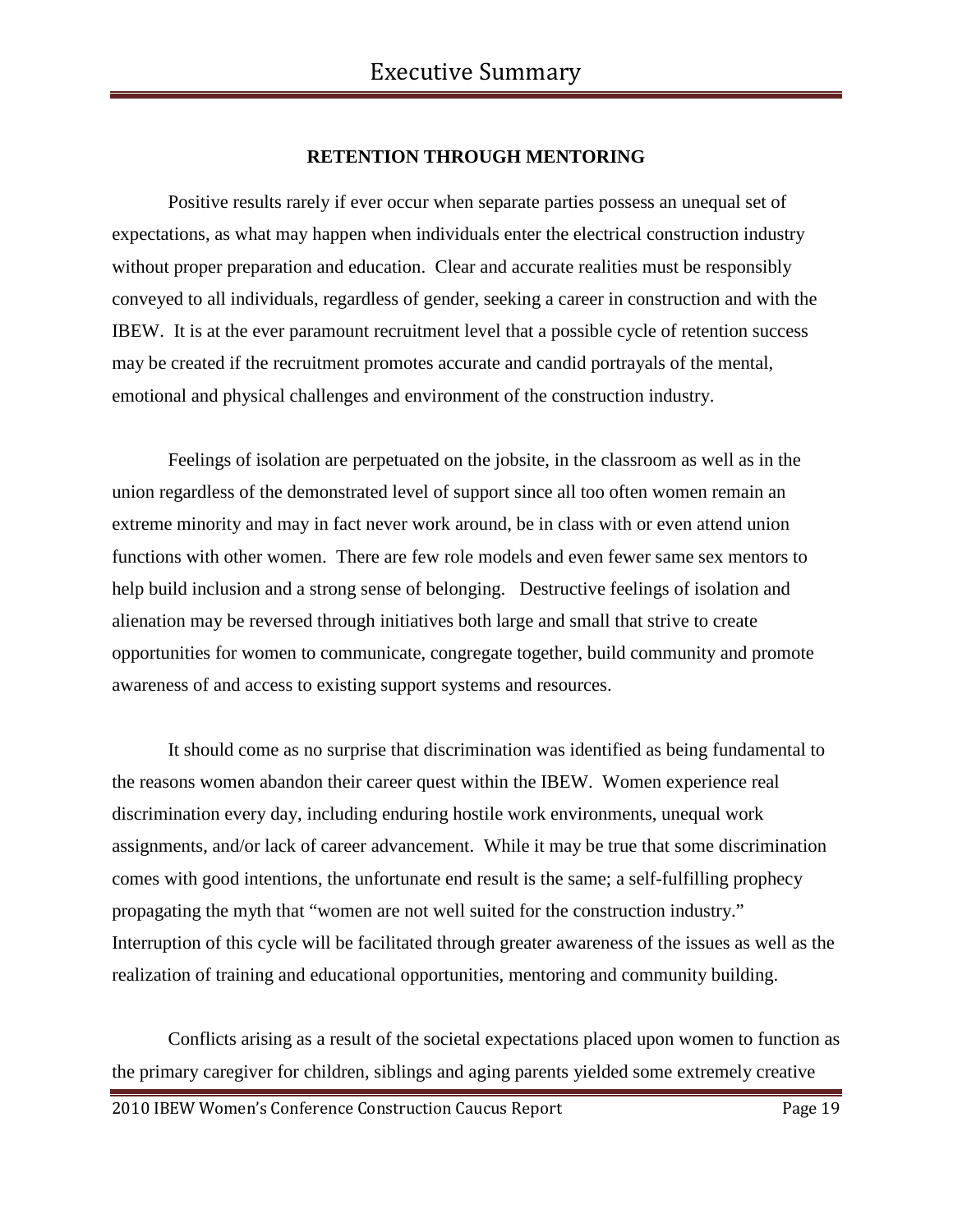and thought provoking resolutions. The responsibility to be the family caregiver calls attention to the reality that the coveted ideal of "family comes first" is not necessarily consistent with our everyday actions and policies within the Brotherhood. This disconnect is even more pronounced when these challenges are viewed through the lens of a single parent, again irrespective of gender.

All types of mentoring programs were recognized as universally fundamental to improving retention of women in the IBEW. The models may vary dramatically depending on the specific needs of each local union, their female membership and the available resources on the local level. Bridges must be built for every woman in the IBEW using traditional and nontraditional means. The IBEW is encouraged to establish long distance mentoring opportunities and accessible resources using technology that would allow women to network and build solidarity no matter the degree of the remoteness of their local situation. Mentoring efforts should provide guidance, encouragement and support throughout the apprenticeship, into journey level status and leadership roles by fostering professional growth, experience and knowledge. Through their experiences in the apprenticeship and with the benefit of nurturing relationships, women will gain the critical skills to become effective mentors themselves, thus creating a cycle of empowerment benefiting all who seek a career in the electrical industry.

# **LEADERSHIP ROLES IN THE UNION AND ON-THE-JOB**

Women enter the skilled construction trade without the benefit of training on how to interact and communicate in a male dominant environment. Yet, these women, by taking the courageous initiative of joining the construction trades, such as the IBEW, possess a core element for leadership. Their presence on the job-site is the first quality of leadership, the ability to stand among their peers, providing a model of behavior. What women lack to further their leadership influence is the language and skills to remove the barriers that test their selfconfidence and coping abilities.

Often times the gender specific behavior of women is incongruent with the expectations of the male dominant environment, producing negative consequences and distracting from the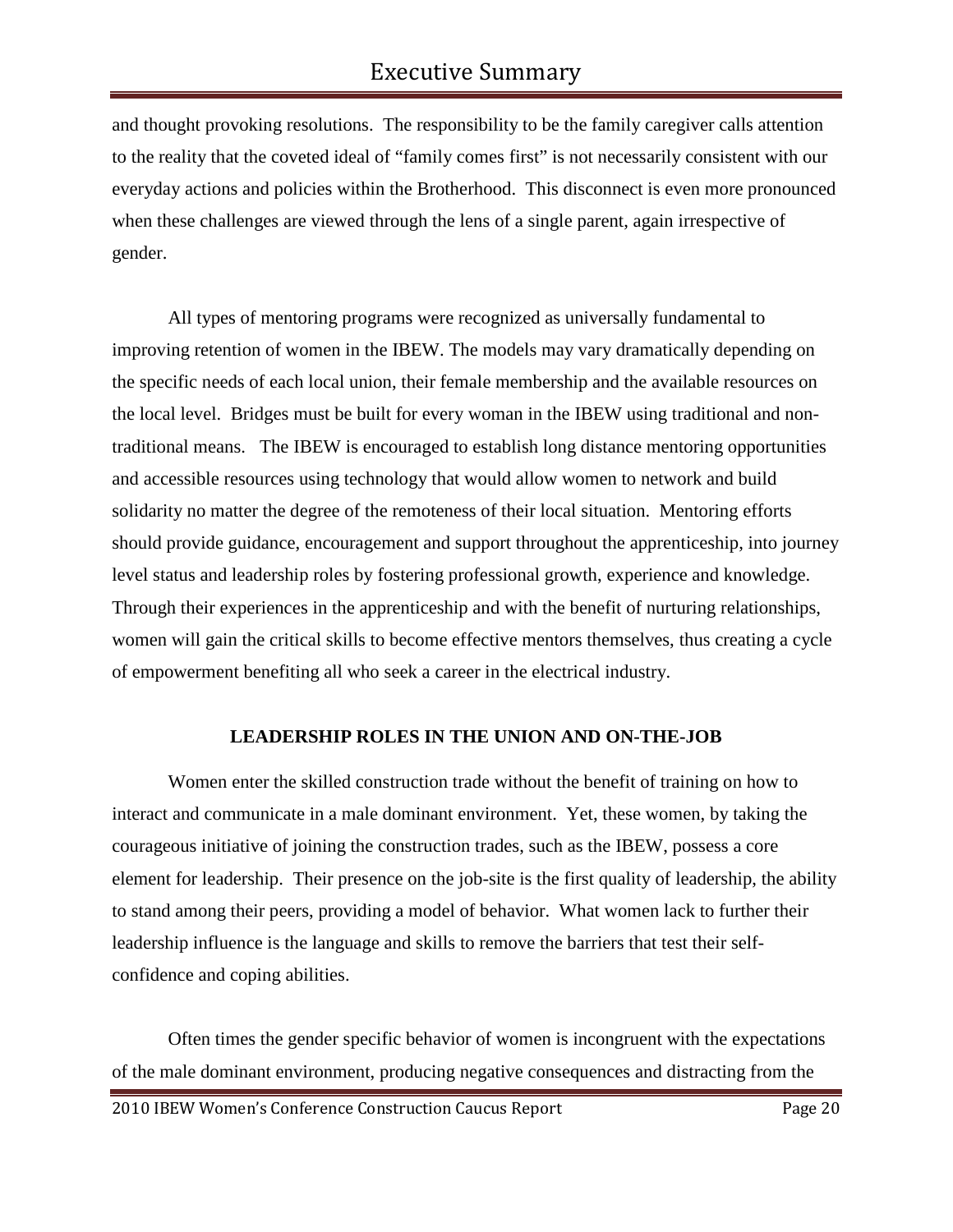value women bring to the work environment. Since the construction industry is predominantly male, communication on the job sites center around the behavior and language of men. Though research has shown that teams with a common gender orientation can have higher performance (Scherer & Petrick, 2001), being aware of the construction industry environment, women can adjust their gender-related behavior and influence the dominant male behavior. This demonstrates another core element of leadership, the ability to adjust to different situations utilizing creativity, magnanimity, assertiveness, dedication, and openness.

These qualities of leadership, creativity, magnanimity, assertiveness, dedication and openness, transcend the IBEW and the construction industry. Our industry is dependent on the sphere of community that encircles our jurisdictional areas. As we outreach to political leaders, community based organizations, schools, and individuals, we must employ all the skills our members possess. The existence of the IBEW is based upon its membership and members in today's IBEW will be grappling with the challenges of a society that is facing the demands of an aging population, weakened economy, an evolving manufacturing base and an unskilled workforce. Development of leaders will be the saving grace to face these ongoing obstacles.

## **CONCLUSION**

Recruiting, retaining and building pathways to leadership roles for women are challenges not endemic solely to the IBEW; they are relevant to the broader construction industry as a whole. The future pool of membership in an era of declining union density must acknowledge and embrace the fact that women comprise a significant portion of the workforce. Industries like construction that currently employ small numbers of women are presented terrifically increased capacity for potential growth if we are able to attract them in greater numbers than what has been historically possible. Current circumstances may uniquely position the IBEW to reduce impediments and catalyze significant growth and forward momentum. Only through greater awareness, implementation of strategic action plans and the ongoing development of an inclusive culture will the IBEW be better suited to attract and retain more women, build and expand supportive environments, and create visible pathways to leadership roles.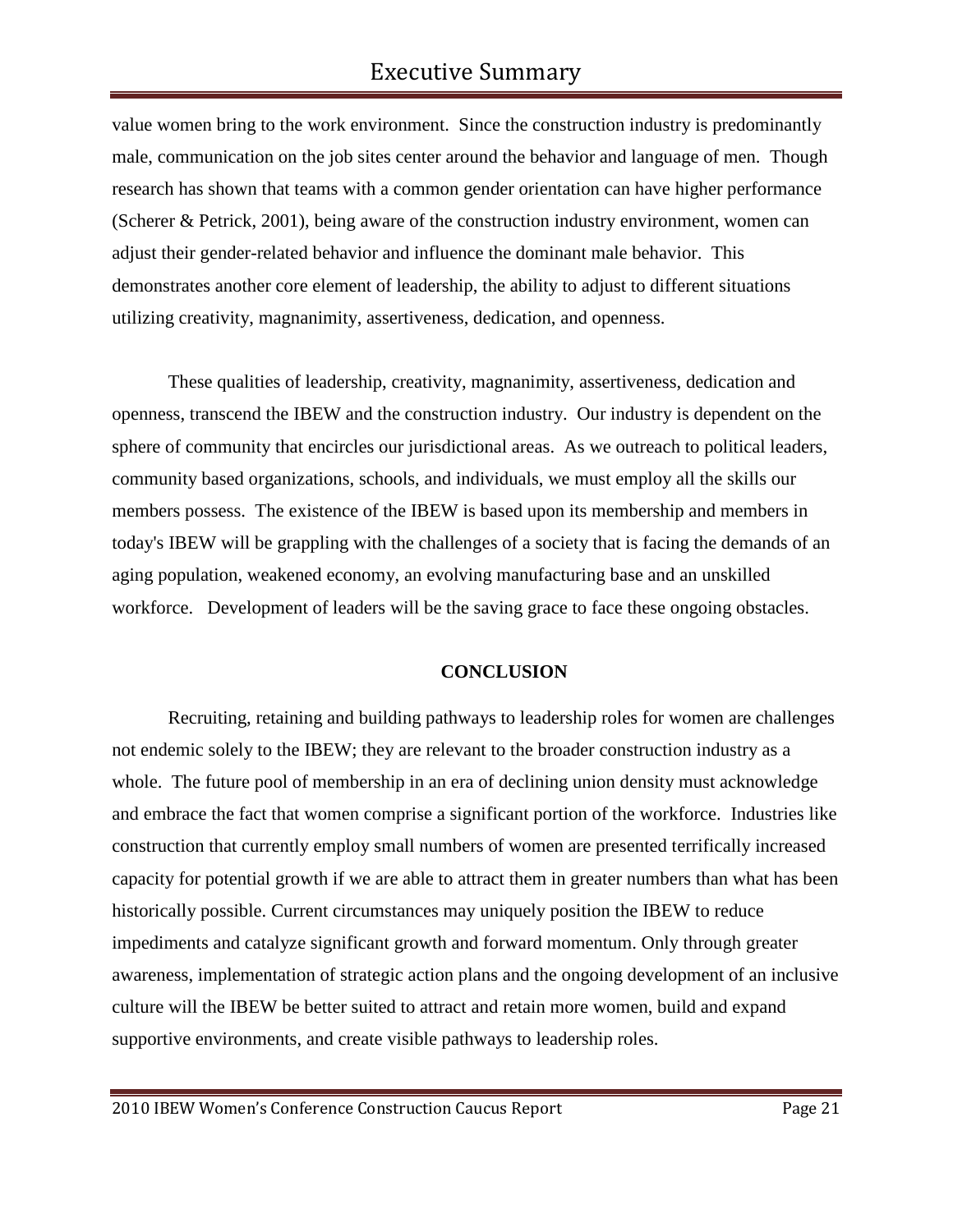The health of a local union's "organizing culture" is driven by the support and belief in the idea that all organizational levels participate. Just as in organizing, investment in development of an inclusive culture through community building creates a cycle that reinforces success of women in the classroom, on the job and in her union (figure 1). Honest, effective recruitment leads to a positive self-image both as members and as an organization, increasing the likelihood of acceptance and achieving longer term retention. The greater duration of supportive exposure and interaction improves the sense of community and organizational sponsorship for inclusion, eroding the negative self-fulfilling prophecy perpetuating the myth "women are not suited for the electrical construction industry" and replacing it with a culture that builds success through inclusion. Long term maintenance of positive organizational affinity will foster a greater willingness to offer and accept leadership roles on the job, in the union and within our greater communities.

Successful performance and behaviors build individual self-confidence creating an environment where our members have higher expectations for themselves, their fellow members and for the organization as a whole. This renewed sense of pride and achievement will translate into a larger percentage of the membership functioning as advocates internally and externally for the organization as well as for the greater presence of women in the IBEW. Allowing the cycle of success to operate fully, and to greater realize the efficacious recruitment and retention of women and enhanced leadership pathways for them in the IBEW, culminating in an ever expanding culture of community building and inclusion at all levels.

Clearly successful development of a strong organizational culture of inclusion through community building is a complex discussion; although necessary should we want to preserve the overall health and vitality of the IBEW. It must be approached with the fundamental understanding that no bright line exists between the three areas of concern and that success will only come with balanced investment in all solution themes employing an approach similar to that devoted to organizing. With the International Office providing awareness, accountability, defined best practices and access to tangible tools for local unions, a well-crafted strategic plan effective for the local union's specific jurisdictional dynamics, can be assembled. It may be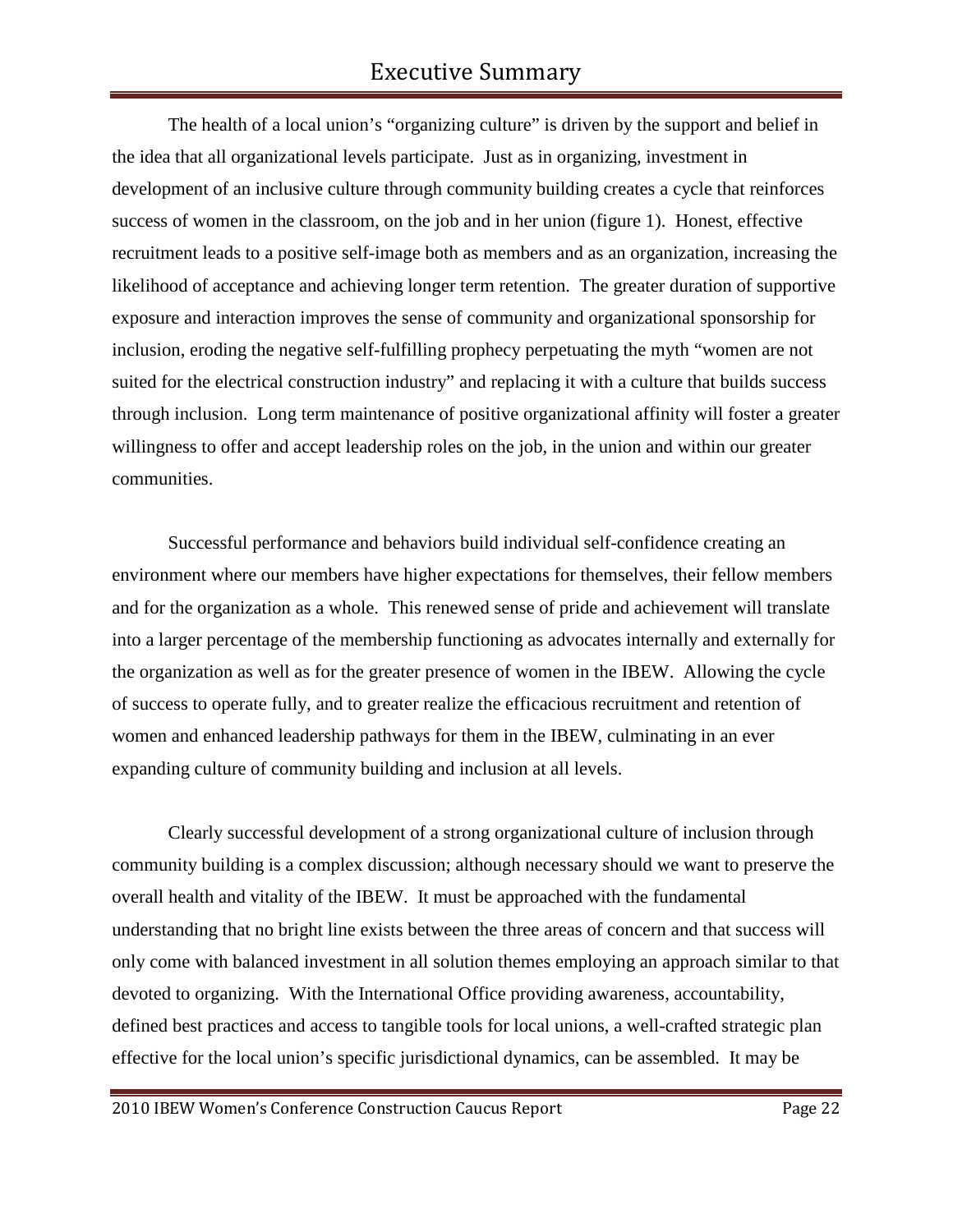frustrating for some to understand there is not a more simplistic, prescribed solution to these persistent challenges, but we cannot become overwhelmed by the complexity of the issues and their interdependency. Even incremental steps forward where none have been taken previously will make meaningful strides forward, build community and produce measurable positive results.

In reality, an organization never fully achieves absolute inclusion but must continue to strive toward ongoing development of an ever improving supportive culture. To that end, it is our desire for the caucus discussion and this resulting report to itself serve as a resource compelling continued dialog, inspiring future understanding, and to provide a baseline that may be built upon, modified and improved as we increase our awareness of best practices. For the IBEW to achieve our goals, the conversation cannot remain static, and needs to carry on and be similarly protected and preserved moving forward. The Brotherhood as a whole hopefully will benefit from the valuable insight, experience and passion shared by the IBEW's very own women who uniquely understand the realities they live with every day and who chose to play an essential role in the advancement of a more inclusive IBEW.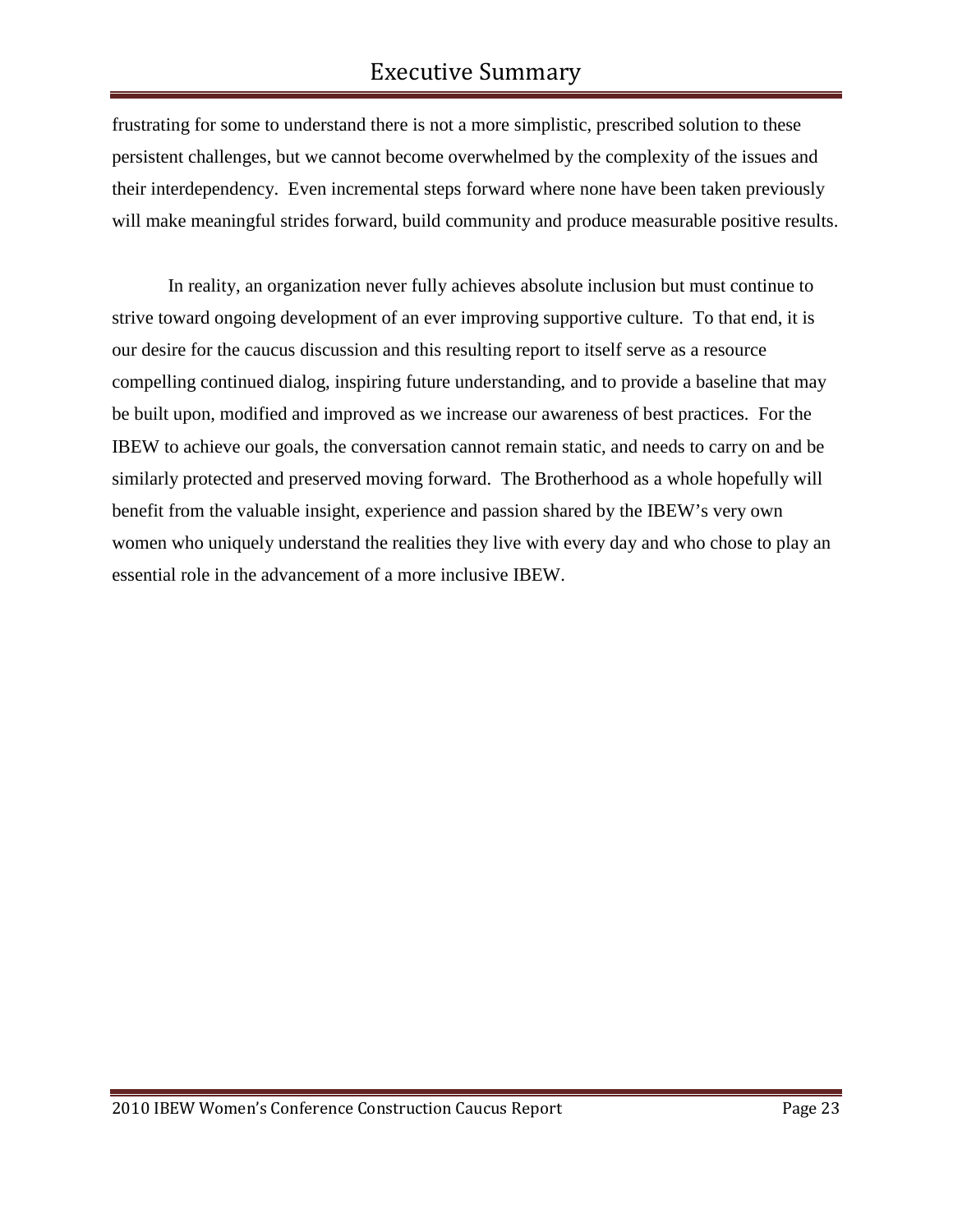



Figure 1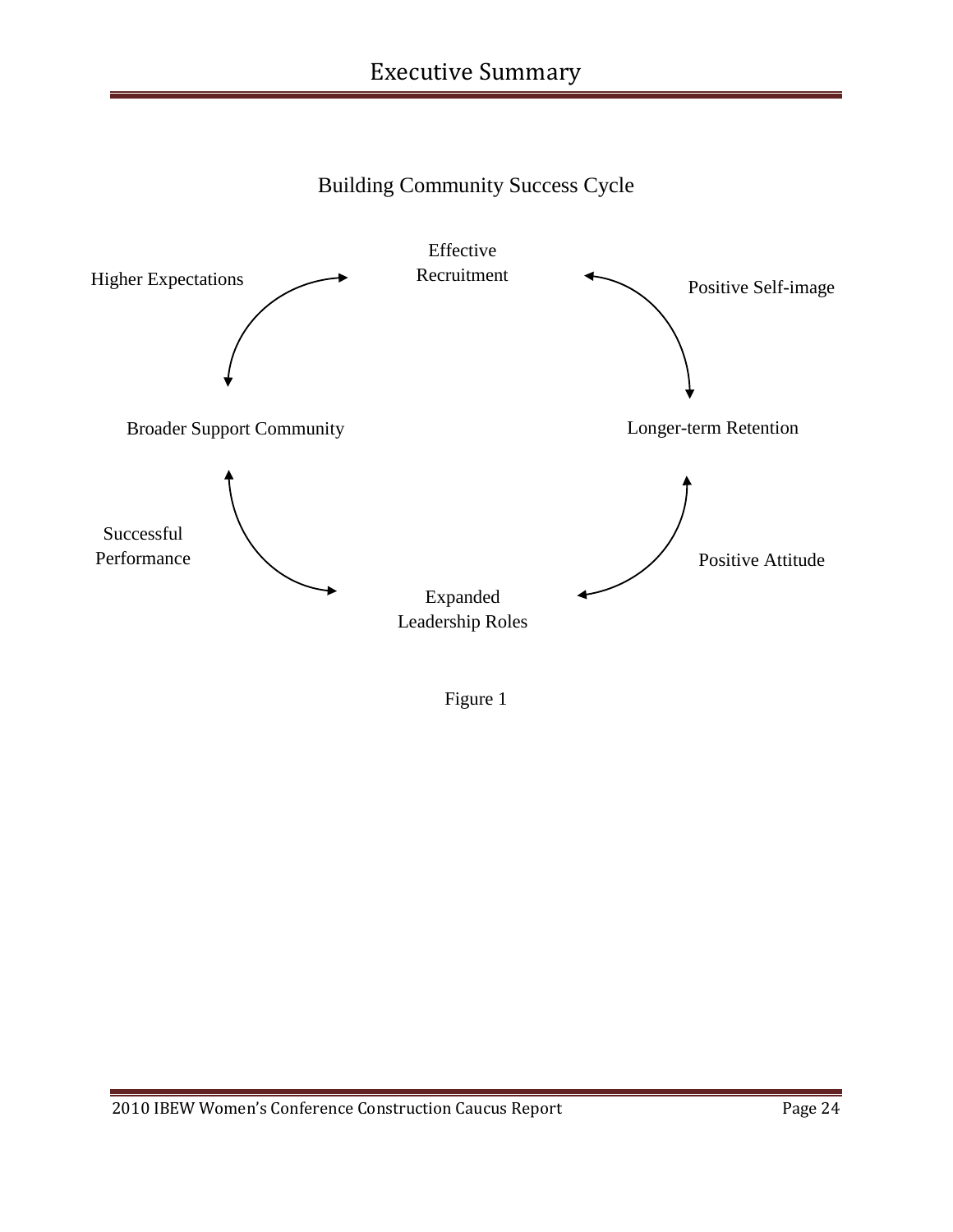| Sphere of Community Advocacy =                                                                                                                                                                                                                                                                                                                                                                                                                                                                                                                                                                                                                                                                                                                                                                                                                                                                                                                                                                                      |                                                                                                                                                                                                                                                                                                                                                                                                                                                                                                                                                                                                                                                                                                                                                                                                                                                                                                                                                                                                                                                                                                                                                                                                                                                                                                                                                                                                                               |                                                                                                                                                                                                                                                                                                                                                                                                                                                                                                                                                                                                                                                                                                                                                                                                                                                                                 |  |  |  |  |  |
|---------------------------------------------------------------------------------------------------------------------------------------------------------------------------------------------------------------------------------------------------------------------------------------------------------------------------------------------------------------------------------------------------------------------------------------------------------------------------------------------------------------------------------------------------------------------------------------------------------------------------------------------------------------------------------------------------------------------------------------------------------------------------------------------------------------------------------------------------------------------------------------------------------------------------------------------------------------------------------------------------------------------|-------------------------------------------------------------------------------------------------------------------------------------------------------------------------------------------------------------------------------------------------------------------------------------------------------------------------------------------------------------------------------------------------------------------------------------------------------------------------------------------------------------------------------------------------------------------------------------------------------------------------------------------------------------------------------------------------------------------------------------------------------------------------------------------------------------------------------------------------------------------------------------------------------------------------------------------------------------------------------------------------------------------------------------------------------------------------------------------------------------------------------------------------------------------------------------------------------------------------------------------------------------------------------------------------------------------------------------------------------------------------------------------------------------------------------|---------------------------------------------------------------------------------------------------------------------------------------------------------------------------------------------------------------------------------------------------------------------------------------------------------------------------------------------------------------------------------------------------------------------------------------------------------------------------------------------------------------------------------------------------------------------------------------------------------------------------------------------------------------------------------------------------------------------------------------------------------------------------------------------------------------------------------------------------------------------------------|--|--|--|--|--|
| Recruitment/Outreach<br>$\ddot{}$<br>Leadership/Promotion<br>Retention/Mentoring<br>$\ddot{}$                                                                                                                                                                                                                                                                                                                                                                                                                                                                                                                                                                                                                                                                                                                                                                                                                                                                                                                       |                                                                                                                                                                                                                                                                                                                                                                                                                                                                                                                                                                                                                                                                                                                                                                                                                                                                                                                                                                                                                                                                                                                                                                                                                                                                                                                                                                                                                               |                                                                                                                                                                                                                                                                                                                                                                                                                                                                                                                                                                                                                                                                                                                                                                                                                                                                                 |  |  |  |  |  |
| Outreach to:<br>School Boards<br>٠<br>Adult Schools<br>٠<br>High Schools<br>Community Colleges<br>Vocational Schools<br><b>Continuation Schools</b><br>Job Corps<br>Military<br><b>Unemployment Agencies</b><br>Job Centers<br>Career Fairs<br>Non-signatory job sites<br>ROTC/ROP programs<br>Local union membership<br>п<br>Women union members as role models<br>Tradeswomen-focused groups<br>٠<br>Community-based organizations<br>Local Workforce Investment Boards (WIB)<br>×<br>Advertise/Promote/Present:<br>Internet (You Tube)<br>Skills Camp<br>Sponsor Apprenticeship Night at Local Union<br>Adopt A School<br>Promote a Group/Team<br>л<br>Create Bumper Stickers<br>Promote athletic events<br>Promote Women's events<br>Use local male members to promote benefits of<br>industry to women<br>Promote earn/learn concept<br>×<br>Promote academic rewards, i.e. college credits<br>Promote workforce diversity<br>Promote union impact on American lifestyle<br>Promote pre-apprenticeship program | Support for women apprentices:<br>Establish mentoring program<br>Involve all local members in mentorship (women<br>and men)<br>Develop a women's committee/support group<br>$\blacksquare$<br>Assign a 5th year woman to assist new women<br>entering the program<br>Provide on-line/phone mentoring opportunities<br>٠<br>Use current stewards from local union to help<br>$\blacksquare$<br>mentor women<br>Establish on a bi-monthly bases a day for<br>٠<br>socializing for women at the training<br>facility/union hall<br>Provide mentoring training to women and men of<br>٠<br>the local union<br>Sponsor an educational day for men of the local<br>union on women's issues vs. men's issues (use a<br>qualified mediator, i.e. psychologist)<br>Local union to sponsor a Family breakfast bring a<br>child to Union morning<br>Outline best practices for women in the electrical<br>$\blacksquare$<br>industry<br>Provide women with classes on "tools for survival"<br>(i.e. understanding workplace culture,<br>expectations and appropriate behavior, finding<br>allies, job-site communication)<br>Provide women and men with classes on<br>$\blacksquare$<br>harassment, sexual and conduct<br>Provide women and men with diversity training<br>$\blacksquare$<br>Coordinate with local JATC to place female<br>apprentices with journeymen who are willing and<br>allowed to teach them the electrical trade | Advancement Opportunities:<br>Contractors to recruit and aggressively seek out<br>females for on-the-job supervisory roles (i.e.<br>foreman, general foreman, superintendent)<br>Encourage women to become mentors<br>Encourage female apprentices to participate in<br>continuing education<br>Assist female apprentices in developing long-term<br>career goals that include leadership roles<br>Recruit women for positions at the local JATC as<br>instructors<br>Offer training programs on leadership to men and<br>women<br>Local union to recommend women to run for<br>elected positions<br>Local union to recruit women for committee<br>appointments<br>Local union to recognize women who are currently<br>modeling good leadership qualities<br>Provide women the opportunity to participate in<br>trade conferences<br>Provide training on job-site communication |  |  |  |  |  |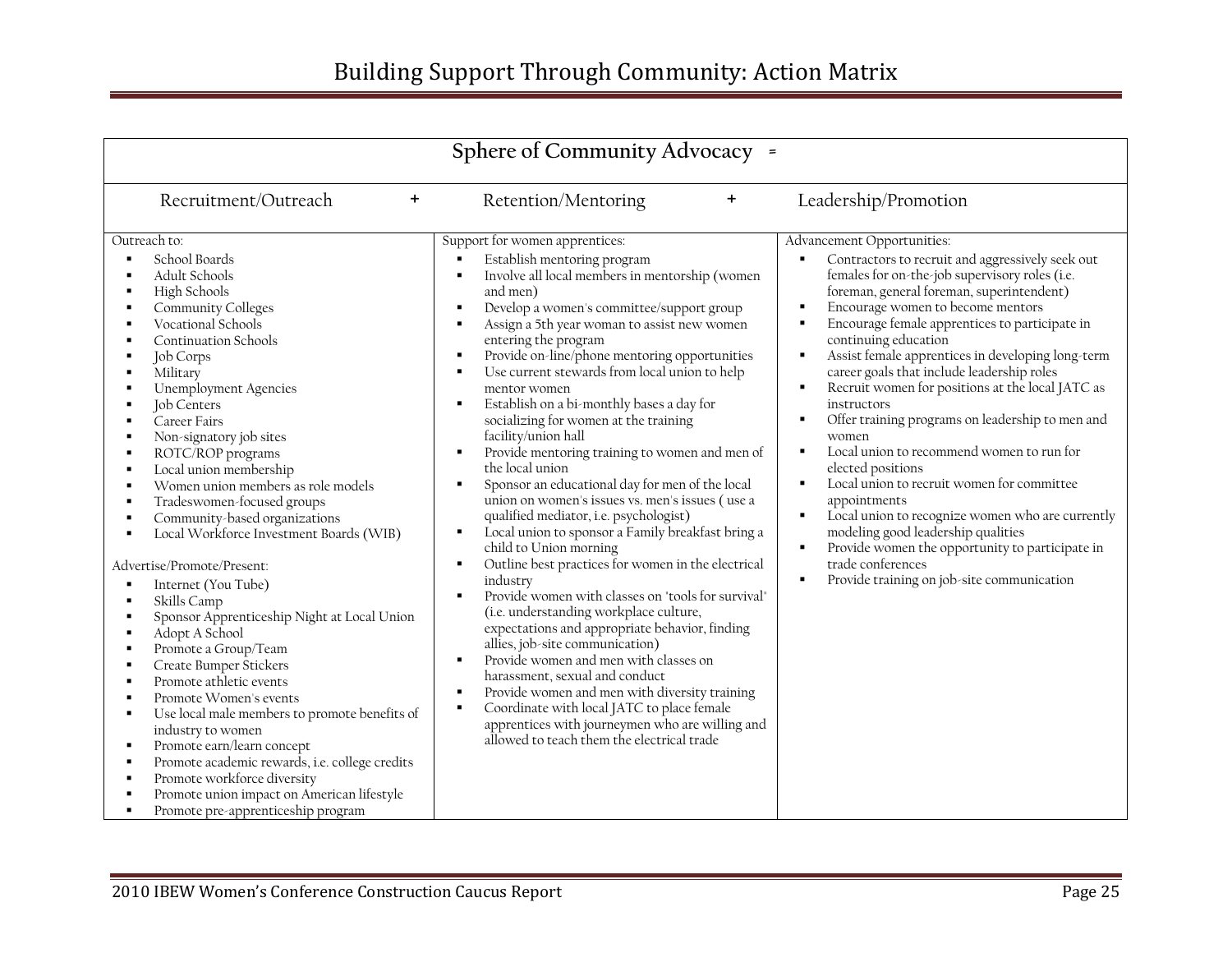# **IBEW Women's Conference -** Construction Caucus **- Recruitment** - 23 July 2010

Facilitators: Kevin Burton – Local 26 Recorders: Jessica Sowa – Local 11 Jane Templin – Local 11 Lynn Minor – Local 569

# **Objective**

The group set out to identify potential physical locations and innovative techniques to attract women workers to the IBEW. We also identified existing obstacles that hinder current methods of recruitment and solutions to these challenges.

#### **Innovation**

The mass media, the most popular undercurrent of the discussion, is not effectively utilized by the IBEW and labor in general. For example, there are no mainstream commercial advertisements, and few billboards, television shows, or YouTube videos dedicated to promoting labor unions and their connection to and impact on women, human rights, politics, healthcare or the world economy. The IBEW and labor in general are also not connected with other organizations that have the media's influence and would attract young workers. The NFL, NBA, WNBA, and other organizations who utilize collective bargaining should be partnered with to actively recruit and change the image of labor unions. Stepping outside of our traditional union recruitment efforts by becoming involved with local Boys and Girls Clubs, YWCA, and Girls Scouts would allow unions to not only educate youth about who we are, but also make us friendly household names. Our presence in these non-political environments would change our image to the community oriented and human rights organization we desire to be known as.

#### **Challenges**

Most of the suggestions declare that labor is destroying itself from the inside out. On a large scale we do not internally educate and mentor our youth or young women. This breeds segregation and animosity within the ranks of the IBEW which lessens the desire of women and youth to join, get involved, and stay in the labor movement. The lack of education and mentoring perpetuates the blue collar stigma inside of the IBEW as well as outside to public schools, community colleges, and universities. Many existing members have a poor self-image and do not desire their daughters or sons to join the IBEW which reinforces the myth that labor unions are not a dignified way to earn a living.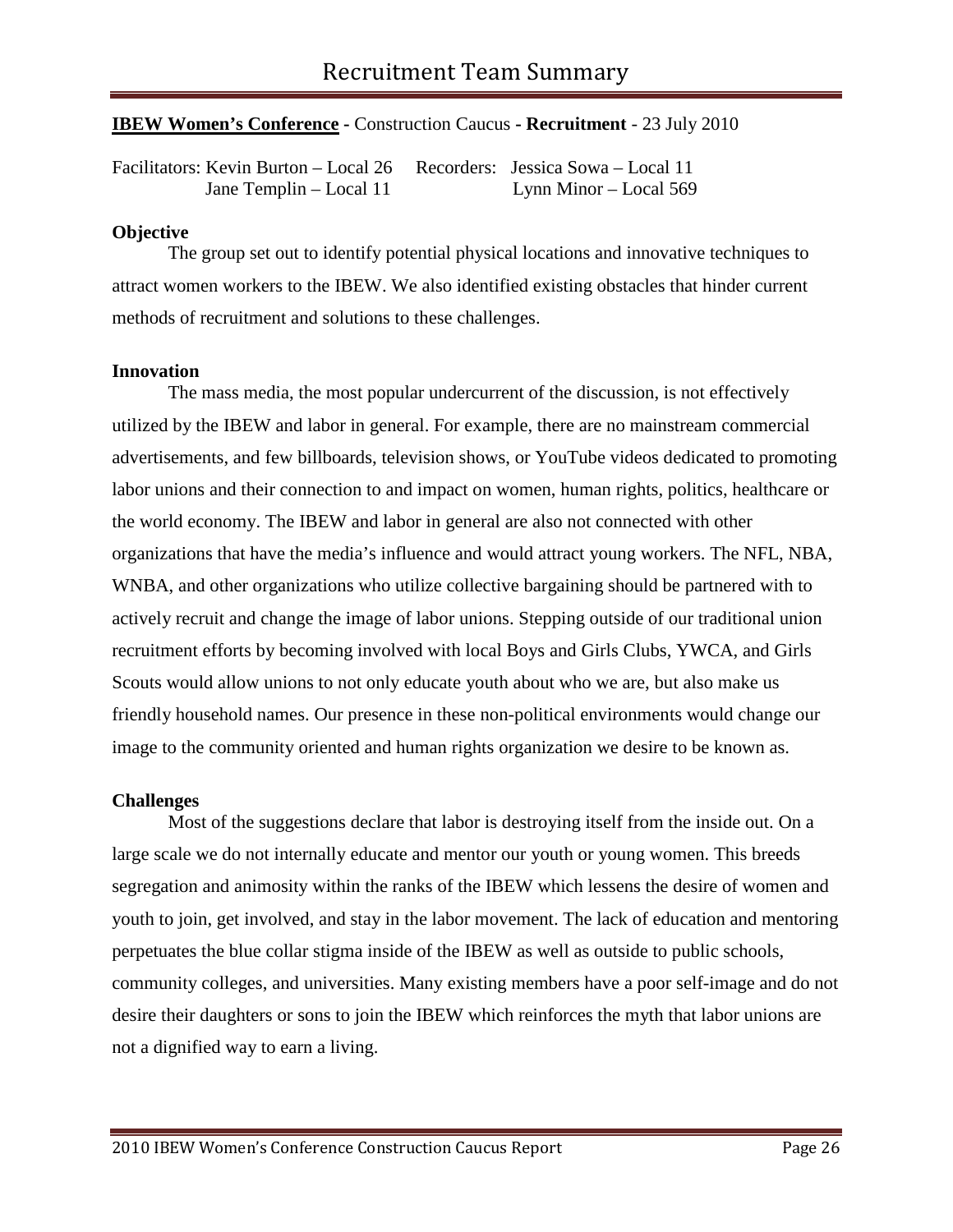## **Solutions**

Committing staff and resources at both the International Office and Local levels, and approving resolutions requiring new ways of organizing is a start. Partnering with major organizations as well as local sports teams and community groups will attract new young workers. Committing staff to this endeavor will place accountability and allow reasonable goals and timelines to be obtained. Implementing the existing Diversity Resolution and including diversity, women's sexual harassment and lack of presence statistics in the Code of Excellence would be monumental. Similar to the way we invest in our local and national politicians, we also need to commit resources into school boards. They control the education of our children. Just as promoting our own history at a Local level will recharge our pride and purpose, integrating this knowledge into the everyday learning of our youth will have a similar positive long lasting effect on recruitment. Nationally and locally promoting the possibilities that exist within the union structure, the college credits offered through apprenticeship, and the impact unions have had on middle class America will let people know who we are as well as attract new IBEW members.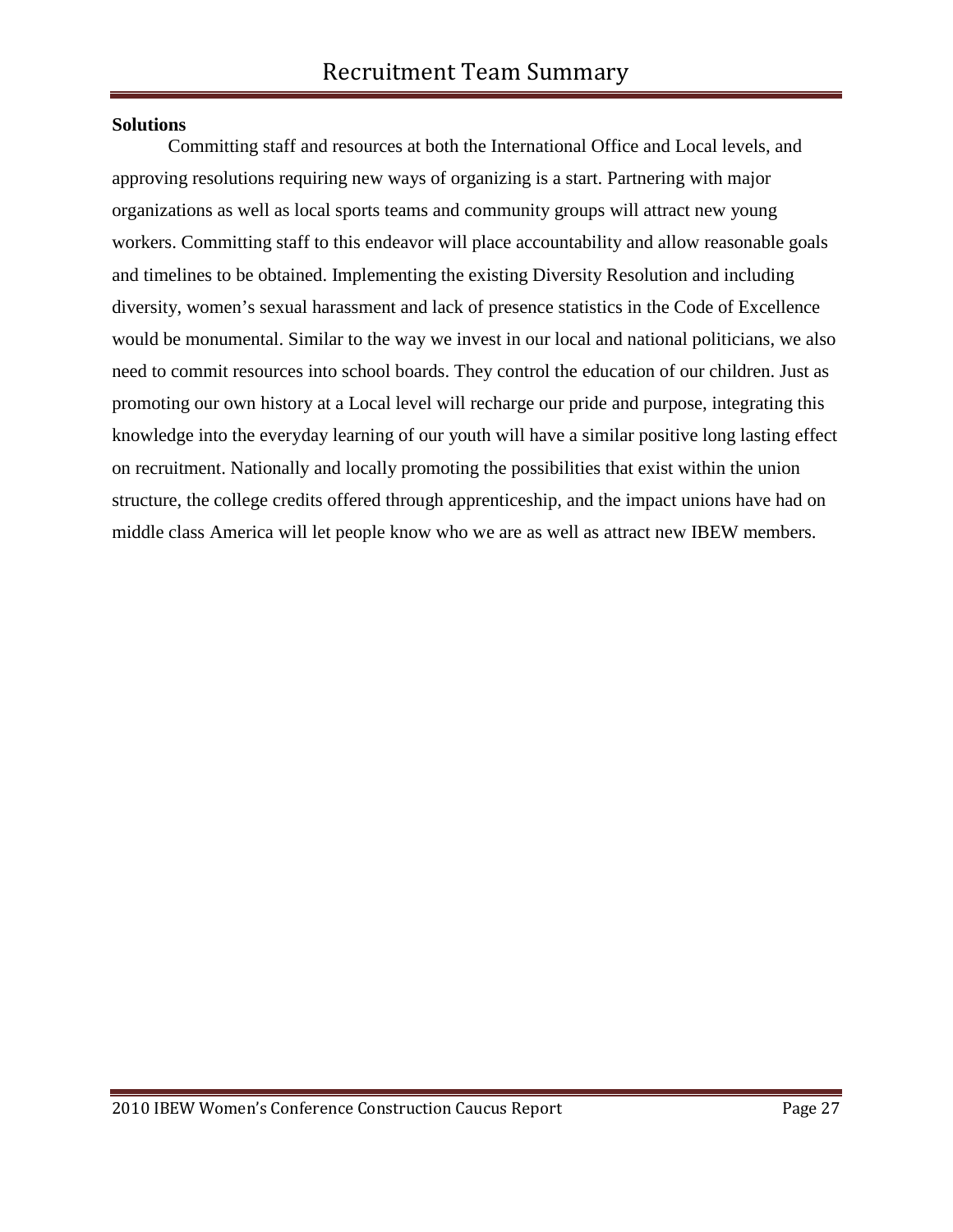# **Retention of IBEW Women in Construction**

# **"Why Do Women Leave the Trade and What Can We Do to Keep Them?"**

Posing this two part question to some of the Construction Caucus Delegates of the 2010 IBEW Women's Conference elicited a litany of emotional, personal and powerful reasons why women leave the IBEW and electrical construction and also yielded some tremendously insightful, creative and thought provoking solutions to those identified challenges. The group facilitators and recorders performed their level best to capture the nearly thirty distinct sources of conflict and discouragement shared by the Delegates that would act to tip the scales towards a woman's decision to depart from the trade and the IBEW.

Although there is great diversity in the recorded responses, as some presented more logistical barriers as opposed to other more complex, societal constructs, it soon became apparent that the identified challenges could be grouped into four distinct categories, as common themes began to develop. Those themes were: Unequal Expectations, Isolation, Discrimination, and Family Clash. The participants then worked to cluster the challenges into those four umbrella themes as a mechanism to address our responses both as individual concerns and as larger, overarching deterrents in order to create possible solutions for consideration.

We universally recognized the physicality and sometimes dangerous nature of our scope of work as well as the persistence of a male dominated culture or perspective in the work place. Not every woman who attempts to pursue an electrical construction career with the IBEW understands nor expects these truths to be self-evident, resulting in obvious culture clash and potentially inappropriate mechanisms to address the potentially vast inconsistent expectations by all parties.

Clear and accurate realities must be responsibly conveyed to all individuals seeking a career in construction with the IBEW, and every instrument to achieve that end should be employed including: investment in partnerships with community organizations that promote women in non-traditional work, involve women in recruitment efforts in the broader community to create candor and comfort in establishing expectations, usage of realism in the portrayal of women in the electrical construction industry for the purposes of promotional/recruitment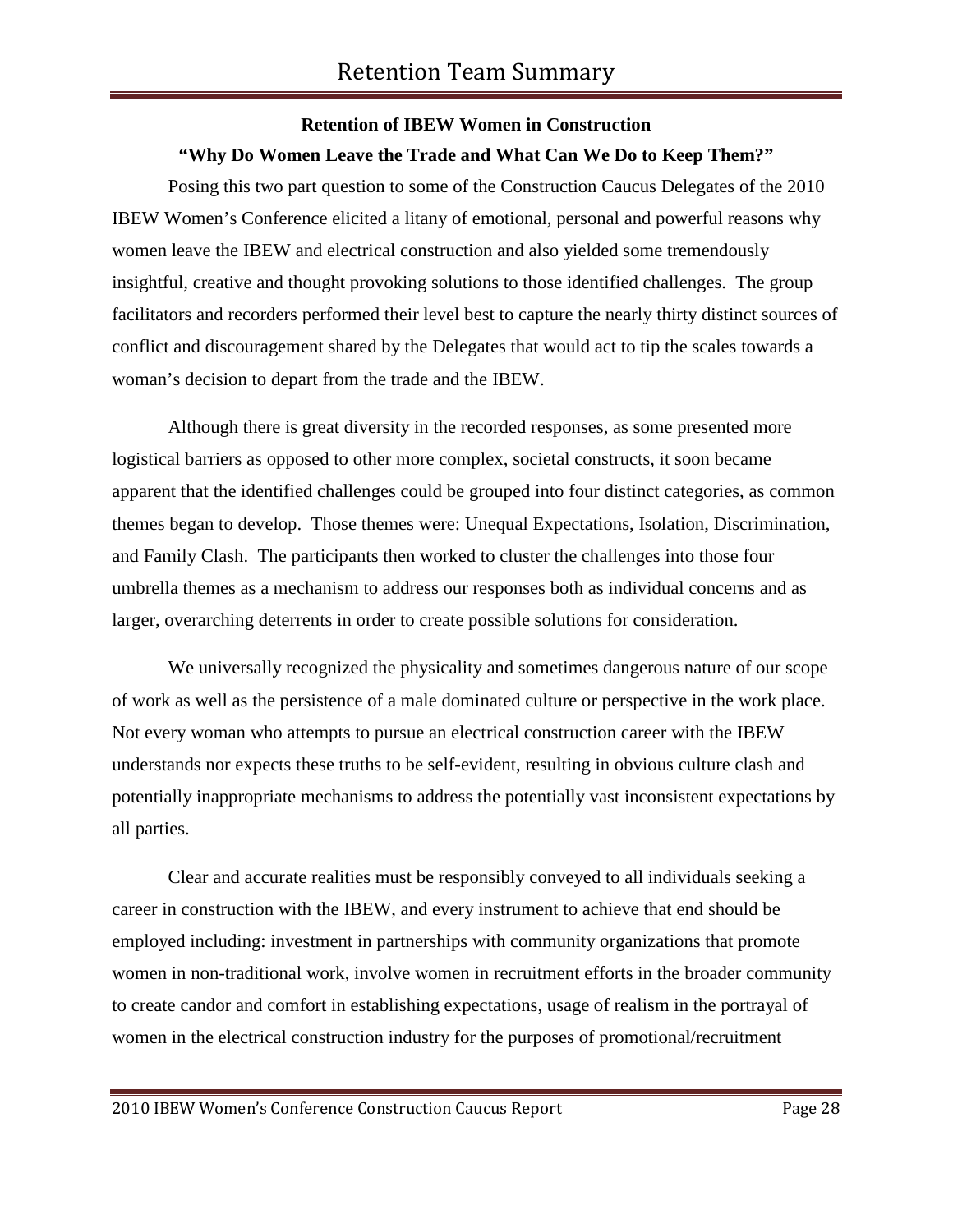materials and videos, and provide ongoing, strong mentoring programs for female apprentices offering support when dealing with newly evolving experiences and challenges.

Mentoring programs were offered as a means to improve retention of women in the IBEW almost universally across all four deterrent themes, and mentoring was identified to play a major role when reducing feelings of isolation women experience on the job, in the classroom and in their union. In the creation of mentoring programs we must recognize that not every construction local has a significant, female membership and bridges must be built for every woman in the IBEW, especially those who are in very rural settings and/or very small IBEW Locals. Ideally, the IBEW would provide long distance mentoring opportunities through online forums or chat rooms that would allow women to network and build solidarity regardless of the remoteness of their situation.

We must strive to raise the level of awareness of existing resources and support systems like tradeswomen organizations, committees, community groups and online resources, as much positive work and investment has been made however, not all women are familiar with those existing resources. A means to that end would be identifying female Stewards who would function as an advocate and guide especially for those women who have just begun their career in the IBEW so they are better able to find their way on a positive path.

Building inclusion and a strong sense of belonging may also be accomplished by creating opportunities for women in the IBEW to communicate and come together in groups both large and small. Feelings of isolation will be markedly reduced through the successful generation of local union women's clubs/committees, ongoing sponsorship of the International Women's Conference along with wider acceptance and hosting of District and regional women's conferences in different IBEW jurisdictions, offering industry related retreats or camps, and the launch of an IBEW women's only publication or newsletter that would focus on issues of great importance to women. These community building events and publications would also serve as tangible vehicles to raise awareness of existing support systems and resources as well as reducing feelings of alienation and isolation.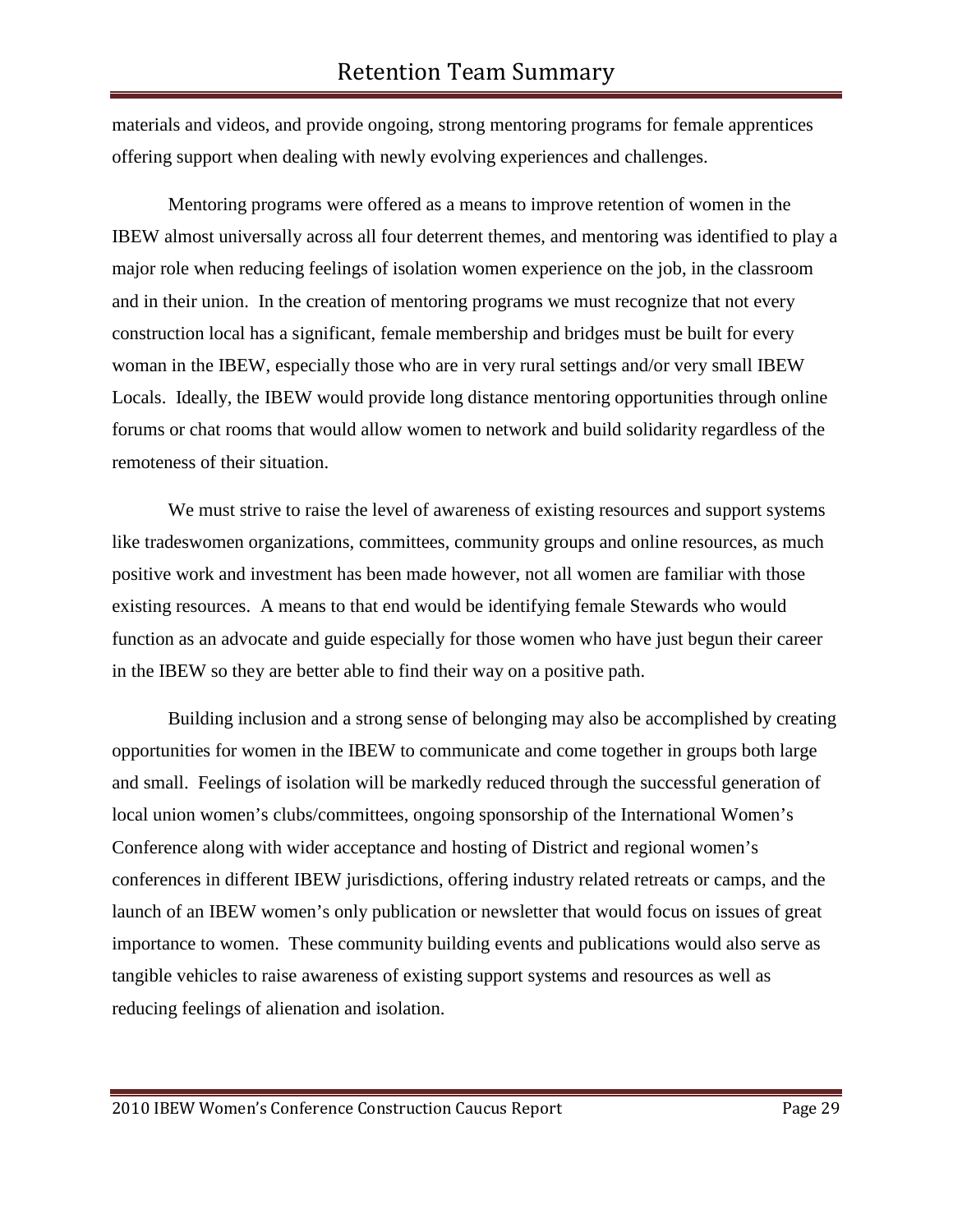# Retention Team Summary

Sometimes significant achievement of identified goals may be achieved through small but powerful incentives. Destructive feelings of isolation may be reversed through the institution and promotion of an "oath of solidarity" for IBEW women not to abandon our union Sisters. "Sisters of Solidarity" who practice the principles of the oath would identify themselves by displaying a defining sticker, pin, patch or other acceptable symbol of their sisterhood and dedication to the IBEW signifying their approachability to other IBEW women.

Additionally, exit interviews should be conducted whenever possible for women who decide to leave the trade, and for those who are successful in their careers within the electrical industry and the IBEW. To learn what we as an organization on all levels are doing to positively and negatively impact rates of retention and to appropriately react to our successes and weaknesses as identified in real time by those individuals who experienced the greatest impact.

It should come as no surprise that discrimination was identified as a fundamental reason women abandon their career quest within the IBEW. Women feel real discrimination every day, at the hands of their employers, their journeymen, other tradesmen, union leaders, their instructors and other members. Some of that discrimination is generated with good intentions, assigning less physically challenging work to women in order to avoid their injury, unfortunately still, yielding identical harms to the woman both professionally and personally. Interruption of this cycle will be facilitated through the realization of training and educational opportunities.

These opportunities will come in the form of continuous and mandatory harassment/hostile work environment awareness training, wide spread amplification of AMP=S at all membership levels, assertiveness training for women in the IBEW to ensure they feel comfortable advocating for themselves in a variety of situations and education of employers to reduce work assignment discrimination. Clearly there is also a need to provide industry related training to women of the IBEW who, as a result of job assignment discrimination or for other factors, do not believe they possess a strong skill set necessary to be successful as a journeyman or for advancement in supervisory roles.

These educational initiatives along with mandatory apprentice rotation, aggressive recruitment and demonstrated support for men to serve as mentors for women, and a national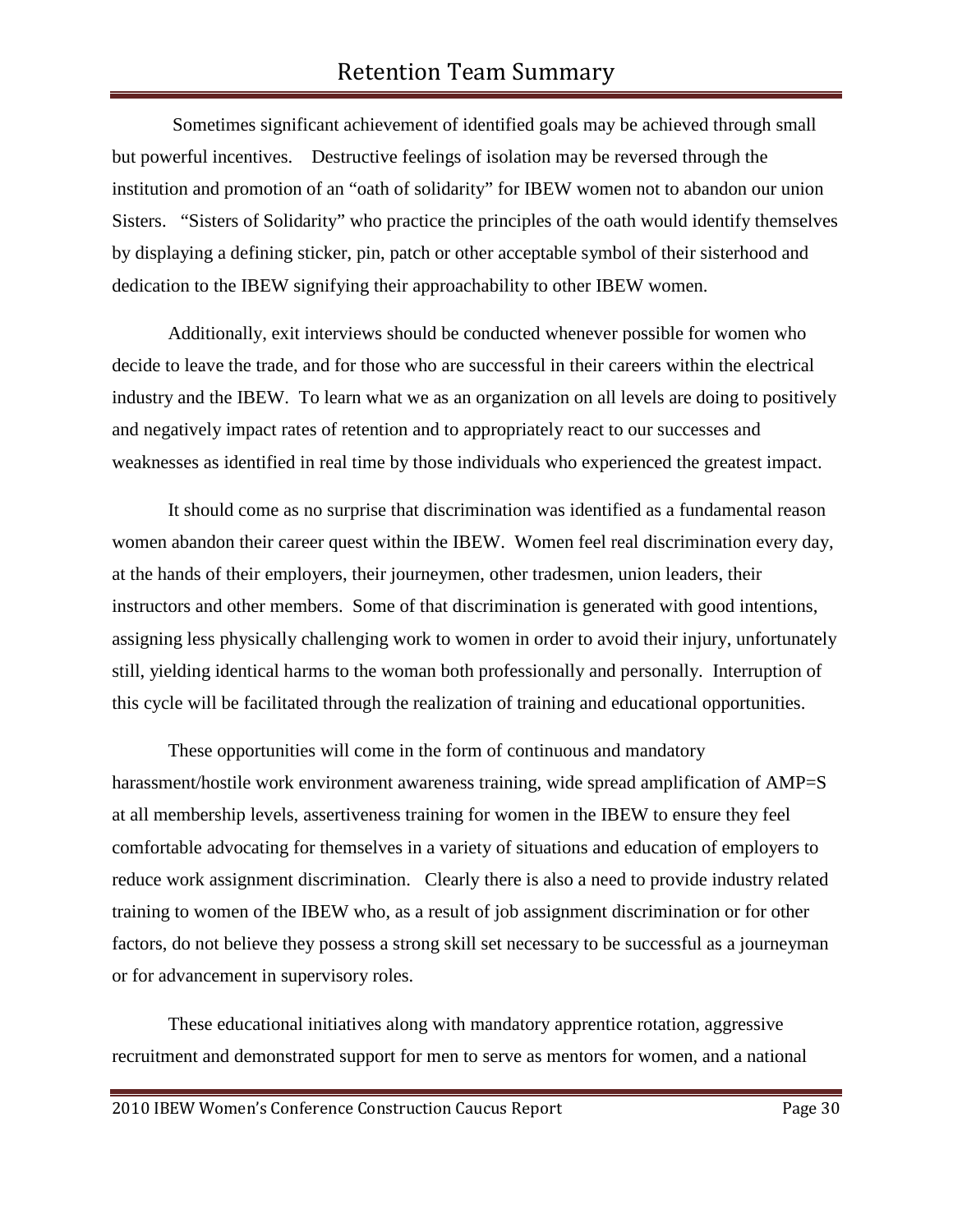mandate for accurate statistics capturing the number of women in the construction branch of the IBEW including data reflecting their employment rates, years of membership, and classifications will go a long way in reducing discrimination, decoding some of the chronic sources and defining its existence in objective terminology. However, it would be naïve to believe these efforts will result in the complete eradication of discrimination. Which is why we must provide access to experienced, professional, assistance in the form of counselors better suited for understanding the frequently harsh construction culture and the strong sense of isolation and discrimination women in the IBEW may endure, like possibly those who have the benefit of past or current military experience.

Our final umbrella theme, Family Clash, or conflicts arising as a result of women's societal responsibility to function as the primary caregiver for children, siblings and aging parents yielded some extremely creative and thought provoking resolutions. Finding reliable childcare options that mirror traditional construction work hours is a constant struggle regardless of geographic locations. In the least we must publish the names and locations of those providers willing and able to provide care within those parameters and in greater advocacy, actually provide licensed daycare at the local union facility consistent not only with work requirements but also to help foster family friendly meetings and events.

Our message in the IBEW, of "family comes first" is not necessarily consistent with our actions in many ways on the local union level. Routinely women are retaliated against for missing work due to family issues or emergencies and are viewed as unreliable. Or are unable to attend union meetings, functions or events because they are not able to bring their children and thus are pigeon holed as uncommitted or disloyal to the union. All too often, that assessment could not be further from the truth. And if little investment was made to determine what could be changed to allow involvement, the IBEW would be the true beneficiary of movement towards full inclusion. The same disconnect exists in the workplace and perhaps could be mitigated through job sharing programs, adoption of flex hour systems, and adjustments to our own referral system creating dispensation rules for single parents.

We recognize that some of the leadership of the IBEW is striving to recognize diversity as a resource and to become more fully inclusive as an organization. And we applaud that noble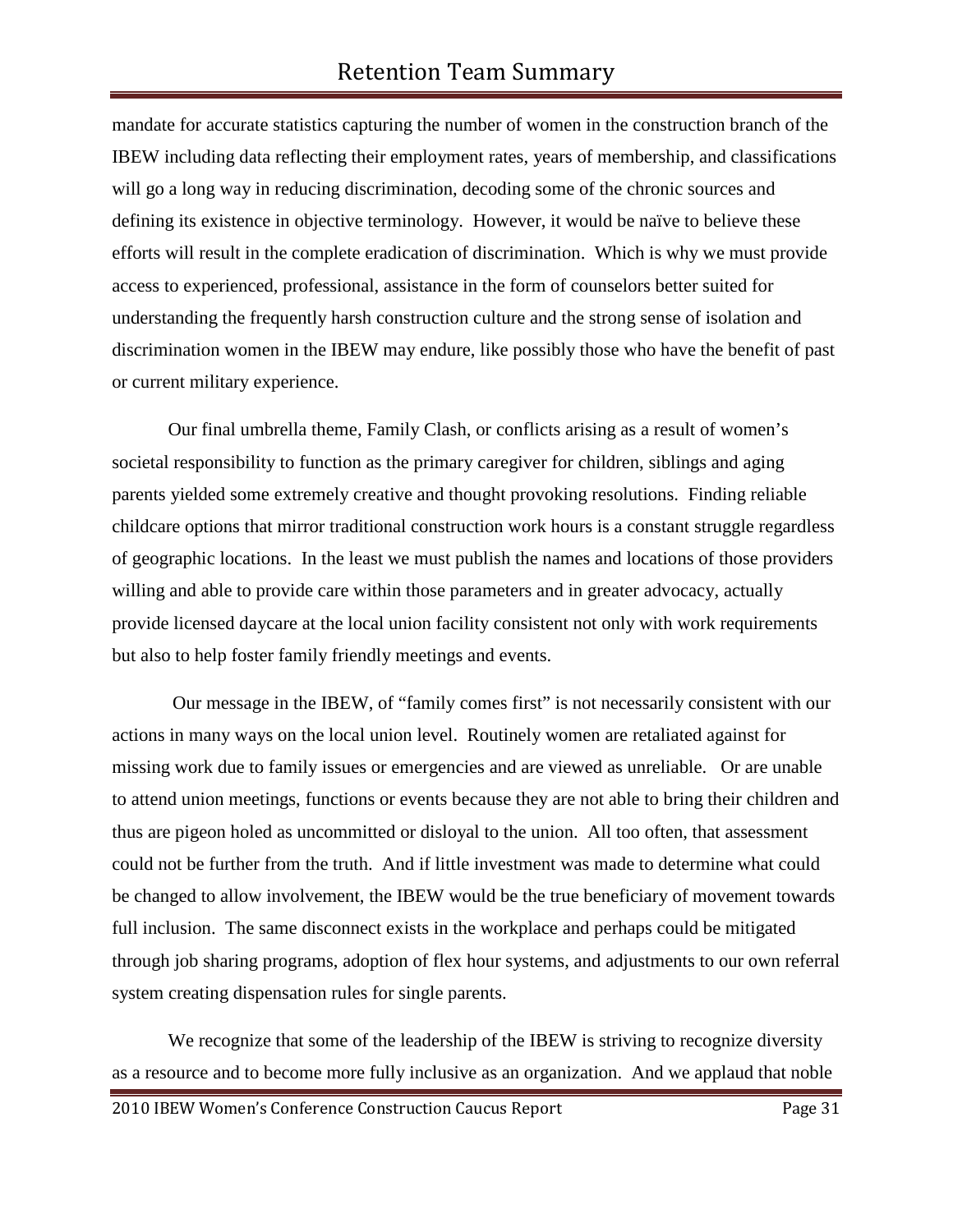goal and pledge to do all that we can to support and assist in its attainment. Our dedication to this project, the serious exploration of critical issues impacting women seeking careers in the electrical construction industry, and to the IBEW as an organization, as well as the resulting observations and conclusions are submitted in that spirit.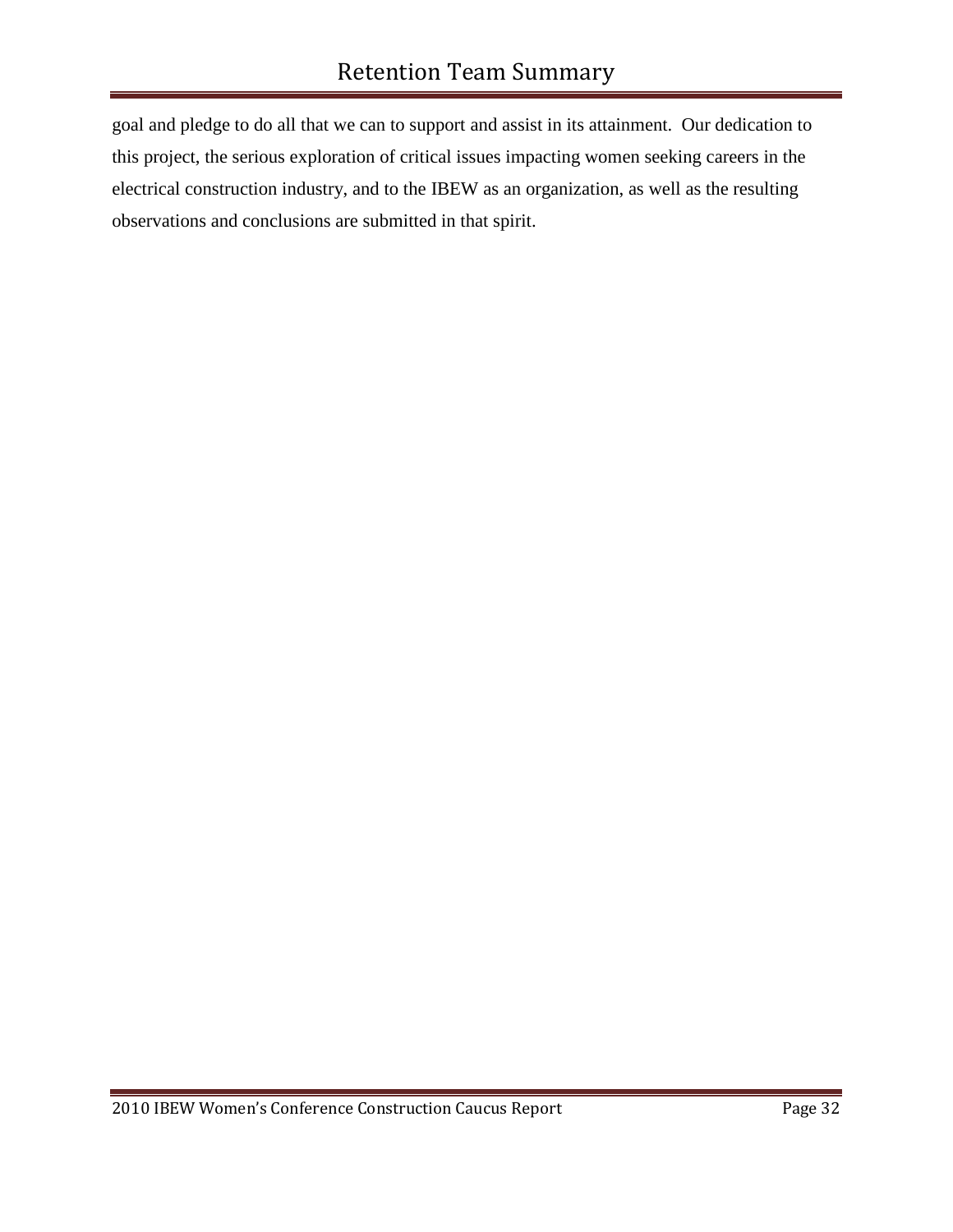# **Women Leadership in the IBEW**

Women enter the skilled construction trade without the benefit of training on how to interact and communicate in a male dominant environment. Yet, these women, by taking the courageous initiative of joining the construction trades, such as the IBEW, possess a core element for leadership. Their presence on the job-site is the first quality of leadership, the ability to stand among their peers, providing a model of behavior. What women lack to further their leadership influence is the language and skills to remove the barriers that test their selfconfidence and coping abilities.

Often times the gender specific behavior of women is incongruent with the expectations of the male dominant environment, producing negative consequences and distracting from the value women bring to the work environment. Research has shown that teams with a common gender orientation have higher performance (Scherer & Petrick, 2001). Since the construction industry is predominantly male, communication on the job sites center around the behavior and language of men. Being aware of the construction industry environment, women can adjust their gender-related behavior and influence the dominant male behavior. This demonstrates another core element of leadership, the ability to adjust to different situations.

During the leadership caucus women discussed techniques on how to communicate effectively on the job; how to minimize job communication barriers between men and women; how to acquire self-confidence that provides the resiliency to withstand unacceptable behavior; how to approach the issue of women in leadership through education and mentoring; how to approach diversity training to inform and educate men and women in the IBEW of each other's abilities, differences and commonality; identify what significant organizational knowledge is required for leadership in the IBEW; and how to provide a support system to provide guidance to inform women of the opportunities that are afforded through membership in the IBEW.

## **Specific solutions offered by the caucus are the following:**

1. Bring educational programs to the local union. Working with the Business Manager (Agent) and the Executive Board, find the financial support to provide classes on leadership, negotiation skills, function and running of a union meeting, labor history, organizing labor.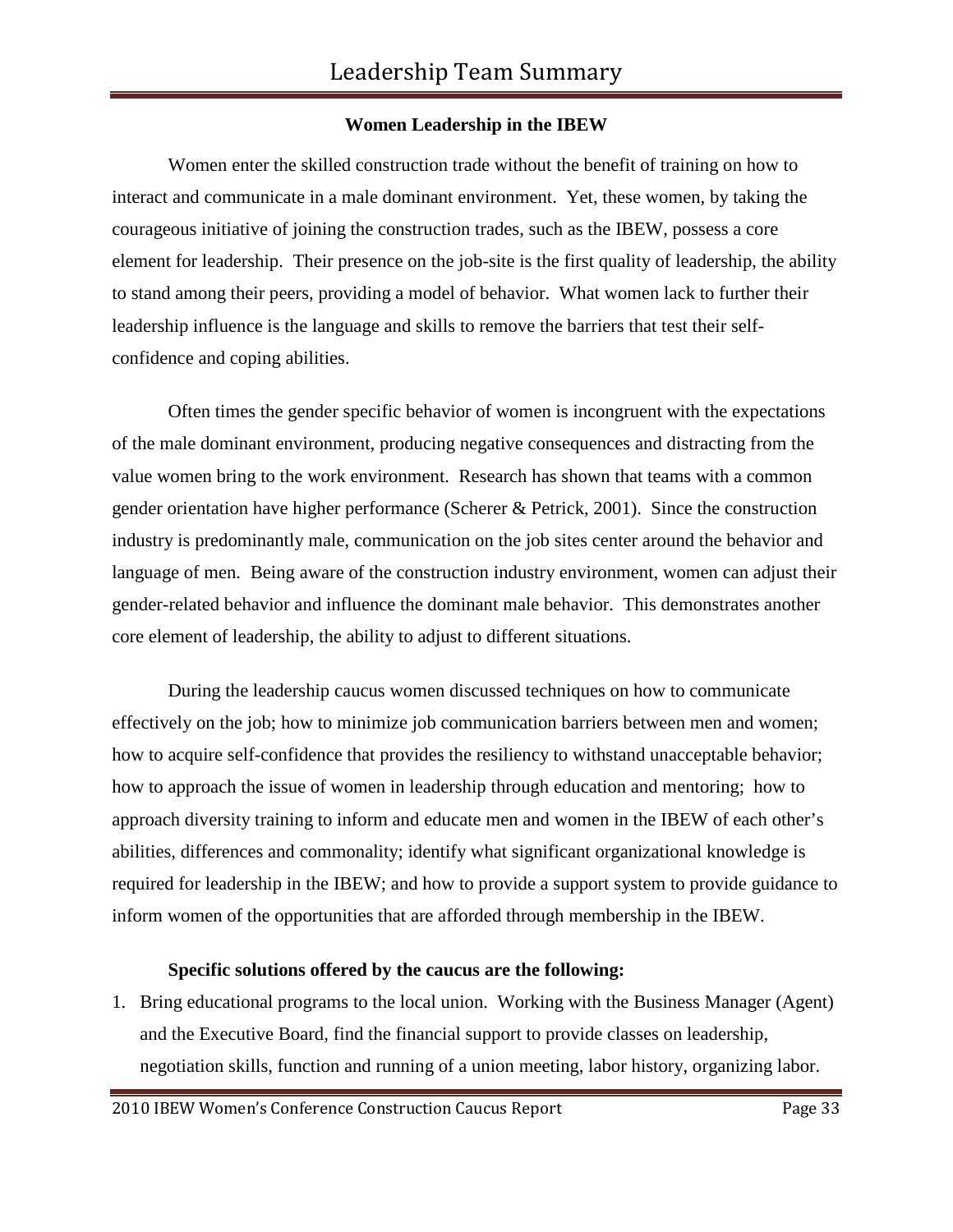- 2. If there is no local union resource for funding educational programs, establish a scholarship program to provide leadership development skills.
- 3. Provide information on educational programs even though the local union may not be able to provide financial support.
- 4. Development of a mentoring program starting in apprenticeship and continuing beyond to the journeymen level, where the mentoring program provides the one-to-one support for taking the initiative and being involved on the local union level.
- 5. Integrate leadership training into the apprenticeship and journeymen upgrade program.
- 6. Using the local union media, newsletters, web-site, inform the membership with an emphasis on women of conferences, meetings, leadership opportunities, i.e., involvement with building trades.
- 7. The IBEW Journal to provide information on training opportunities, such as training provided by the NJATC.
- 8. Diversity training to be incorporated into the Stewardship training which expands the training out two (2) days instead of one (1) day.
- 9. Provide conflict resolution and effective communication workshops on a local union level. The workshop be developed on a national level and made available to the local union. The educational provider of this training can be done through the apprenticeship program, which currently provides training on an apprentice and journeyman level.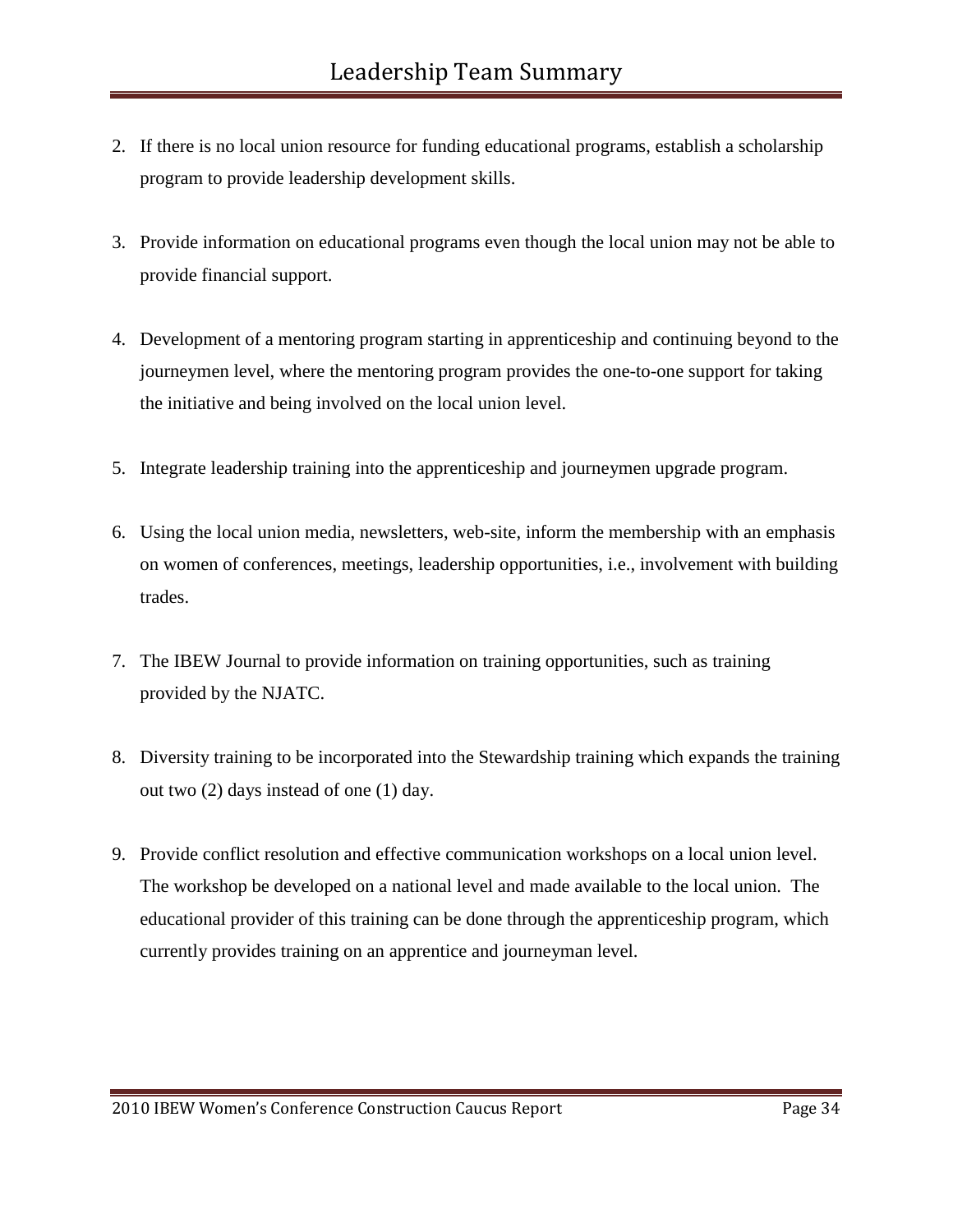10. Require local union representatives, i.e., officers, stewards, office staff, to attend tradeswomen's events in their district. This will provide perspective on the number of women that are currently working within the construction trades.

During the 1997 IBEW Women's Conference, the construction industry branch caucus acknowledged the following guiding principles for the IBEW on all levels: "The fair and full inclusion of women at all levels for the IBEW requires the combined efforts of the entire membership, as well as the resources of our union."

While there has been a sufficient improvement in the inclusion of women into the construction trades, women still represent a mere 0.8% of the workforce. However, the women that are involved with the construction trades and the IBEW yearn for more inclusion within the leadership ranks. This inclusion may yield a positive improvement in the number of women entering the IBEW. It is through the leadership that the face of our organization is recognized. When more women are the face of the IBEW, more women will follow.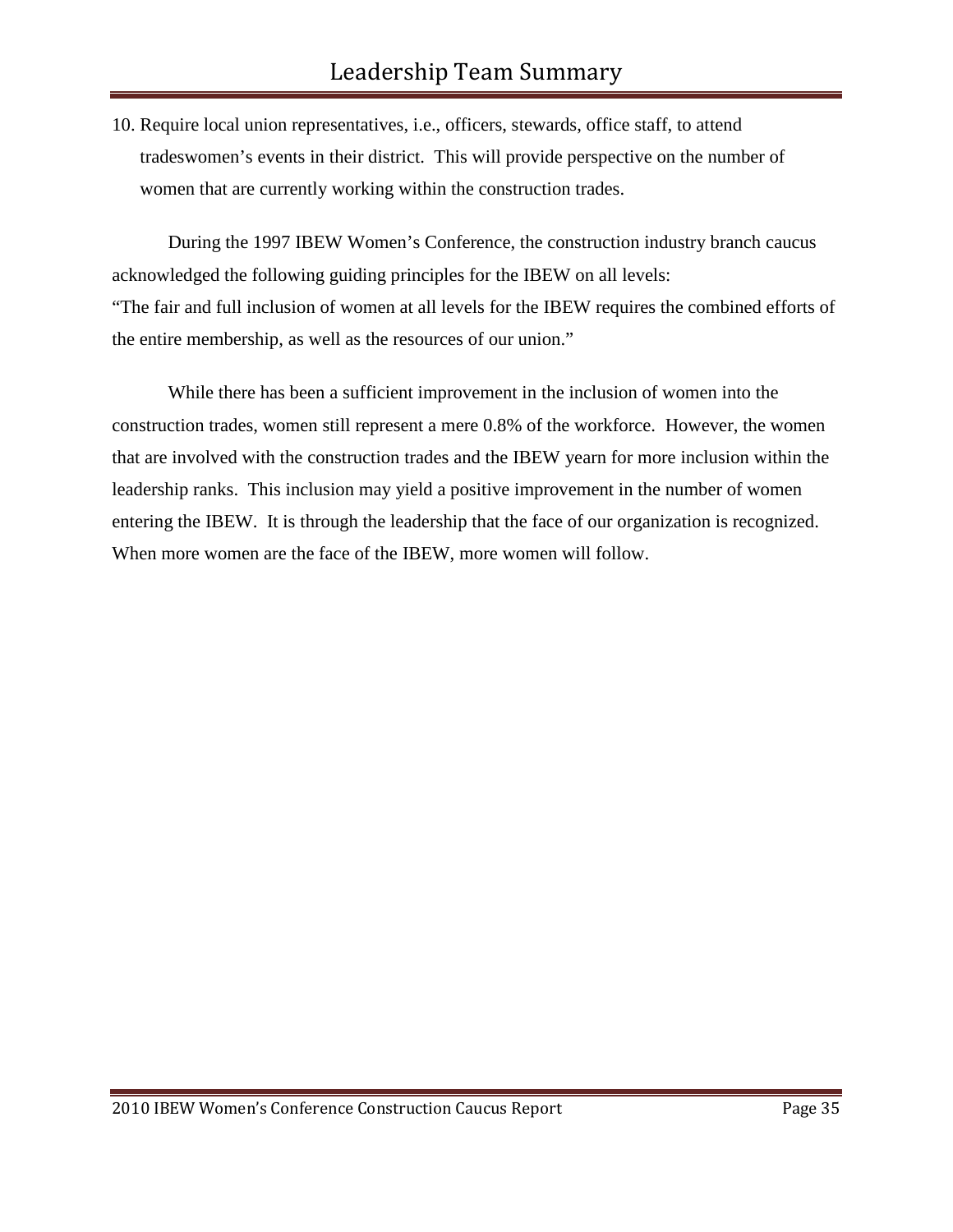We are grateful the IBEW and its leadership team have a high regard for diversity as a resource and are striving to become a more fully inclusive organization. We also sincerely appreciate the opportunity to invest the time and dedication to the successful completion of this special project.

A large debt of gratitude is owed to the Delegates themselves, who participated in the 2010 IBEW Women's Conference Construction Caucus workshop. Because of your courage and willingness to share your experiences and expertise this report is terrifically more valuable. Thank you for your honesty, candor and commitment to identify constructive ideas and useful solutions. Your contributions will undoubtedly have measurable, positive impacts that will strengthen the IBEW at all levels. Thank you.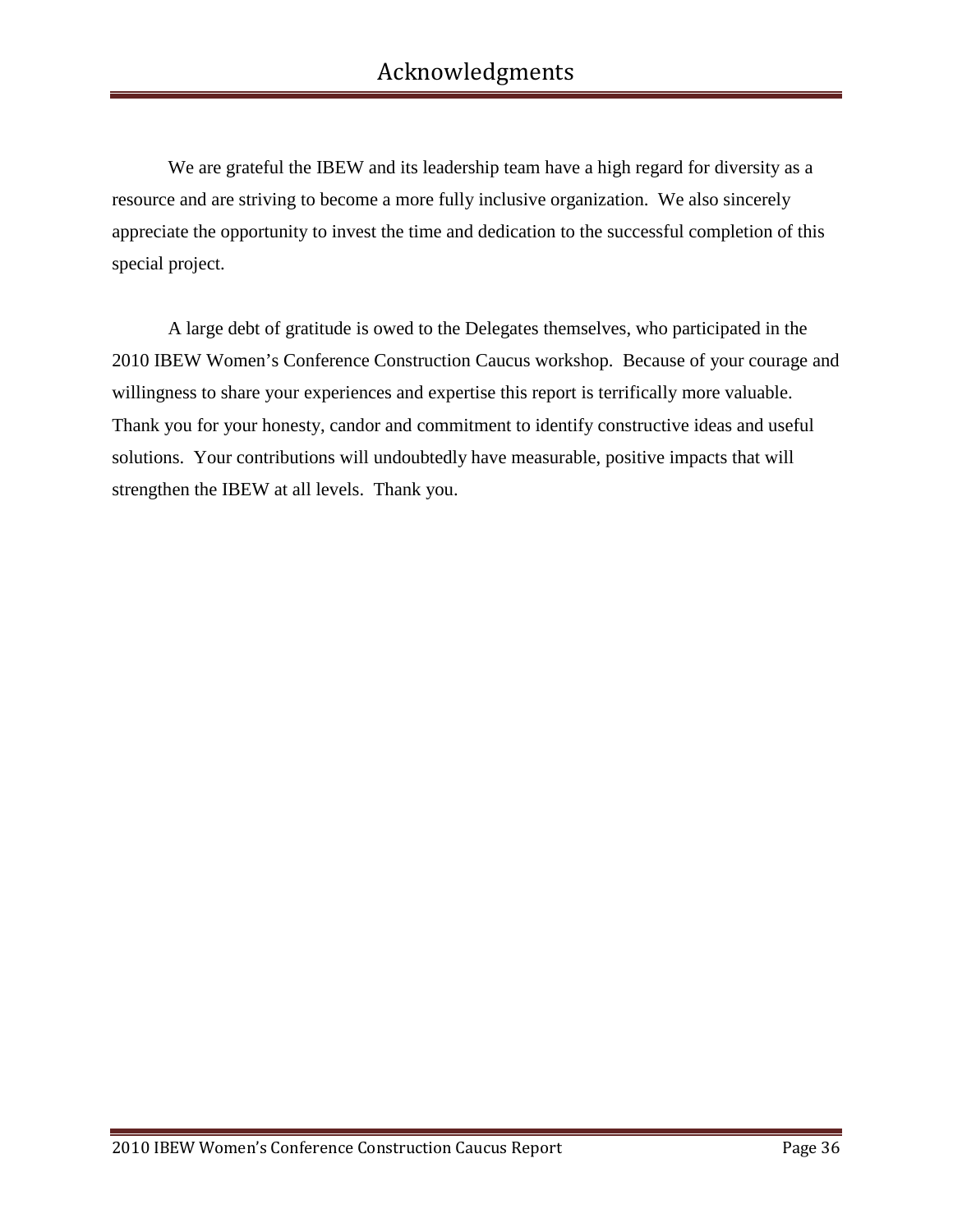# APPENDIX

Recruitment Source Materials Retention Source Materials Facilitator Methodology Findings from the 1997 IBEW Women's Construction Caucus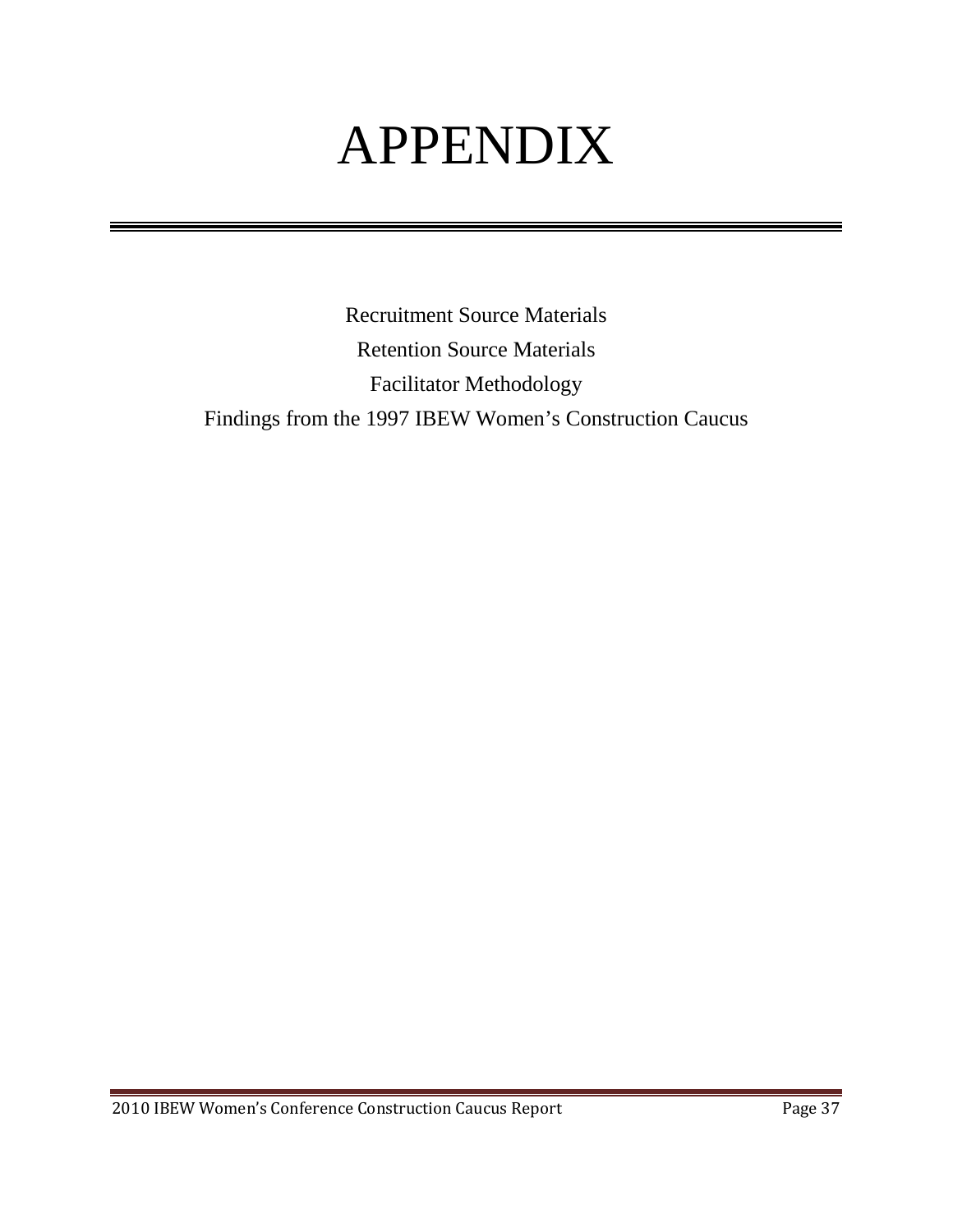## **Recruitment Team Discussion Summary**

# **IBEW Women's Conference - Construction Caucus - 23 July 2010**

## Recruitment

• Need more women

## Membership dying

# My pension

• Where to Look

| $\circ$  | <b>High Schools</b>        | <b>Faith Based Organizations</b> | Membership                  |
|----------|----------------------------|----------------------------------|-----------------------------|
| $\circ$  | Colleges                   | Gay/Lesbian Events               | Career Fairs                |
| $\Omega$ | Prisons                    | Middle/Elementary Schools        | <b>Continuation Schools</b> |
| $\Omega$ | <b>Rehab Facilities</b>    | Military                         | <b>ROTC/ROP Programs</b>    |
| $\circ$  | <b>Job Corps</b>           | <b>Unemployment Centers</b>      |                             |
| $\circ$  | <b>Job Sites (Salting)</b> | <b>Job Centers</b>               |                             |

• If resources were not an issue what could we do/where would we look

| o Commercials           | <b>PBS</b> Specials         | <b>Cartoon Channel</b> |
|-------------------------|-----------------------------|------------------------|
| o Internet              | <b>Town Meetings</b>        | YouTube                |
| o Skill Type Camps      | Adopt A School              | <b>Billboards</b>      |
| o Bumper Stickers       | <b>Corporate Sponsors</b>   | <b>Reality TV</b>      |
| $\circ$ Partner w/ Lego | <b>Community Events</b>     | <b>County Fairs</b>    |
| o Handout out Flyers    | <b>School Posters</b>       | Women's Events         |
| o Athletic Events       | <b>Sponsor Groups/Teams</b> |                        |

# • Challenges and Obstructions

- o Not Using Men to get Women
- o Uniformed Counselors
- o Developing Mentorships
- o Lack of Commitment to Recruit
- o School Guidelines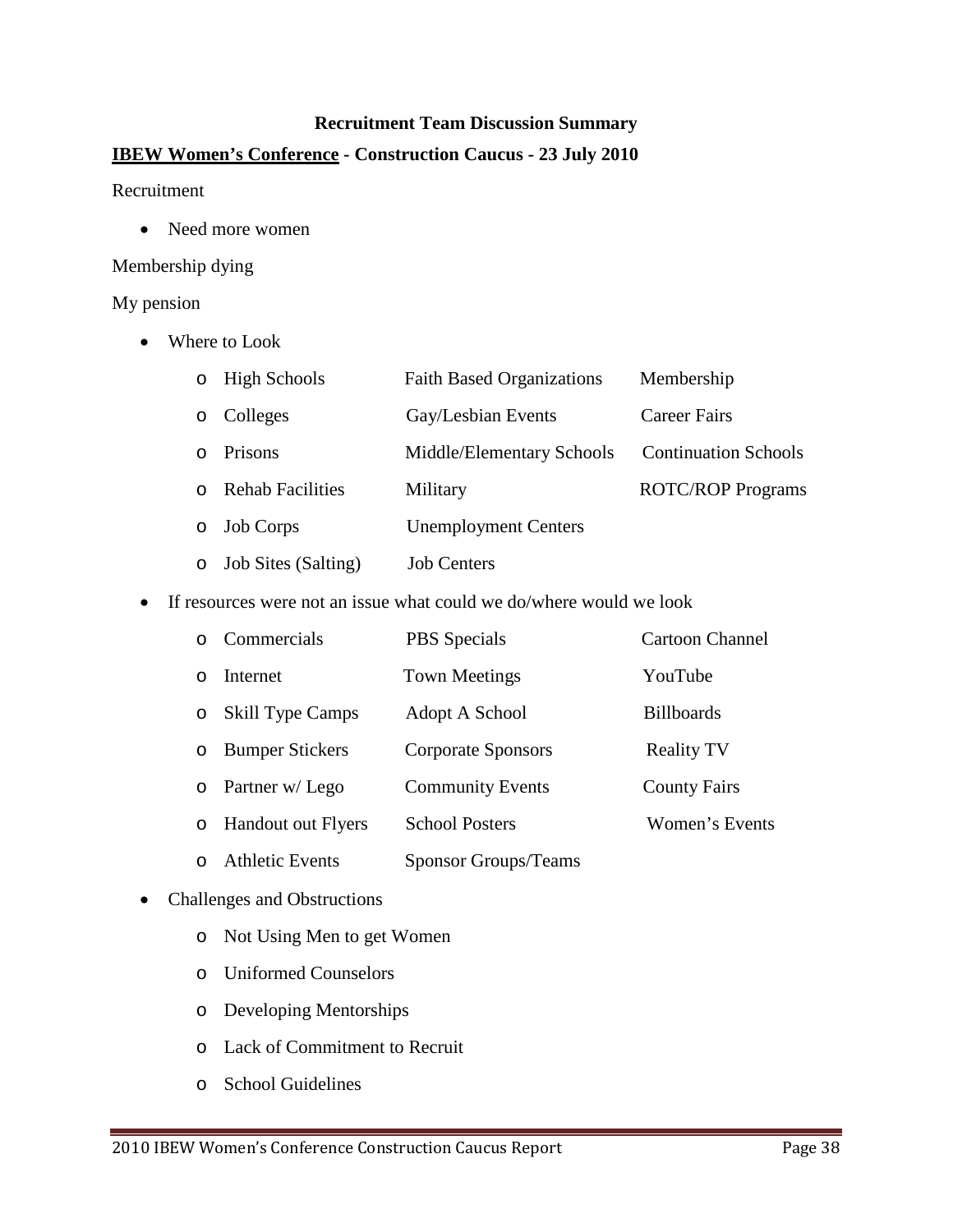- o Blue Collar Stigma
- o No Job Site Access for Show and Tell
- o Self-Image
- o Segregation
- Actions
	- o Physical Presence Follow Up Commitment
- Solutions To Segregation
	- o Don't Exclude Anyone Lead by Example Fight Back Immediately
	- o Highlight Similarities
- Solutions to No Job Access
	- o Don't Bring Kids to Work Go to Where They Are
	- o Bring Kids to An Organized (PLA) Jobsite Show and Tell
	- o Community Helps and Habitat for Humanity Sites
	- o Identify Older Teens who can be Safe on the Job
	- o Find Out When Owner/GC is Bringing Kids In and Schedule
	- o We Have to Do This Non Union is
- Solutions to Lack of Commitment
	- o Commitment Contracts Buddy System Mentor Incentive
	- o Mentor/Mentee Competition
	- o Task Specific Don't Overwhelm
- Solutions to Poor Self Image
	- o Before and After (Work the Cleaned Up) Photos in Advertisements
	- o Apprenticeship was the Original 4 years Degree Reminder
	- o Flaunt Your Wealth
	- o Preach Our Success Stories During Outreach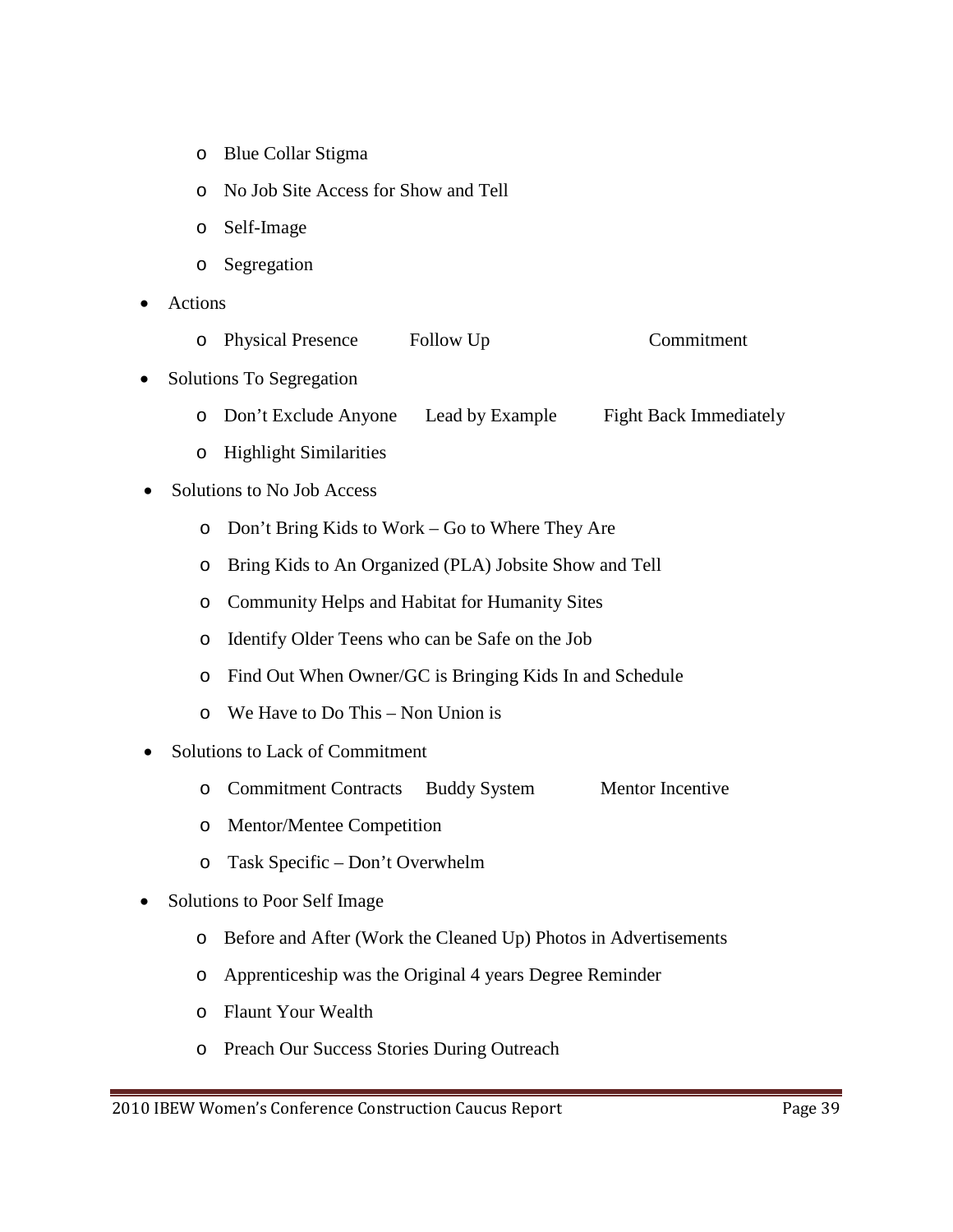- o Promote College Credits
- o Promote Our Diversity
- o Promote Union Impact on Middle Class in America
- Solutions to Mentor Challenge
	- o Take Time To Set a Mentor Program w/ Apprentices
	- o New Journeymen Make Great Mentors
	- o Make Mentoring mandatory
	- o Mentor All Apprentices (Men and Women)
	- o Have Multiple Mentors
	- o Online/Phone Mentoring
	- o Put an AD for Mentors in Local Union Newsletter
	- o Put Women w/ Women initially for Mentoring
	- o Match Goals for Mentor and Mentee
	- o Get Mentor Support from Stewards
- Solutions to Uniformed Counselors and School Guidelines
	- o Counselor Day at Training Facility/Union Hall w/ Food
	- o Counselor Training
	- o Have Membership Reconnect with their Schools
	- o Job Banks
	- o School Board Buy Ins
	- o Promote Educational Benefits (College Credits)
- Solutions for Not Using Men to get Women
	- o Educate Men of Women's Issues
	- o Family Breakfast/Bring Child to Union Day
	- o Field Trip Tours of Training Facility
	- o Become A Leader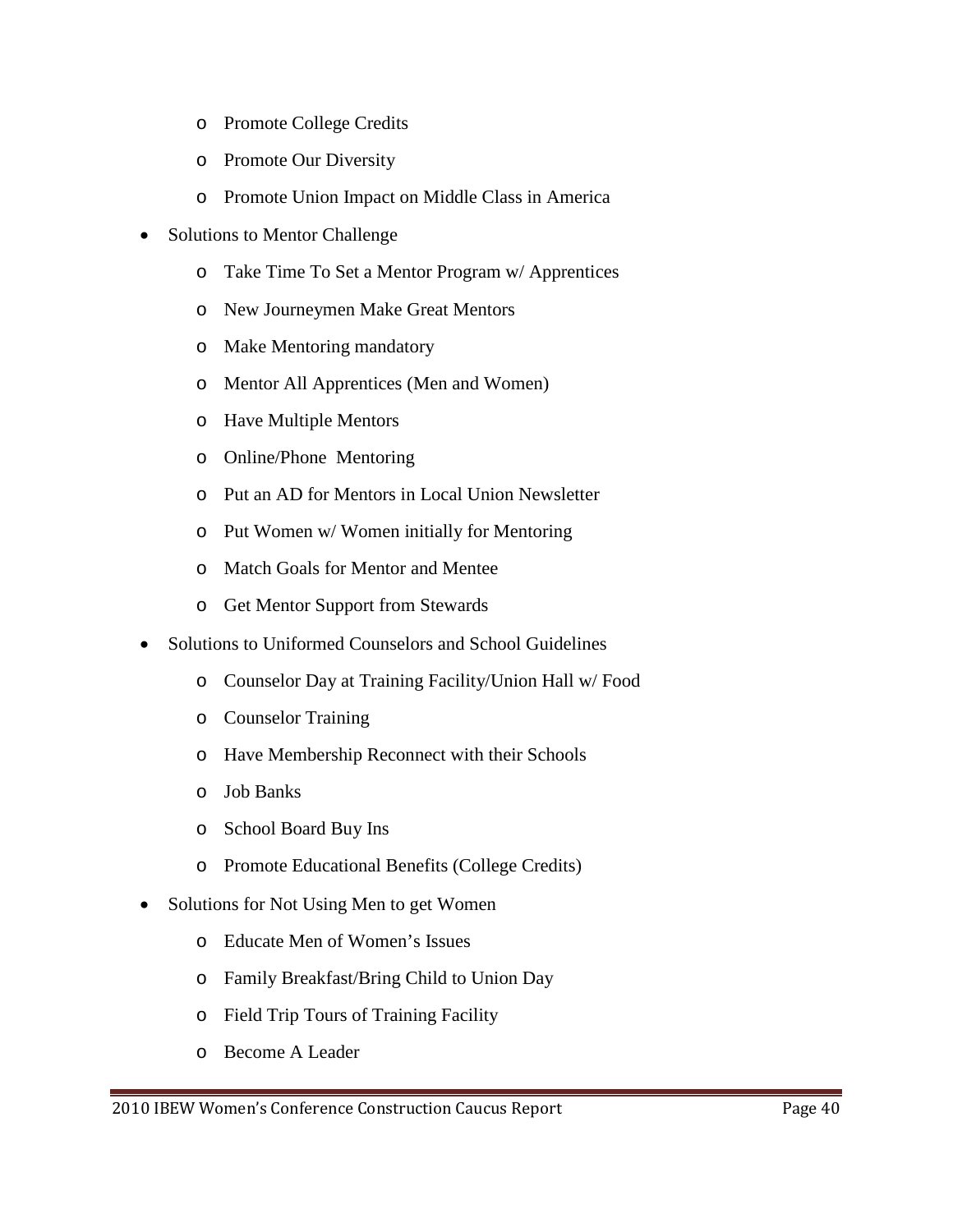- o Remind Men of Educational Benefits of Apprenticeship
- Implementation
	- o Accountability
	- o Set Goals with Specific Dates Attached
	- o Collect Accurate Data of Current Status
	- o Make Leadership Reflect Membership
	- o Delegates Report Back to Membership
	- o Utilize Existing Models
	- o Create Regional Templates for Smaller Locals
	- o Best Practices
	- o Actually Implement Diversity Resolution
	- o Have 1 Person responsible/Accountable on a Local Level
	- o Include Women's Issues/Obstacles in Code of Excellence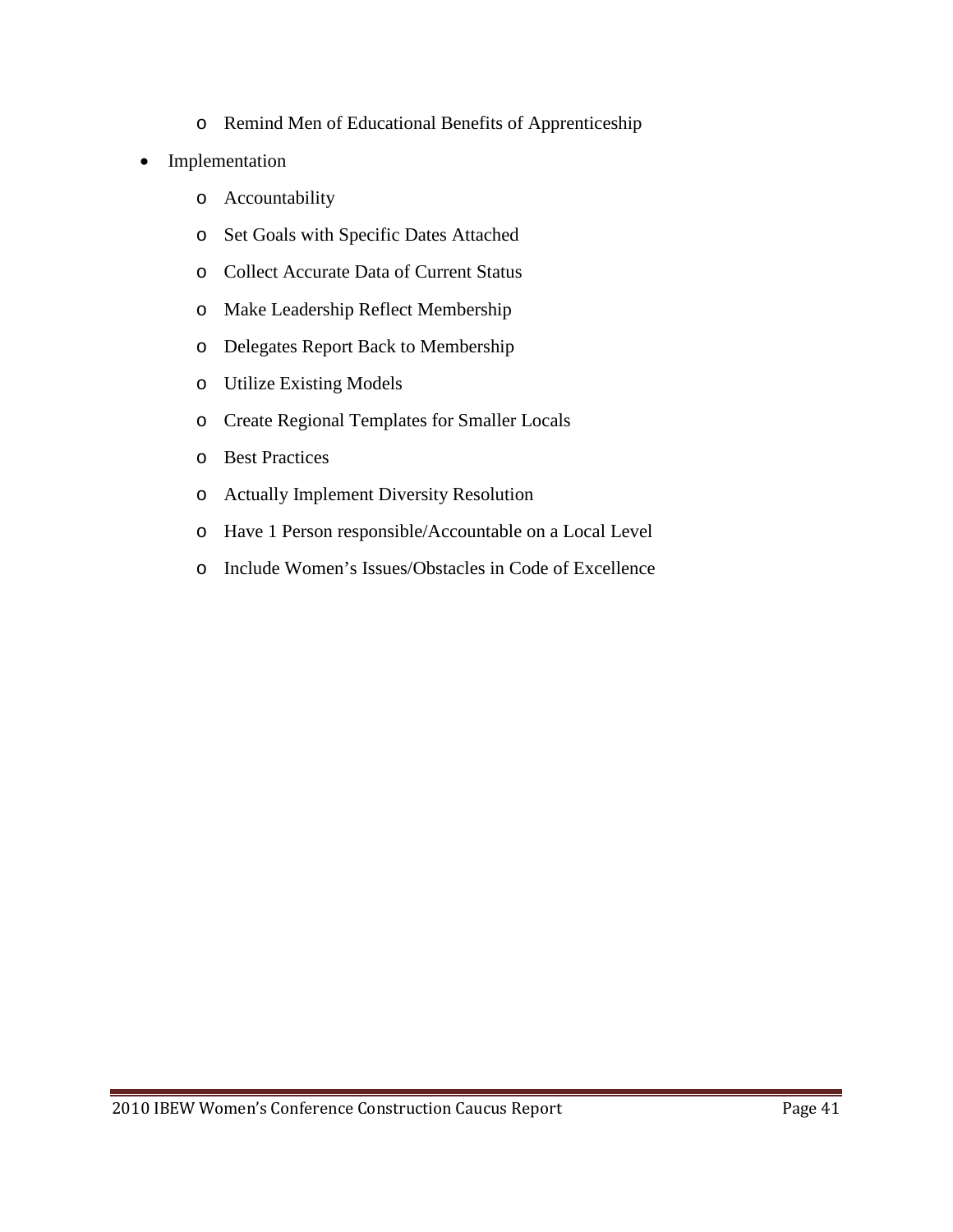# Retention of IBEW Women in Construction "Why Do Women Leave the Trade and What Can We Do to Keep Them?" Notes and Flip Chart Summary and Evolving Solution Matrix

| <b>Challenges Under Mismatched Expectations</b>                                                                                                                                                                                                                                                                                                                                                                                                                                                                                                                                                                                                                                                                                                                                           | Solutions                                                                                                                                                                                                                                                                                                                                                                                                                                                         |
|-------------------------------------------------------------------------------------------------------------------------------------------------------------------------------------------------------------------------------------------------------------------------------------------------------------------------------------------------------------------------------------------------------------------------------------------------------------------------------------------------------------------------------------------------------------------------------------------------------------------------------------------------------------------------------------------------------------------------------------------------------------------------------------------|-------------------------------------------------------------------------------------------------------------------------------------------------------------------------------------------------------------------------------------------------------------------------------------------------------------------------------------------------------------------------------------------------------------------------------------------------------------------|
| 1) Not knowing what you are getting into<br>Lax screening process without letting<br>women know what they are getting into<br>2) Heavy industrial work / exposure to toxins<br>3) Physically challenging work / heavy labor<br>When injured, don't return to work<br>Getting injured to prove we can do the<br>work as well as males<br>Physical limitations – size of hands,<br>height, and weight of women<br>4) Overly sensitive<br>"Thin skin or not thick enough skin" for<br>construction industry culture<br>Differences in social interactions between<br>men and women<br>5) Construction culture<br>Male dominated attitudes about women<br>not belonging or lasting in trades<br>Discouraging attitudes from other<br>$\bullet$<br>workers - "Want equal pay do equal<br>work" | Create mentoring programs modeled after<br>Local 11<br>Partner with community organizations for<br>women in non-traditional work<br>Model program after Local 3 (NEW)<br>$\bullet$<br>"Non-Traditional Employment for<br>Women" - exposes women to different<br>trades and what to expect<br>CLUW Program - "Construction Field<br>Day (Pre-Apprenticeship Training for<br>women by women)<br>Use realistic portrayal of women in<br>promotional materials/videos |
| <b>Isolation Challenges</b>                                                                                                                                                                                                                                                                                                                                                                                                                                                                                                                                                                                                                                                                                                                                                               | Solutions                                                                                                                                                                                                                                                                                                                                                                                                                                                         |
| 1) Feelings of being "alone"/no other women<br>on the job and in the classroom<br>2) Lack of support system                                                                                                                                                                                                                                                                                                                                                                                                                                                                                                                                                                                                                                                                               | Provide long distance mentoring through<br>online forum (IO or District wide) or chat<br>room for women in areas with few or no<br>women to network with                                                                                                                                                                                                                                                                                                          |
| 3) Treated unequally / higher expectations<br>Different standards for men over<br>women<br>Constantly being judged for quantity                                                                                                                                                                                                                                                                                                                                                                                                                                                                                                                                                                                                                                                           | Provide mentoring programs for women<br>Raise awareness of existing resources<br>Tradeswomen organizations,                                                                                                                                                                                                                                                                                                                                                       |
|                                                                                                                                                                                                                                                                                                                                                                                                                                                                                                                                                                                                                                                                                                                                                                                           |                                                                                                                                                                                                                                                                                                                                                                                                                                                                   |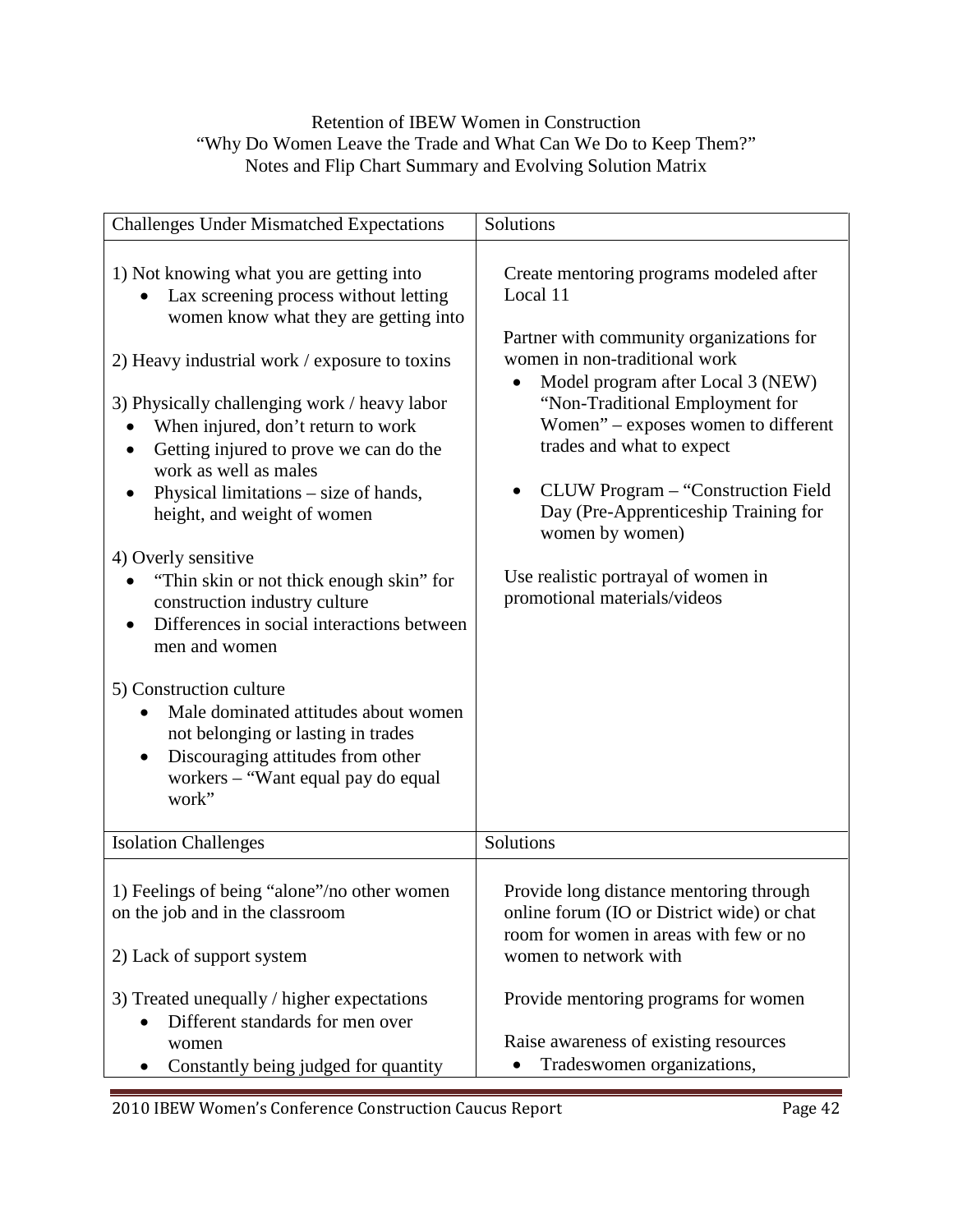| and quality of work<br>Always in the spotlight to outperform<br>$\bullet$<br>other workers<br>4) Fear of Camaraderie<br>Women in competition with each other<br>/constantly compared by men (divide<br>and conquer)<br>Two men are "tool buddies," two<br>women are a "gang" attitude<br>5) Constant spotlight | committees, online resources in<br>existence, etc.<br>Assign female Stewards<br>Preferably a woman checking up on<br>women, an advocate<br>Women visiting women on jobs or at<br>apprenticeship programs<br>Conduct exit interviews (both successful<br>women and those that leave the trade)<br>Create Local Union women's<br>committees/clubs modeled after Local 3<br>Create a women only publication or<br>newsletter that focuses on women's issues<br>Continue to sponsor women's conferences<br>perhaps in different parts of the country<br>Support "District" women's conferences in<br>between international women's conferences<br>Provide family friendly meetings<br>Create an "Oath of Solidarity" for IBEW<br>women not to abandon our Union Sisters<br>Patches, pins and stickers identifying a<br>true Sister<br>Provide summer camp or a retreat related<br>to industry |
|----------------------------------------------------------------------------------------------------------------------------------------------------------------------------------------------------------------------------------------------------------------------------------------------------------------|-------------------------------------------------------------------------------------------------------------------------------------------------------------------------------------------------------------------------------------------------------------------------------------------------------------------------------------------------------------------------------------------------------------------------------------------------------------------------------------------------------------------------------------------------------------------------------------------------------------------------------------------------------------------------------------------------------------------------------------------------------------------------------------------------------------------------------------------------------------------------------------------|
| <b>Discrimination Challenges</b>                                                                                                                                                                                                                                                                               | Solutions                                                                                                                                                                                                                                                                                                                                                                                                                                                                                                                                                                                                                                                                                                                                                                                                                                                                                 |
|                                                                                                                                                                                                                                                                                                                |                                                                                                                                                                                                                                                                                                                                                                                                                                                                                                                                                                                                                                                                                                                                                                                                                                                                                           |
| 1) Hostile work environment                                                                                                                                                                                                                                                                                    | Provide continuous and mandatory training<br>and education for all IBEW Members<br>Amps, Harassment, Awareness,<br>Diversity                                                                                                                                                                                                                                                                                                                                                                                                                                                                                                                                                                                                                                                                                                                                                              |
| 2) Discrimination in job assignment<br>Women assigned to same tasks (e.g.<br>lighter work, material handling,<br>sweeping, not heavy cable pulling or                                                                                                                                                          | Create a cost benefit analysis of a well-<br>rounded JW to create contractor buy-in of<br>training/assigning women on all tasks                                                                                                                                                                                                                                                                                                                                                                                                                                                                                                                                                                                                                                                                                                                                                           |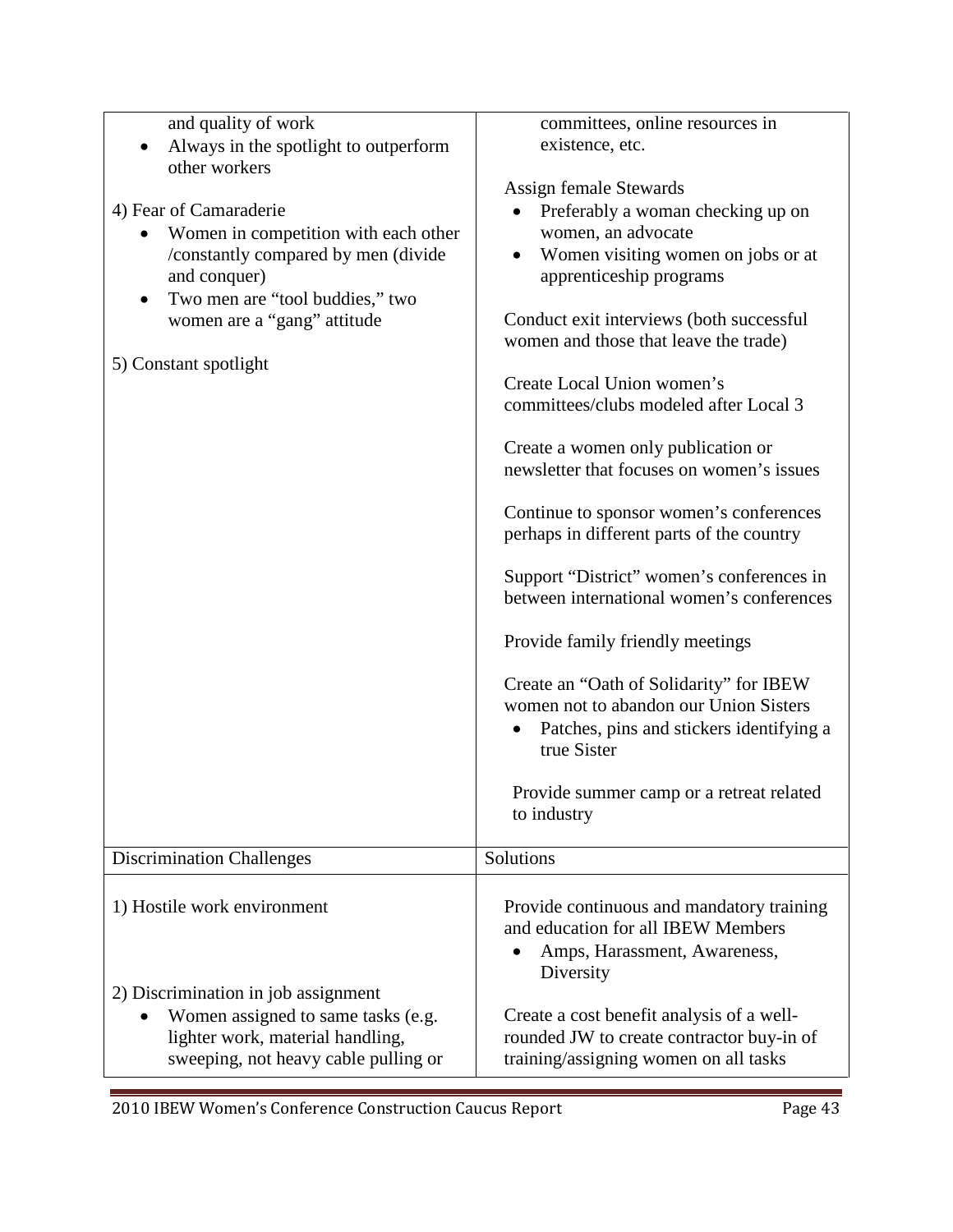| equipment)                                   | Mandatory apprentice rotation                                              |
|----------------------------------------------|----------------------------------------------------------------------------|
|                                              | Work with employers to reduce work                                         |
| 3) Accumulative sexual harassment            | assignment discrimination                                                  |
| Women get tired of constant                  |                                                                            |
| harassment over and over again               | Encourage men to mentor women                                              |
| 4) Frustration in lack of change/improvement | Provide assertiveness training for women                                   |
| Bitterness over no proper actions being      | Provide access to experienced professional                                 |
| taken by members or supervision in           | assistance                                                                 |
| improper scenarios                           | Military counselors or similar - better<br>suited for construction culture |
| 5) Treated unique                            |                                                                            |
| Instead of being treated as a member of      | Provide resources for awareness of                                         |
| the group, gender is an issue                | educational opportunities                                                  |
| Being used or pointed out as a "side"        |                                                                            |
| show or novelty"                             | Create a national mandate for accurate                                     |
|                                              | statistics of the number of women in                                       |
| 6) Discriminatory statements                 | construction in the IBEW, including those<br>employed and unemployed       |
| 7) Lack of career opportunities/advancement  |                                                                            |
| Women are the first to be laid off, not      |                                                                            |
| kept employed or laid off more than<br>men   |                                                                            |
| Lack of promotions                           |                                                                            |
| Being qualified but overlooked for           |                                                                            |
| advancement because of being female          |                                                                            |
|                                              |                                                                            |
| 8) Hotel room assignments when travelling    |                                                                            |
| Contractor has to pay for single room if     |                                                                            |
| only one woman                               |                                                                            |
| Difficult for women to travel with a         |                                                                            |
| family/kids for work                         |                                                                            |
| 9) Tools and PPE not sized for women         |                                                                            |
|                                              |                                                                            |
|                                              |                                                                            |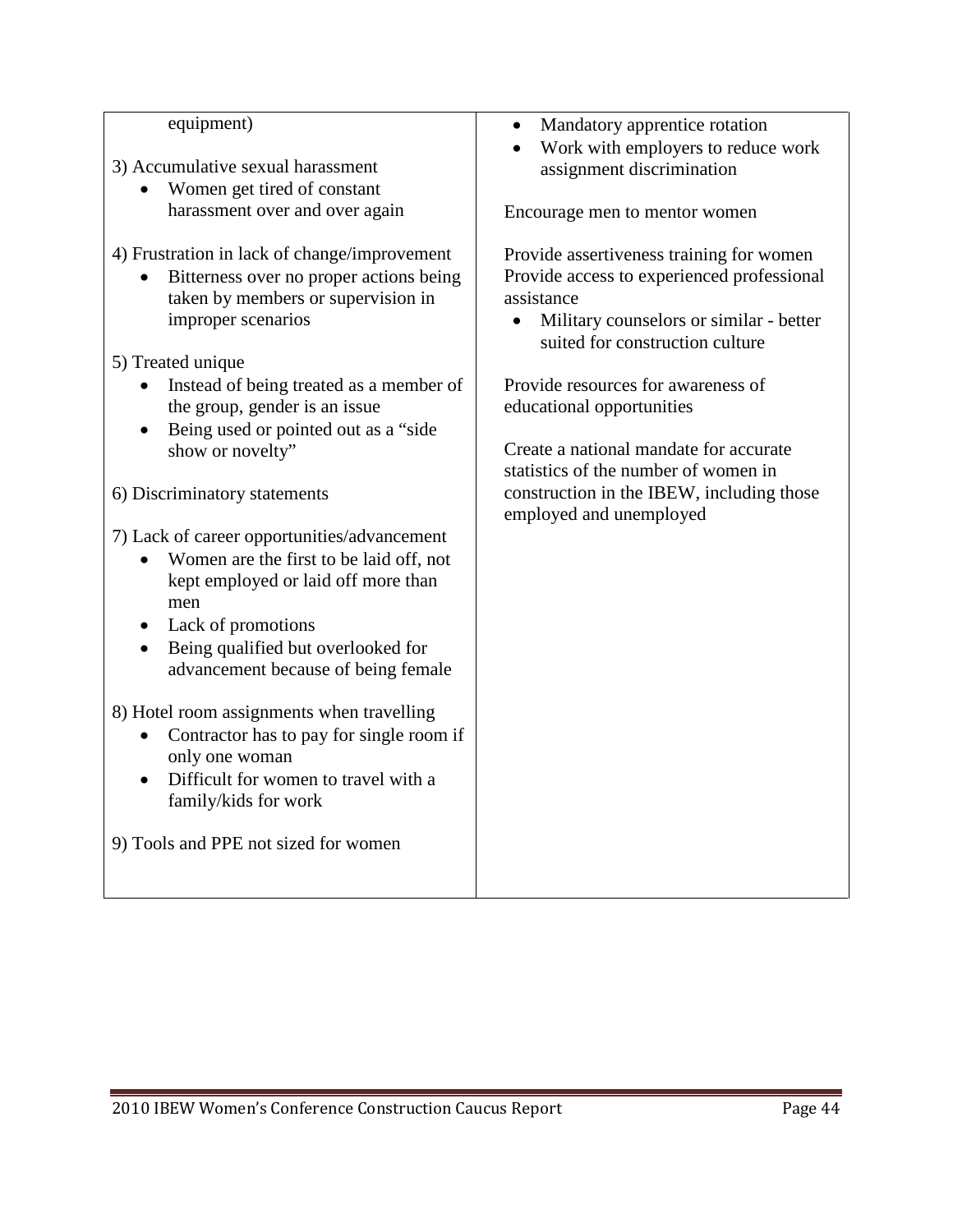| <b>Family Challenges</b>                                                                                                                                                                                                                                                                                                                                                                                                                                                               | Solutions                                                                                                                                                                                                                                                                                                                                                                                                                                                                                                                                                                                                                 |
|----------------------------------------------------------------------------------------------------------------------------------------------------------------------------------------------------------------------------------------------------------------------------------------------------------------------------------------------------------------------------------------------------------------------------------------------------------------------------------------|---------------------------------------------------------------------------------------------------------------------------------------------------------------------------------------------------------------------------------------------------------------------------------------------------------------------------------------------------------------------------------------------------------------------------------------------------------------------------------------------------------------------------------------------------------------------------------------------------------------------------|
| 1) No access to child care during early a.m.<br>2) Pressure of being primary caregiver<br>Caretakers of children and aging<br>parents<br>Taking care of family when they are<br>sick results in more missed work time<br>3) Conflicts between travelling requirements<br>and family responsibilities                                                                                                                                                                                   | Provide resources for accessible day care<br>Create or provide lists<br>Create single parent special referrals<br>$\bullet$<br>(referral system that allows single<br>parents to get first pick for in-town jobs<br>or alter referrals favoring families<br>Discourage retaliation for missed work<br>because of family issues<br>Create a family friendly workplace<br>Create family friendly meetings and events<br>Provide job sharing<br>Encourage women to become contractors<br>Discourage repercussions for work missed<br>over family emergencies/illnesses<br>Create flex hours that benefit working<br>families |
| <b>Other Challenges</b><br>Higher learning curve<br>Young girls not exposed to math,<br>science, and tool handling in<br>comparison to boys<br>Females start out socially with less<br>mechanical aptitude<br>Lack of respect<br>Having to prove yourself to everyone<br>all of the time<br>Being judged based on the behavior of<br>other women not as an individual<br><b>Restroom facilities</b><br>Timed restroom breaks because of<br>location<br>Inappropriate job site behavior | Solutions                                                                                                                                                                                                                                                                                                                                                                                                                                                                                                                                                                                                                 |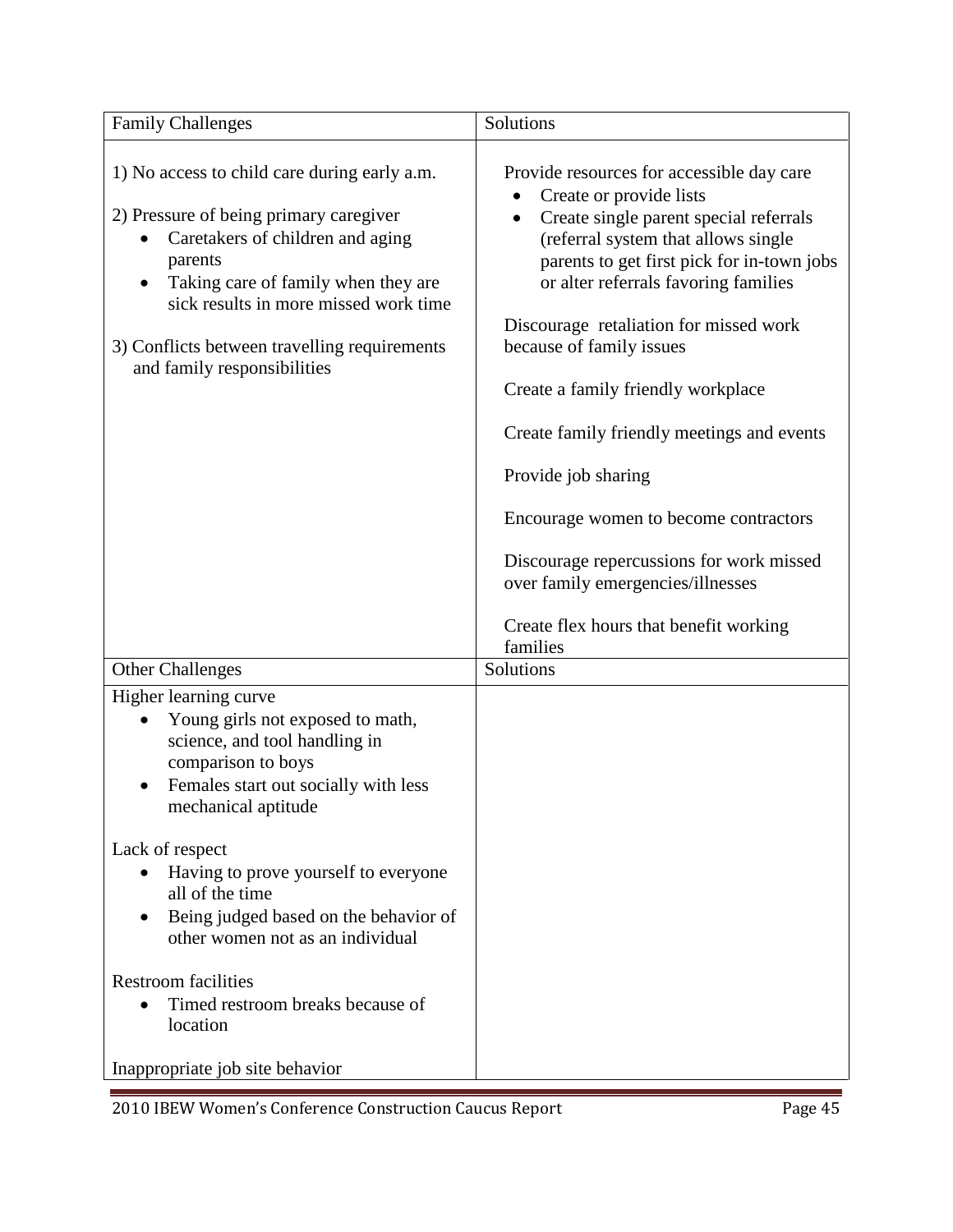# Retention of IBEW Women in Construction Why Do Women Leave the Trade and What Can We Do to Keep Them? Recorder One Outline Summary

| <b>Challenges Topic: Retention of Women in IBEW (why leave?)</b>                  |  |  |
|-----------------------------------------------------------------------------------|--|--|
|                                                                                   |  |  |
| <b>Topics:</b>                                                                    |  |  |
| Heavy Industrial - exposure to environmental toxins / physically challenging work |  |  |
| Women may get injured to the point where they cannot return to work               |  |  |
| a) May try to prove we can do all the work as well as a man                       |  |  |
| Discouraged by other workers (male) hostile work environment                      |  |  |
| Employment discrimination (laid off more often than men)                          |  |  |
| Accumulative sexual harassment                                                    |  |  |
| Isolation from other women during work / lack of support                          |  |  |
| Frustration with job site                                                         |  |  |
| Women are behind when we start (lack of experience with tools and mechanical      |  |  |
| aptitude)                                                                         |  |  |
| Used or pointed out as a side show or novelty                                     |  |  |
| Women still caregiver must get kids to day care / take care of sick               |  |  |
| Physical limitations - men resent (equal pay - equal work)                        |  |  |
| Take all candidates - not aware of what is expected                               |  |  |
| Constantly having to prove your worth / lack of respect                           |  |  |
| Competition on the job between women to stay employed (Fear of camaraderie)       |  |  |
| Always in the spotlight to out-perform other workers                              |  |  |
| Lack of facilities for restroom business (being timed)                            |  |  |
| Some "thin-skinned" people, sometimes we need to not take things in the wrong     |  |  |
| context. They are over-sensitive                                                  |  |  |
| Some men try to not treat women any different then they treat anyone else         |  |  |
| Women acting and dressing, talking inappropriately                                |  |  |
| Can't travel with a family for work                                               |  |  |
| <b>Training</b>                                                                   |  |  |
| Women put to material handling, sweeping (discrimination in work assignment)      |  |  |
| *Be assertive, make them teach you                                                |  |  |
| Men judge us from experience with other women they have worked with               |  |  |
| Qualified but over-looked for advancement - lack of career opportunity            |  |  |
| Tools don't always fit our hands (too big)                                        |  |  |
| Work clothes can be an issue. PPE not sized for women                             |  |  |
| *Think smarter do the work with brains not brawn                                  |  |  |
| Out of town work – can't put 2 to a room                                          |  |  |
| Some women don't get along with men bring some things on themselves.              |  |  |
| Mismatch of Expectations (physical challenges, toxic hazards)                     |  |  |
| <b>Mentoring Program</b>                                                          |  |  |
| Keep going don't panic                                                            |  |  |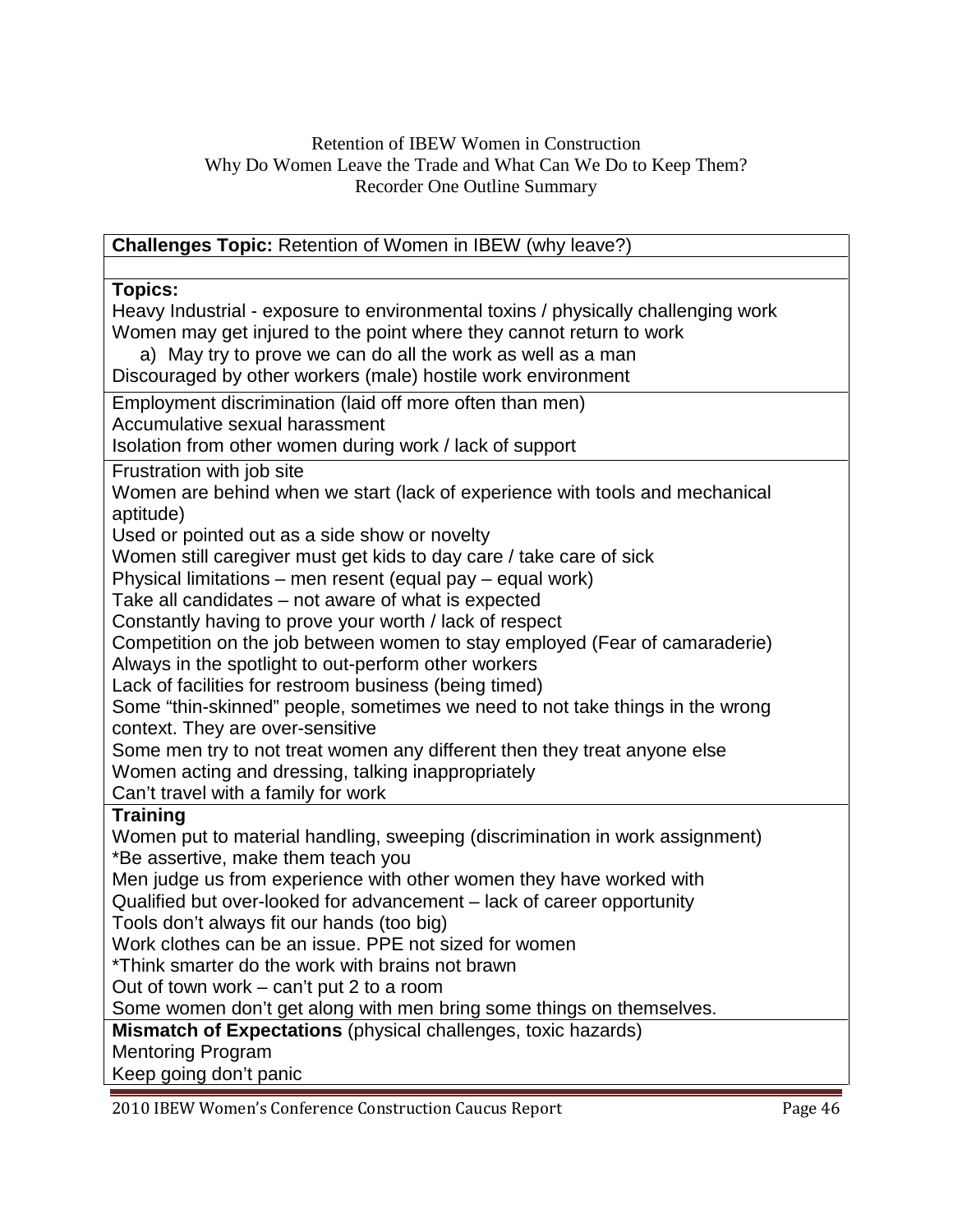| <b>Isolation</b>                                                                       |
|----------------------------------------------------------------------------------------|
| Access to resources for support (long distance mentoring)                              |
| Online forums - chat rooms                                                             |
| Newsletter type publication for women                                                  |
| Human factor – women visiting women on jobs at apprenticeship (female steward)         |
| Local Union women's committee / club (Local 3 similar)                                 |
| Family-friendly children welcome                                                       |
|                                                                                        |
| <b>Industry Summer Camp</b>                                                            |
| Mentoring                                                                              |
| Oath of solidarity not to abandon our Union Sisters (patches, hardhat stickers, pins,  |
| $etc.$ )                                                                               |
| Mismatched expectations                                                                |
| Mentoring program (Local 11)                                                           |
| Partnering with community organizations for women in non-traditional work. Tech trades |
| training (magic camp), job fairs, pre-apprenticeship classes for women by women        |
| Female stewardship – with apprentice and JW women                                      |
| More realistic construction videos                                                     |
|                                                                                        |
| <b>Discrimination</b>                                                                  |
| <b>National Statistics for Women / Minorities</b>                                      |
| Access – to professional help that understands our problems and work environment       |
| Military counselors (PTSD)                                                             |
| Educate – our men that we work with all JW, Amps, Harassment, Awareness                |
| Job Assignments - train our Foreman and GF's to trust the women to self-perform        |
| Assertiveness training for women                                                       |
| Women take all classes you can - take advantage of opportunities that are unavailable  |
| Work with employers to reduce work assignment discrimination                           |
| Exit interview after apprenticeship graduation not associated with the JATC and when   |
| they drop-out                                                                          |
| <b>Family Issues</b>                                                                   |
|                                                                                        |
| Family-friendly meetings / events                                                      |
| No retaliation for missed work because of family issues                                |
| Access to daycare that is convenient for our work hours                                |
| Keep childcare business contacts                                                       |
| Special referral rules for single parents                                              |
| Become your own boss / family-friendly                                                 |
| Job sharing                                                                            |
| <b>Umbrellas</b>                                                                       |
| 1. Mis-matched expectations                                                            |
| 2. Toxic hazards                                                                       |
| 3. Physical challenges                                                                 |
| 4. Overly sensitive                                                                    |
|                                                                                        |
| 5. Challenging construction culture                                                    |
| Isolation                                                                              |
| <b>Higher expectations</b>                                                             |
| Lack of support system                                                                 |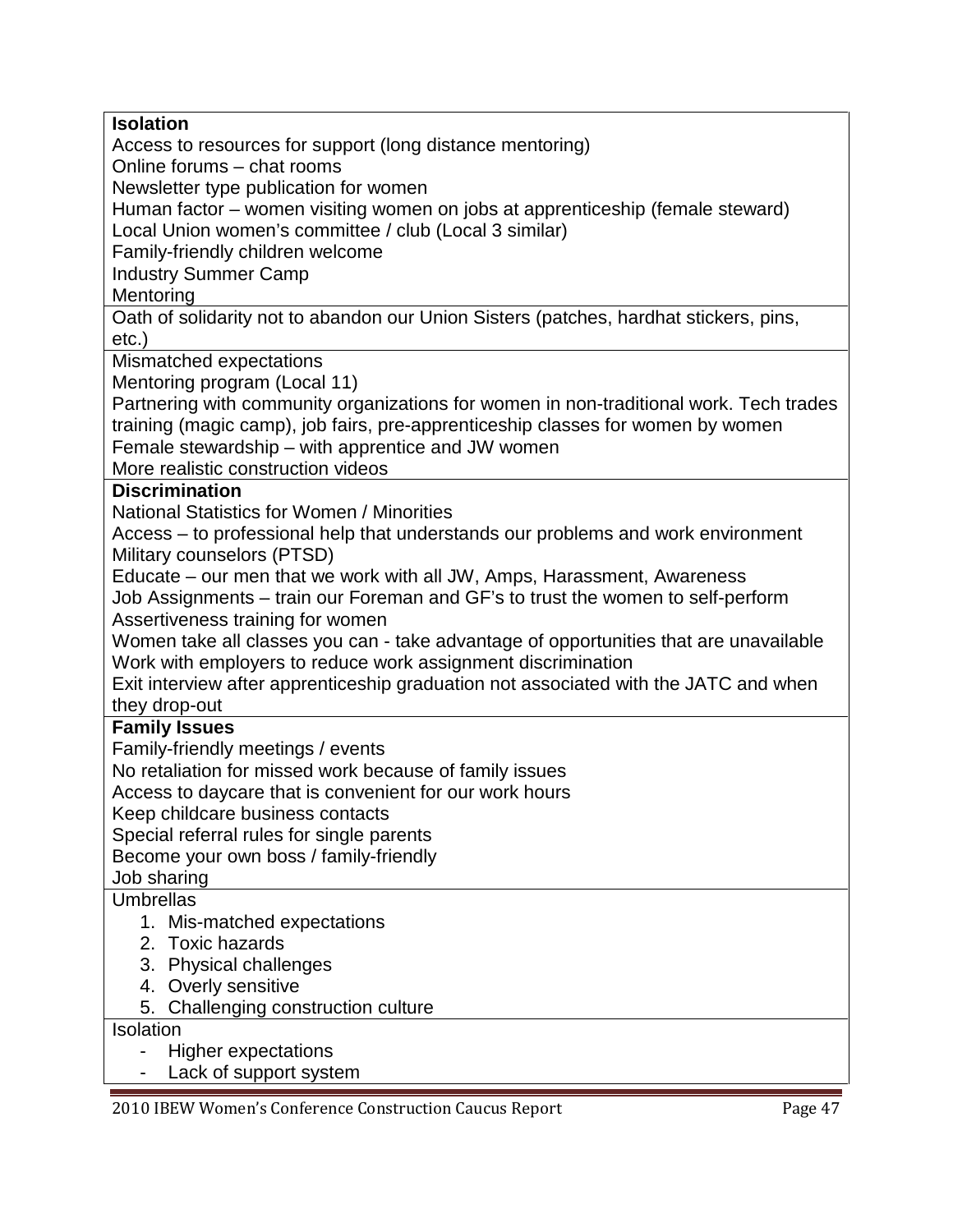| Treated unequally                             |  |  |
|-----------------------------------------------|--|--|
| Fear of camaraderie                           |  |  |
| Constant spotlight                            |  |  |
| Discrimination in Employment                  |  |  |
| Discrimination in job assignments             |  |  |
| <b>Discriminating statements</b>              |  |  |
| Hostile work environment                      |  |  |
| Accumulative sexual harassment                |  |  |
| <b>Treated unequally</b>                      |  |  |
| Frustration with lack of change / improvement |  |  |
| Tools not sized for women                     |  |  |
| Family                                        |  |  |
| Primary caregiver                             |  |  |
| Travelling for work                           |  |  |
| Childcare problems                            |  |  |

# Retention of IBEW Women in Construction "Why Do Women Leave the Trade and What Can We Do to Keep Them?" Recorder Two Outline Summary

| <b>Challenges Topic: Retention</b>                                                                 |  |  |
|----------------------------------------------------------------------------------------------------|--|--|
|                                                                                                    |  |  |
| <b>IBEW Women in Construction</b>                                                                  |  |  |
| <b>Solution One:</b> Retention – What are the reasons women leave?                                 |  |  |
| How do we fix them?                                                                                |  |  |
| Industrial work – Chemical toxic exposure                                                          |  |  |
| Heavy work - Labor intensive                                                                       |  |  |
| Gotten hurt $- A$ lot of times don't come back                                                     |  |  |
| Getting hurt because we want to prove something                                                    |  |  |
| Male attitude promotes women not lasting in the trade $-$ "no women last to get a 40 year          |  |  |
| pension"                                                                                           |  |  |
| Women are the first to be laid off – not kept employed                                             |  |  |
| Cumulative sexual harassment – hearing stuff over $\&$ over – it gets to you                       |  |  |
| Creates isolation                                                                                  |  |  |
| Bitterness that things don't change – get jaded / give up – Lack of support / isolation back-      |  |  |
| stabbing – start out socially with less mechanical aptitude – spend a lot of time playing catch-up |  |  |
| Lack of child care $-$ working times don't give                                                    |  |  |
| Treated as unique – instead of as a member of the group. Gender is an issue                        |  |  |
| Men's attitude: want equal pay do equal work $=$ equal rights although there are physical          |  |  |
| limitations that tend to be overlooked                                                             |  |  |
| Screening process is to $lax$ – let any women in – not knowing what they are getting into          |  |  |
| Having to prove myself to everyone all the time wears you down - lack of respect                   |  |  |
| Women are primary caregivers – missed time at work – women in competition with each other –        |  |  |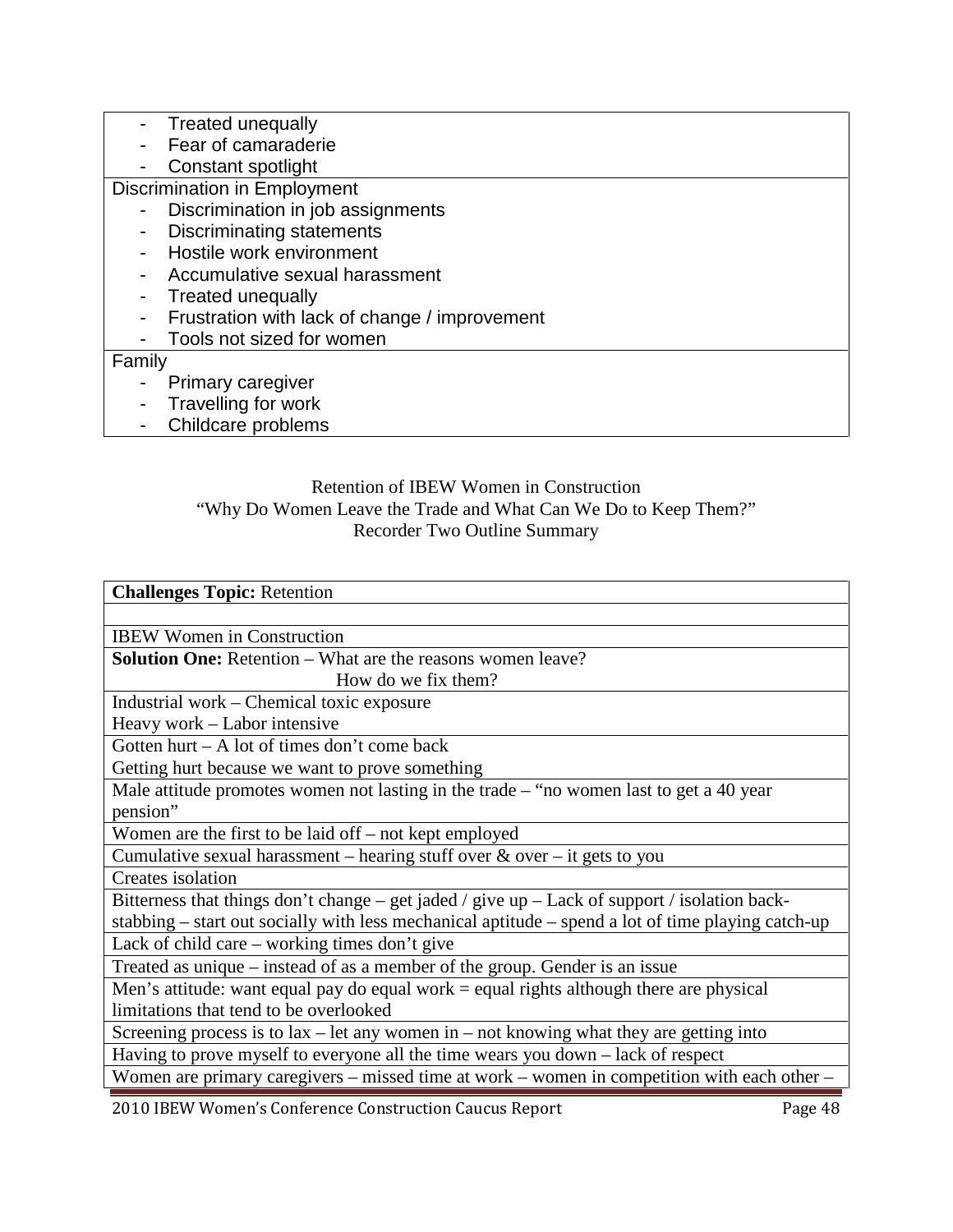divide & conquer – fear of camaraderie

Two men are "tool buddies" – two women are a "gang" constantly being judged for quantity  $\&$ quality of work. Different standards for men over women.

Bathroom situation – timed – because of where its located – misperception of what men are doing – taking things too seriously

Differences in social interactions – perhaps women are overly sensitive

Repercussions of women over-reaching to comments / situations not comfortable with the "construction culture"

Inappropriate behavior by women on jobsite – sexy dress / flirting

Potential need to travel – not practical for women with families

Training? – Not being trained properly – stuck in the material trailer – experiences are not wellrounded – this lead to being laid off – not as well trained

Being judged base on the behavior of other women not as an individual

Lack of promotion

Physical limitations  $=$  size of hands  $/$  height  $/$  weight

Not being able to safely perform the work because PPE is not sized to fit

Costs more to work out of town as a women – company has to pay for single room if only one women

Expectations – Not knowing what you're getting into

- Physical challenges
- Hostile work environment
- Toxic environment only place to work
- Overly sensitive
- "Construction culture"

## Isolation:

- Lack of support system

# Discrimination:

- Job assignments
- Sexual harassment
- Lack of career opportunities / advancement
- Lack of training

# Caregiver:

- Family & traveling

Isolation:

- Online support groups through I.O. or District wide: advertise to females
- Formal mentor's program on the local level breaks down the barriers
- A female "steward" charged with checking up on the women
- An advocate
- Newsletter that focuses on women's issues
- Continue to sponsor women's conferences perhaps in different parts of the country
- How about "District" conferences in between International Conference?
- Local Union Women's Committees / Clubs modeled after Local 3
- Pin / Button / Sticker pledging not to isolate another sisters "Oath of Solidarity"
- "Summer Camp" Oregon trades women has program for pre-apprenticeship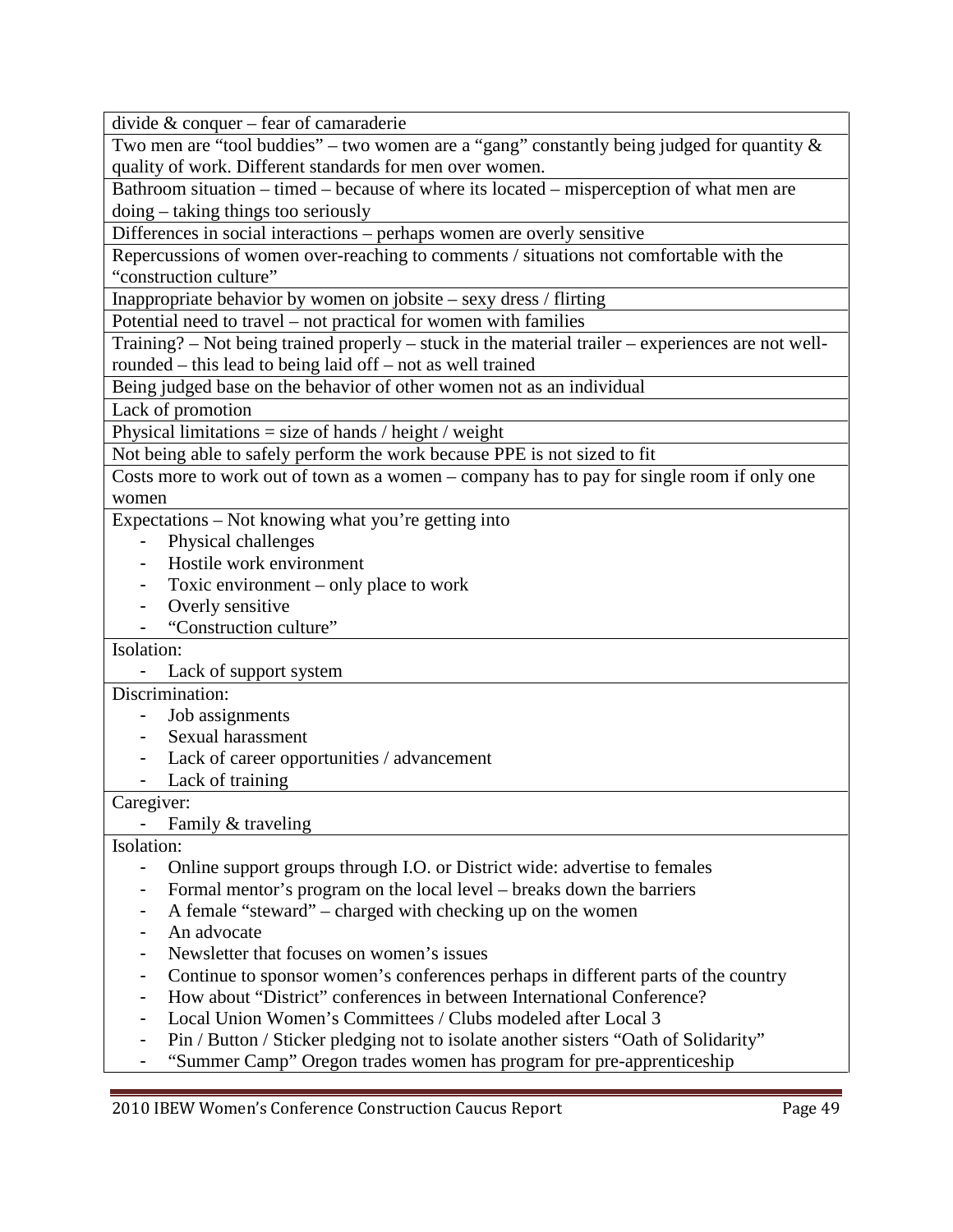# Expectations:

- Local 11's "Employer" mentoring program
- Local  $3 -$  "Non Traditional Employment for Women (NEW)" Exposes women to different trades and what to expect – using community organizations to expose women to trades
- "Construction Field Day" CLUW program. Pre-apprenticeship taught by women for women
- Rural areas have different issues not as close to other women by distance alone
- Use/make realistic promotional videos
- Changing the "construction culture"

# Discrimination:

- Need professional help therapy access to professional counselors who understand what we do
- Educate our men that we are capable. Give them the confidence to mentor our females
- Assertiveness training
- Education The more you are trained the more chance you will have to move up the more marketable you are, the more likely you can move up
- Working with employers so they understand the importance of diversity
- Cost benefit analysis of the well-rounded JW
- Exit interview with female apprentices and when we lose them in the apprenticeship
- Get real statistics on women employed / laid off

# Situational / Caregiver

- Family-friendly meetings
- Day care access during our work hours  $\&$  during meetings
- Letting single parents get first pick for in-town jobs alter referrals favoring families
- Flex hours that benefit working families

# Retention of IBEW Women in Construction "Why Do Women Leave the Trade and What Can We Do to Keep Them?" Flip Chart Summary

There are three flip charts that capture the identified issues, and they are in order as follows:

| <b>Assigned Solution Theme</b>             |
|--------------------------------------------|
| Mismatched expectations/lack of other work |
| <b>Mismatched</b> expectations             |
| <b>Discrimination</b>                      |
| <b>Discrimination</b>                      |
| <b>Discrimination</b>                      |
|                                            |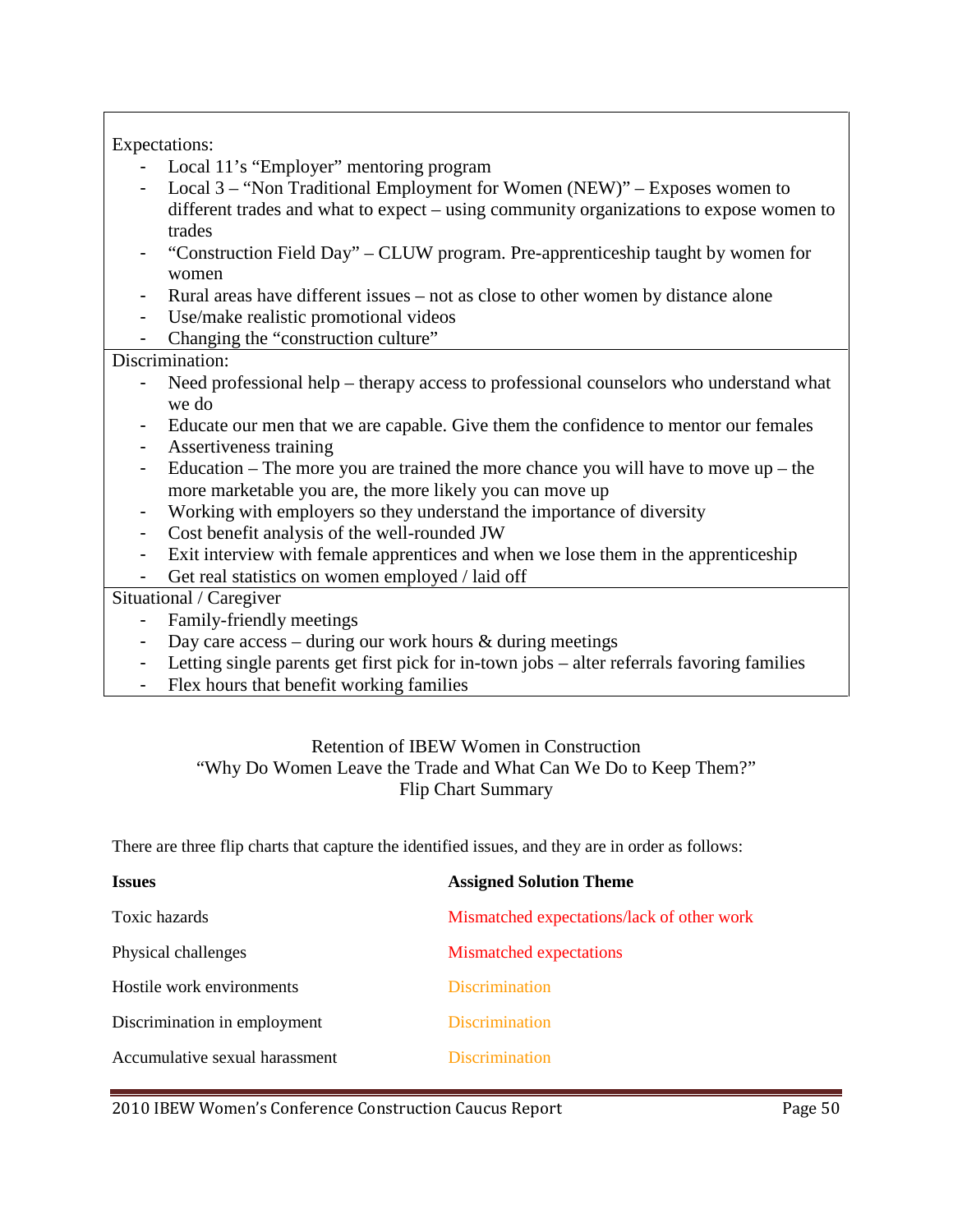| Isolation                                 | Isolation                         |
|-------------------------------------------|-----------------------------------|
| On the Job                                |                                   |
| In the classroom                          |                                   |
| Lack of Support System                    | Isolation                         |
| Frustration in lack of change/improvement | <b>Isolation</b> Discrimination   |
| Higher learning curve                     |                                   |
| Child care                                | Family                            |
| Treated unique                            | Discrimination/Isolation          |
| Discriminatory statements                 | <b>Discrimination</b>             |
| Mismatched expectations                   | <b>Mismatched expectations</b>    |
| Lack of respect                           |                                   |
| Pressure of being primary care giver      | Family                            |
| Fear of camaraderie                       | Isolation                         |
| Higher expectations                       | Isolation                         |
| Constant spotlight                        | Isolation                         |
| <b>Restroom facilities</b>                |                                   |
| Overly sensitive                          | Mismatched expectations/spotlight |
| Challenging construction culture          | <b>Mismatched expectations</b>    |
| Inappropriate job site behavior           |                                   |
| Conflicts between traveling requirements  | Family                            |
| and family                                |                                   |
| Discrimination in job assignments         | <b>Discrimination</b>             |
| Lack of career opportunities              | <b>Discrimination</b>             |
| hotel room assignments                    |                                   |
| Tools and PPE not sized for women         |                                   |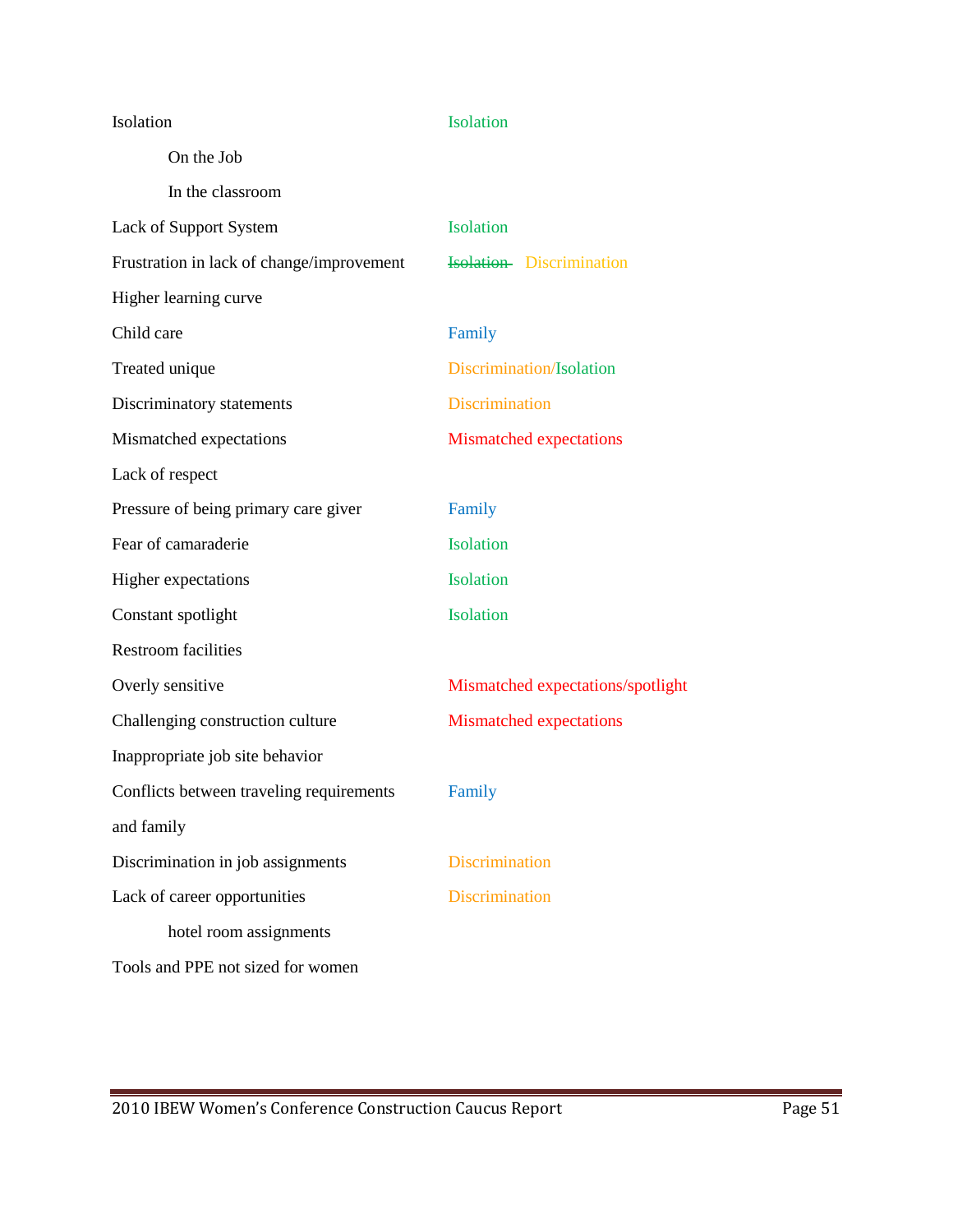There are four flip charts capturing the umbrella themes and they are in order as follows:

# **SOLUTION**

#### **Isolation**

Long distance mentoring

Online forum

Raise awareness of existing resources

Female Stewards

Conduct exit interviews (both successful women and those that leave the trade)

Local union women's committee/club

Potentially modeled after local 3

Women only publication

Family friendly meetings

Oath of solidarity

Patches, pins and stickers identifying a true Sister

Summer camp related to industry

## **Discrimination**

Access to experienced professional assistance

Military counselors

Training and education for all journeymen

Amps

Harassment

Awareness

Assertiveness training

Awareness of educational opportunities

Cost benefit analysis to create contractor buy-in

Mandated Apprentice rotation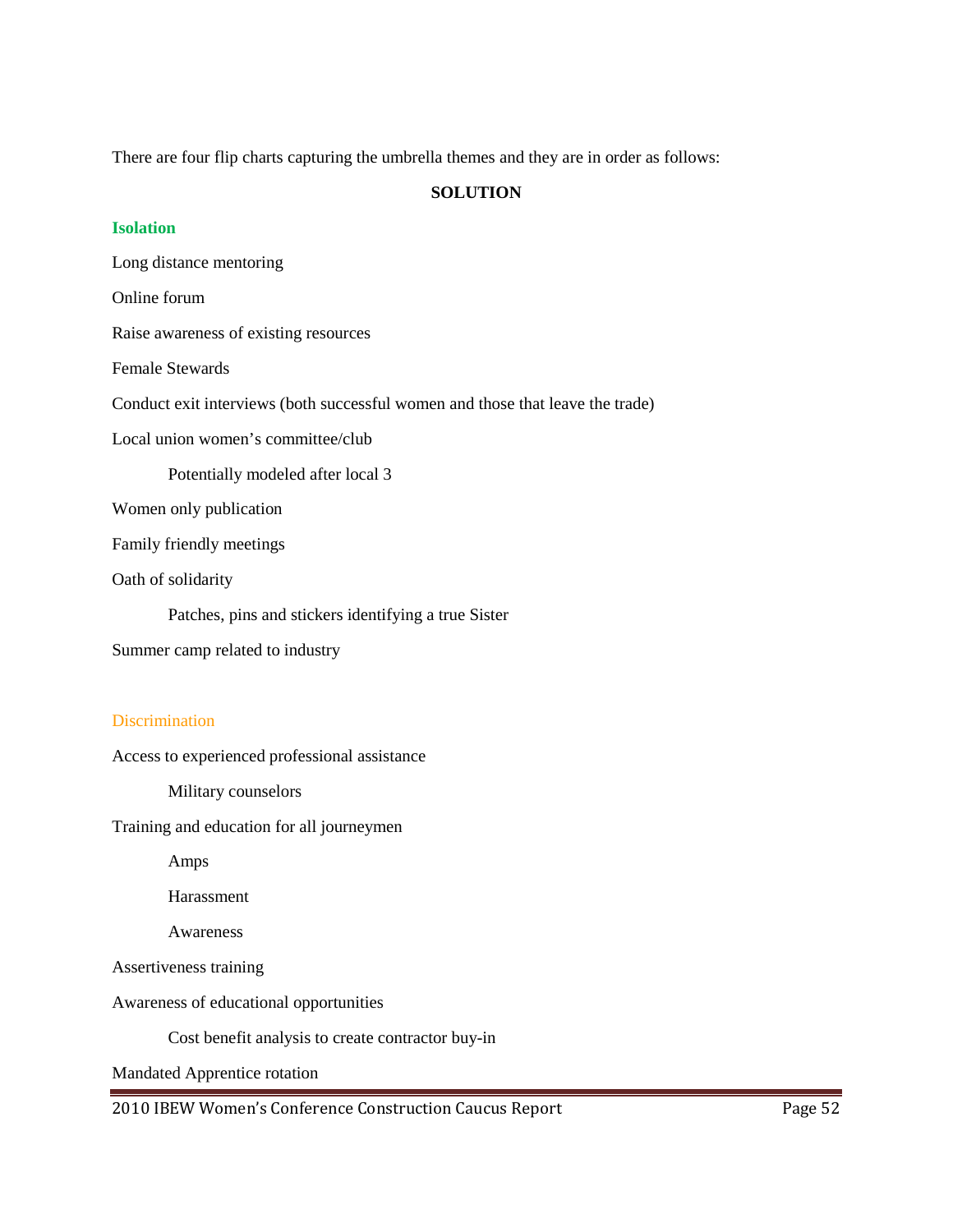National mandate for accurate statistics

#### Mismatched Expectations

Mentoring program modeled after local 11 Partnering with community organizations Pre-apprenticeship training For women by women Female Steward Exit Interviews Realistic portrayal of women in promotional material

#### Family

Family friendly meetings and events

Accessible day care

Create or provide a list

Single parent special referrals

Creating a family friendly workplace

Job sharing

No repercussions for work missed over family emergencies/illnesses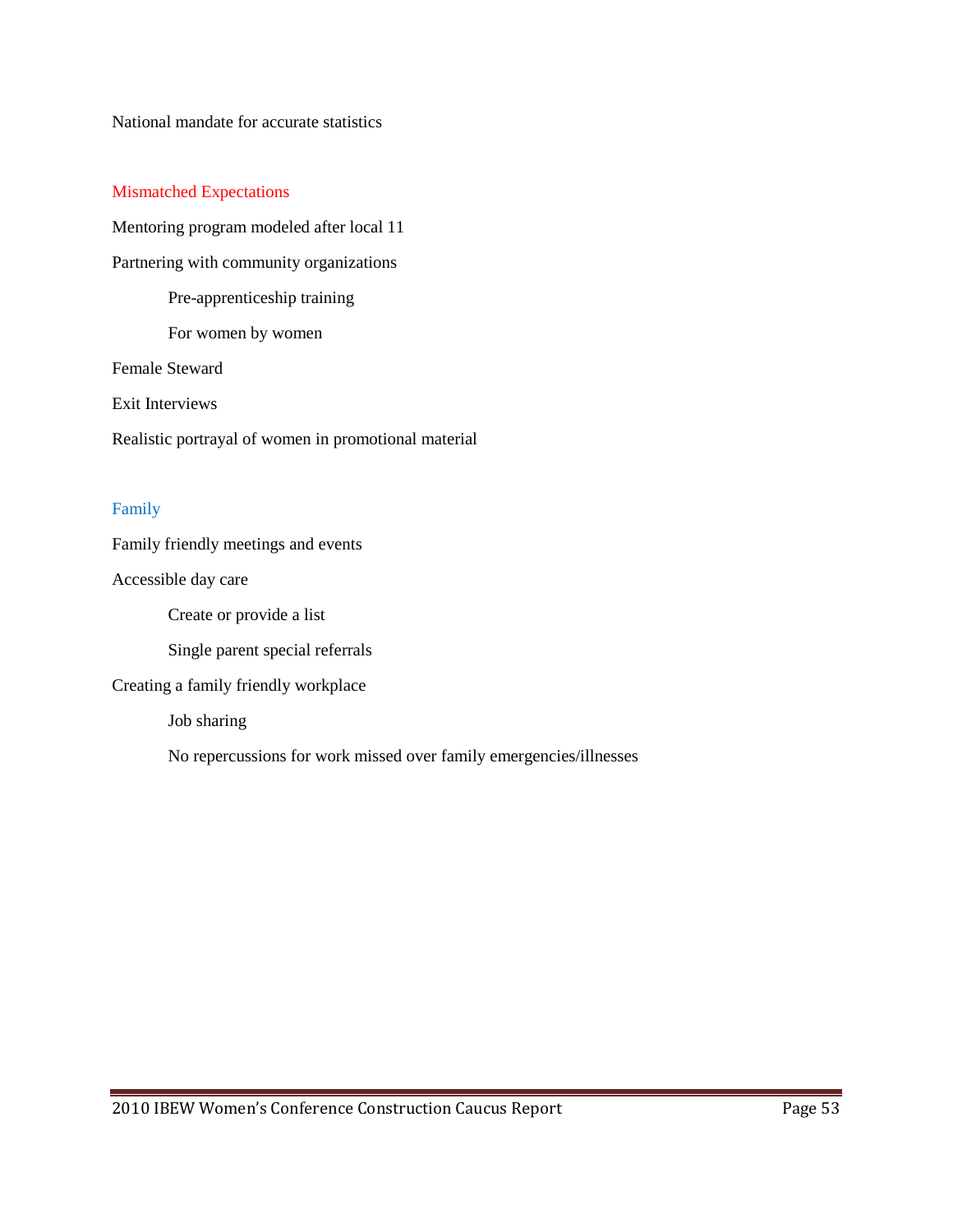# **2010 IBEW WOMEN'S CONFERENCE**

# **CONSTRUCTION CAUCUS**

# **FACILITATOR NOTES AND GENERAL GUIDELINES**

Structure for Caucus: The caucus will convene at  $3:10$  pm on Friday, July  $23<sup>rd</sup>$  and will conclude at 5:30 pm. After very brief opening comments, all delegates will be asked to consider participating with one of the three work groups based on interest of assigned challenge. Volunteers for each group will share their report with their sister delegates. This report will be given to all delegates at the plenary session on Saturday. Facilitators will work collaboratively to generate a summary document that will be delivered to International President Hill for his consideration and reflection.

# Discussion Topics:

Group One: Identify existing challenges and obstructions negatively impacting recruitment rates for women in construction apprenticeships and membership in the IBEW. Discuss and recognize successful strategies that have been implemented on the local level, and consider their adoption, modification and amplification. (Jane Templin and Kevin Burton)

Group Two: Identify existing challenges and obstructions negatively impacting retention rates for women in construction apprenticeships and membership in the IBEW. Discuss and recognize successful strategies that have been implemented on the local level, and consider their adoption, modification and amplification. (Diana Limon and Tracy Prezeau)

Group Three: Identify existing challenges and obstructions resulting in limited pathways for women to gain leadership positions within the IBEW, brainstorm strategies for their removal, and the creation of new paths to leadership opportunities. Discuss and recognize successful strategies that have been implemented on the local level, and consider their adoption, modification and amplification. (Kathleen Barber and Denise Johnson)

Proposed Ground Rules:

- 1. Job titles and rank are left at the door.
- 2. Differences or conflicts will be handled openly and positively
- 3. Allow individuals to participate at their level of comfort
- 4. One person speaks at a time, and interruptions will not be allowed
- 5. Remain focused on the given subject matter, avoiding sidebar conversations
- 6. Ask questions whenever necessary
- 7. Honesty and candor are appreciated
- 8. Privacy will be given the utmost protection
- 9. Respect differences, and be supportive rather than judgmental
- 10. Criticize ideas, policies, and situations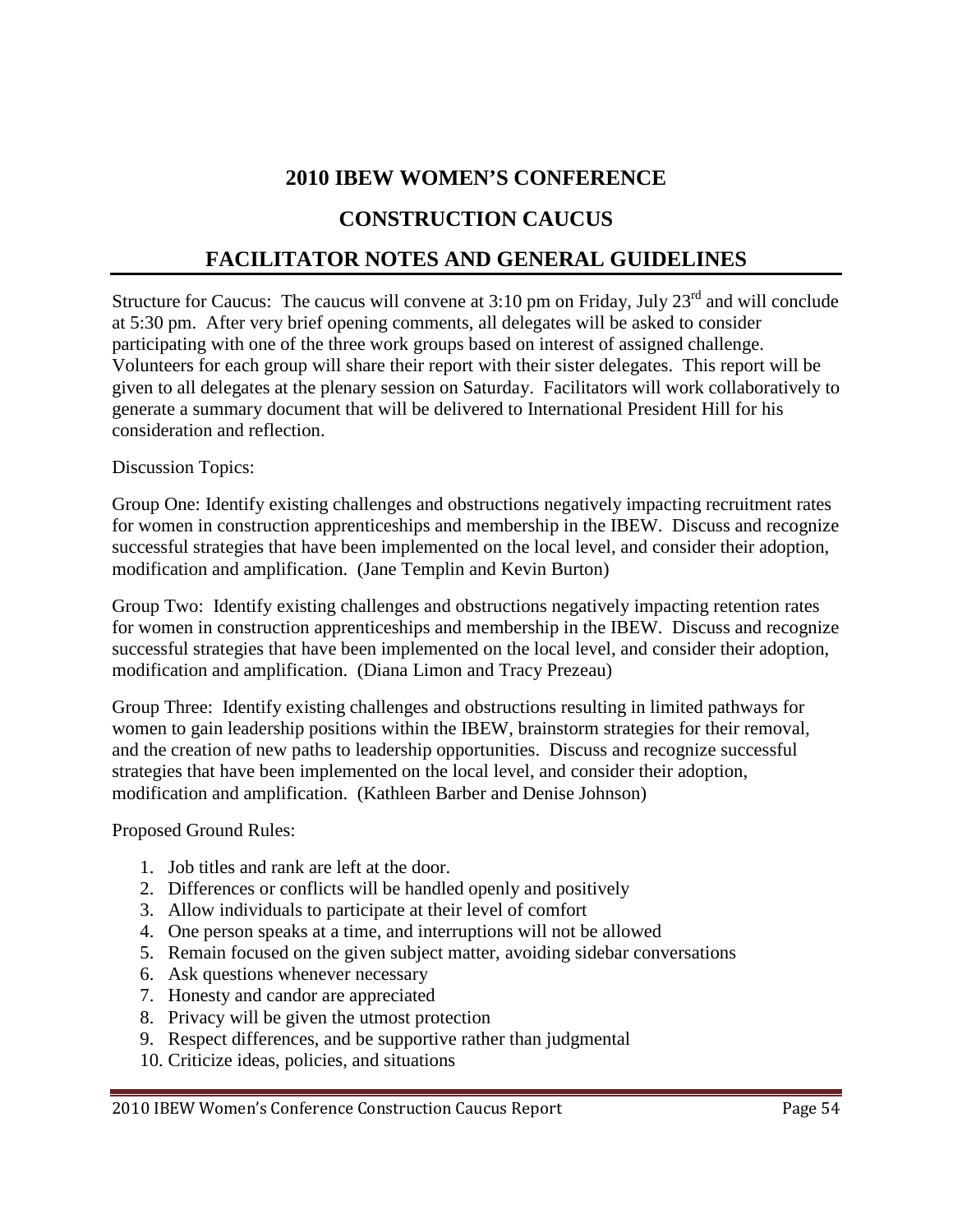- 11. Practice mutual respect and understanding
- 12. Be motivated by the results and positive outcomes
- 13. Remember our ideas will be shared with key decision makers

#### Group Dynamics:

Each work group will need volunteer to serve as the recorder, the moderator and the reporter. The recorder will capture in detail all discussion points, suggestions, resolutions and conclusions. The moderator will document discussion topics on the flip chart for all participants to follow. And the reporter will give a summary report to all Conference delegates.

Role of Facilitator:

- 1. Keep track of time
- 2. Make sure everyone understands the topic, process, and goal
- 3. Ensure ground rules are observed and intervene appropriately when violated
- 4. Practice both active and reflective listening.
- 5. Check for understanding, summarize and paraphrase to ensure that what is being shared is being heard and understood.
- 6. Allow the recorder to participate in the conversation, but make certain the material discussed is being captured effectively.
- 7. Add your own expertise
- 8. Redirect and restart the conversation if it gets mired down, off track or stagnates
- 9. Use the supplied recommendations as a possible guideline in the event the group falters, or has difficulty getting started

\_\_\_\_\_\_\_\_\_\_\_\_\_\_\_\_\_\_\_\_\_\_\_\_\_\_\_\_\_\_\_\_\_\_\_\_\_\_\_\_\_\_\_\_\_\_\_\_\_\_\_\_\_\_\_\_\_\_\_\_\_\_\_\_\_\_\_\_\_\_\_\_\_\_\_\_\_\_ \_\_\_\_\_\_\_\_\_\_\_\_\_\_\_\_\_\_\_\_\_\_\_\_\_\_\_\_\_\_\_\_\_\_\_\_\_\_\_\_\_\_\_\_\_\_\_\_\_\_\_\_\_\_\_\_\_\_\_\_\_\_\_\_\_\_\_\_\_\_\_\_\_\_\_\_\_\_

\_\_\_\_\_\_\_\_\_\_\_\_\_\_\_\_\_\_\_\_\_\_\_\_\_\_\_\_\_\_\_\_\_\_\_\_\_\_\_\_\_\_\_\_\_\_\_\_\_\_\_\_\_\_\_\_\_\_\_\_\_\_\_\_\_\_\_\_\_\_\_\_\_\_\_\_\_\_ \_\_\_\_\_\_\_\_\_\_\_\_\_\_\_\_\_\_\_\_\_\_\_\_\_\_\_\_\_\_\_\_\_\_\_\_\_\_\_\_\_\_\_\_\_\_\_\_\_\_\_\_\_\_\_\_\_\_\_\_\_\_\_\_\_\_\_\_\_\_\_\_\_\_\_\_\_\_

- 10. Collect all materials and documents at the end of the session
- 11. Document contact information for the group volunteers

Recorder Contact Information:\_\_\_\_\_\_\_\_\_\_\_\_\_\_\_\_\_\_\_\_\_\_\_\_\_\_\_\_\_\_\_\_\_\_\_\_\_\_\_\_\_\_\_\_\_\_\_\_\_\_\_\_\_\_\_\_\_\_\_\_\_\_\_\_\_\_\_

Moderator Contact Information:\_\_\_\_\_\_\_\_\_\_\_\_\_\_\_\_\_\_\_\_\_\_\_\_\_\_\_\_\_\_\_\_\_\_\_\_\_\_\_\_\_\_\_\_\_\_\_\_\_\_\_\_\_\_\_\_\_\_\_\_\_\_\_\_\_\_\_

Reporter Contact Information:

Possible Recruitment discussion topics should the conversation get bogged down or for possible use in other situations at the facilitator's discretion should they prove useful to stimulate conversation or thought.

\_\_\_\_\_\_\_\_\_\_\_\_\_\_\_\_\_\_\_\_\_\_\_\_\_\_\_\_\_\_\_\_\_\_\_\_\_\_\_\_\_\_\_\_\_\_\_\_\_\_\_\_\_\_\_\_\_\_\_\_\_\_\_\_\_\_\_\_\_\_\_\_\_\_\_\_\_\_ \_\_\_\_\_\_\_\_\_\_\_\_\_\_\_\_\_\_\_\_\_\_\_\_\_\_\_\_\_\_\_\_\_\_\_\_\_\_\_\_\_\_\_\_\_\_\_\_\_\_\_\_\_\_\_\_\_\_\_\_\_\_\_\_\_\_\_\_\_\_\_\_\_\_\_\_\_\_

1. Ensure fair and effective selection process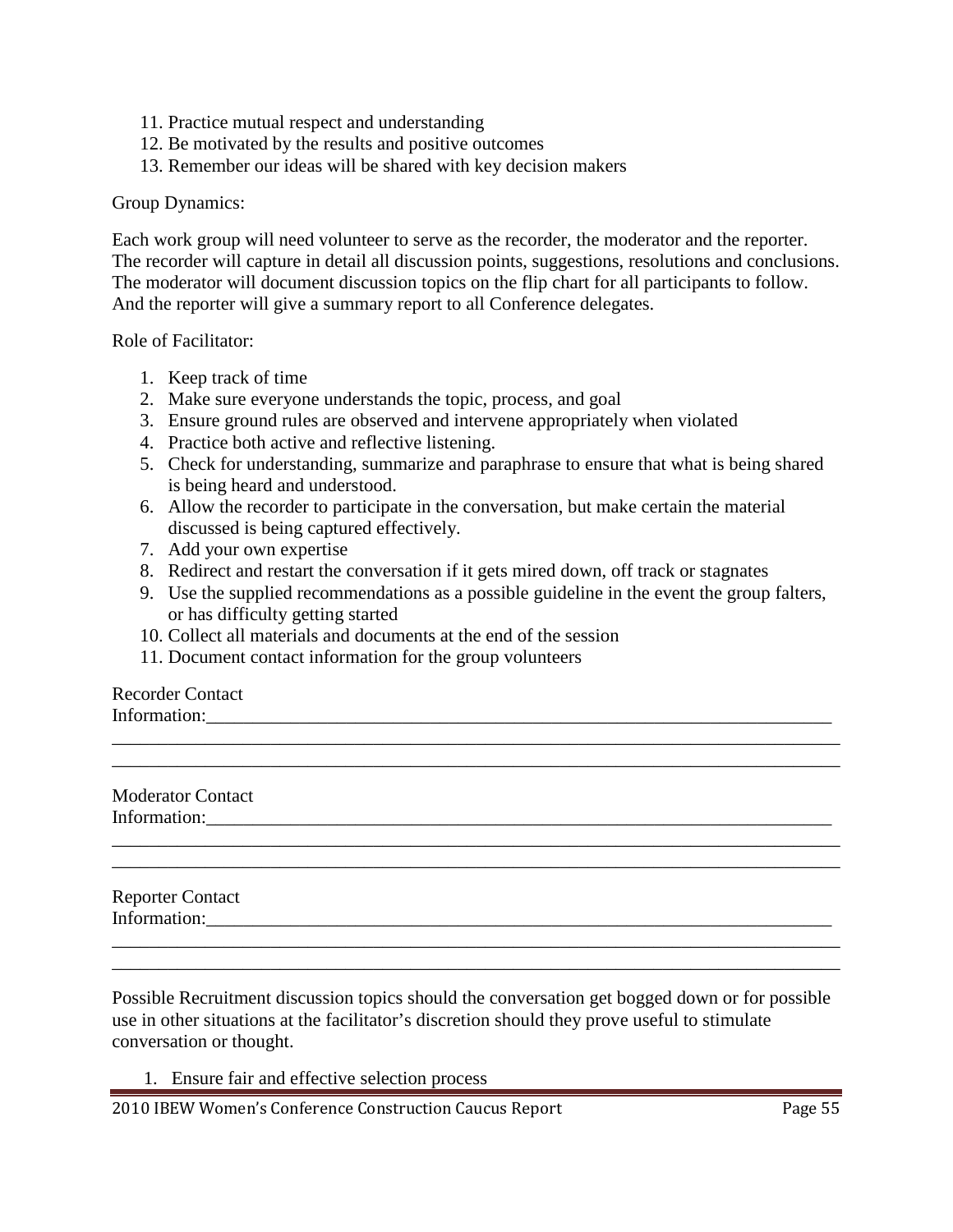- 2. Adopt processes employed by successful programs and engage them in providing technical assistance to programs who have not met their goals
- 3. Review and consider revising or eliminating selection criteria that have a disparate impact on women
- 4. Promote pre-apprenticeship programs and standardize graduation recognition in ranking systems as applicable
- 5. Emphasize what it requires to establish a successful career in the trades to all applicants
- 6. Establish honest and detailed expectations for all applicants
- 7. Use hands-on demonstrations whenever possible to give potential applicants a real understanding of job requirements and situations
- 8. Articulate the physical requirements of the work and provide basic safety training
- 9. Involve female presenters and showcase them as role models
- 10. Employ targeted advertisement and outreach
- 11. Create presentations for non-traditional community groups and organizations
- 12. Partner with groups to create apprenticeship preparation programs
- 13. Turn successful women into recruiters
- 14. Provide all candidates with a check list of suggested and necessary items
- 15. Partner with adult learning centers
- 16. Aggressive outreach to middle and high school girls
- 17. Ask participants to share what has worked and what has not worked in their local union
- 18. Develop a regional or statewide outreach campaign
- 19. Expand trade preparation training
- 20. Ensure women are included in all outreach teams

Possible Retention discussion topics should the conversation get bogged down or for possible use in other situations at the facilitator's discretion should they prove useful to stimulate conversation or thought.

- 1. Establish women's committees, mentorship programs and promotion of women into leadership and instructor roles
- 2. Establish support for female apprentices
- 3. Safeguard against isolation and provide access to other women in the trade as allies
- 4. Provide a point person to be available to assist female apprentices and help navigate their experience
- 5. Maintain and update a list of resources in a variety of venues and forms
- 6. Provide diversity training and discrimination prevention training
- 7. Equip all with an understanding of workplace culture, organizational dynamics, expectations and appropriate behavior
- 8. Develop educational training to assist in broader recruitment opportunities
- 9. Raise awareness of specific challenges facing women in construction
- 10. Establish procedures to ensure proper rotation and work assignments
- 11. Conduct exit interviews for those who leave the program
- 12. Conduct exit interviews for those who are successful in the program for their input and suggestions
- 13. Connect women with available support services
- 14. Employ strategies to ensure all parties understand their responsibilities and expectations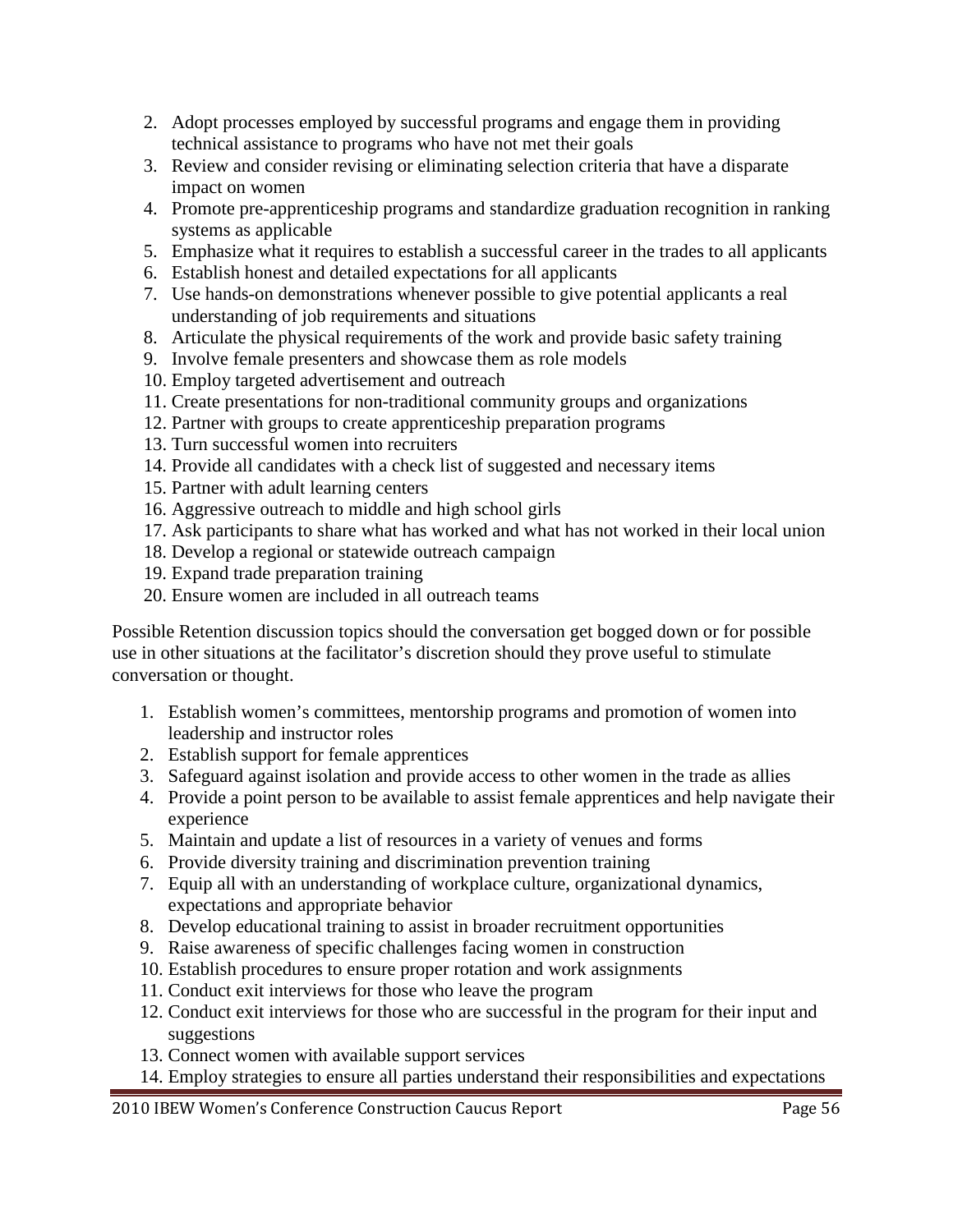- 15. Employ strategies to ensure equal training and work opportunities
- 16. Provide clear expectations for skills development
- 17. Adopt a strong policy against harassment and follow it to the letter
- 18. Ask participants to share what has worked and what has not worked in their local union
- 19. Collect and make public membership demographics

Possible Leadership discussion topics should the conversation get bogged down or for possible use in other situations at the facilitator's discretion should they prove useful to stimulate conversation or thought.

- 1. Employ women as staff members
- 2. Identify and mentor women with leadership capabilities
- 3. Offer additional training opportunities
- 4. Appoint women to every leadership level
- 5. Highlight successful women as role models
- 6. Encourage and promote women at every level and in all conversations and actions
- 7. Encourage women to hold elected office and participate on committees
- 8. Ask participants to share what has worked and what has not worked in their local union
- 9. Foster and promote a culture that supports women in leadership positions
- 10. Promote mentoring programs
- 11. Strive for a fully inclusive culture

Small Group Work Instructions

Select a recorder – this person will fill out the provided forms and take notes that will be given to the group facilitators

Select a reporter to summarize your discussion and share your small group work outcomes

Select a moderator to record discussion topics using flip chart paper

Discuss why you think the challenges exits/why it has not been resolved. Look for reasonable, positive solutions that we may be able to control and will challenge negative thinking. Discuss how a success or promising practice works and how it can be replicated, improved or strengthened and amplified.

Record the best solutions and positive ideas your small group identifies through its discussion of the challenge topic as well as the success/promising practice topic. Solutions should address the steps, people and assets at hand or needed and should contain an appropriate level of detail.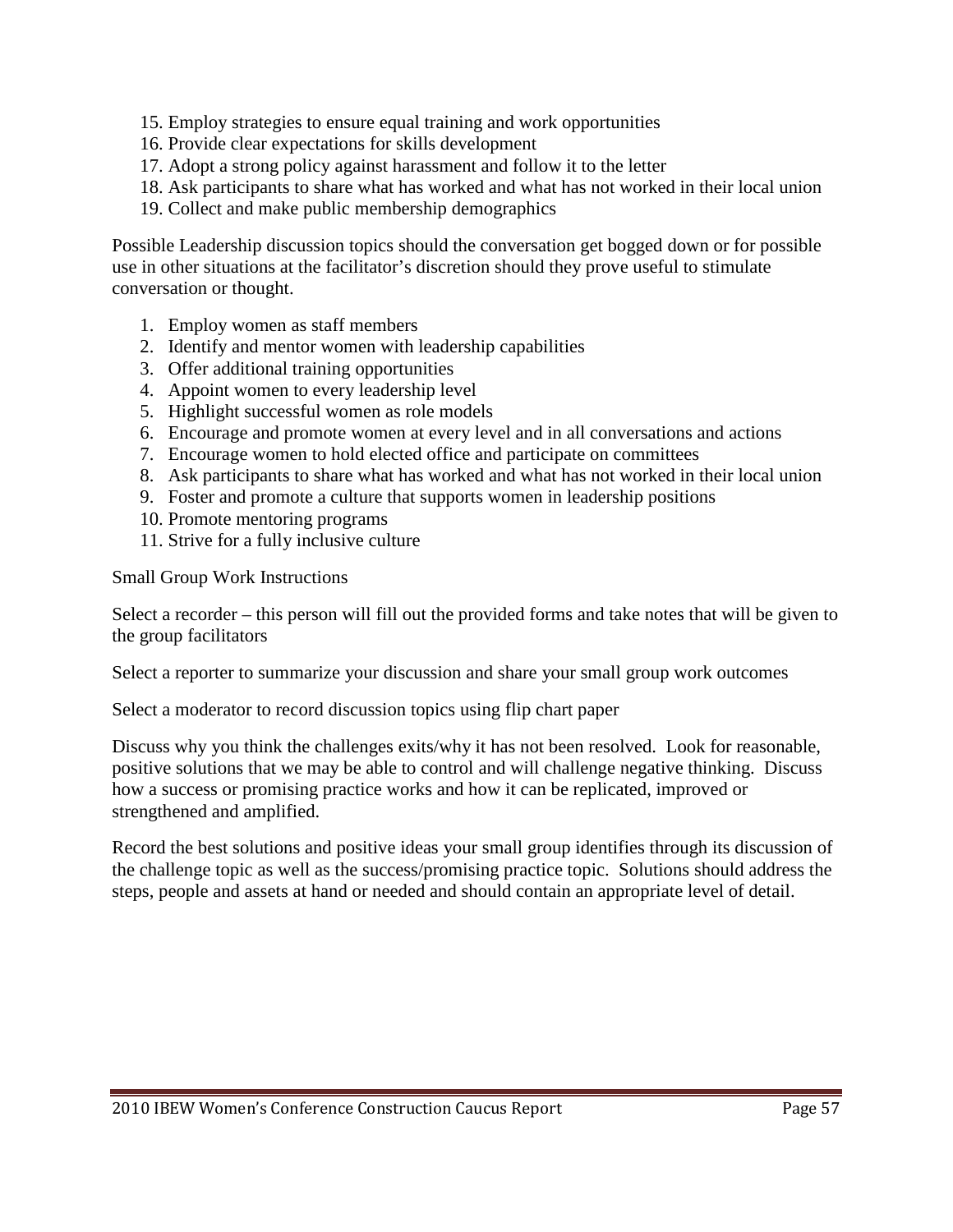| <b>Challenges Topic:</b>                                    |  |  |
|-------------------------------------------------------------|--|--|
|                                                             |  |  |
|                                                             |  |  |
| <b>Solution One:</b>                                        |  |  |
|                                                             |  |  |
|                                                             |  |  |
|                                                             |  |  |
|                                                             |  |  |
|                                                             |  |  |
| <b>Solution Two:</b>                                        |  |  |
|                                                             |  |  |
|                                                             |  |  |
|                                                             |  |  |
|                                                             |  |  |
|                                                             |  |  |
| <b>Solution Three:</b>                                      |  |  |
|                                                             |  |  |
|                                                             |  |  |
|                                                             |  |  |
|                                                             |  |  |
|                                                             |  |  |
| Who are the external partners and what can they do to help? |  |  |
|                                                             |  |  |
|                                                             |  |  |
|                                                             |  |  |
|                                                             |  |  |
|                                                             |  |  |
|                                                             |  |  |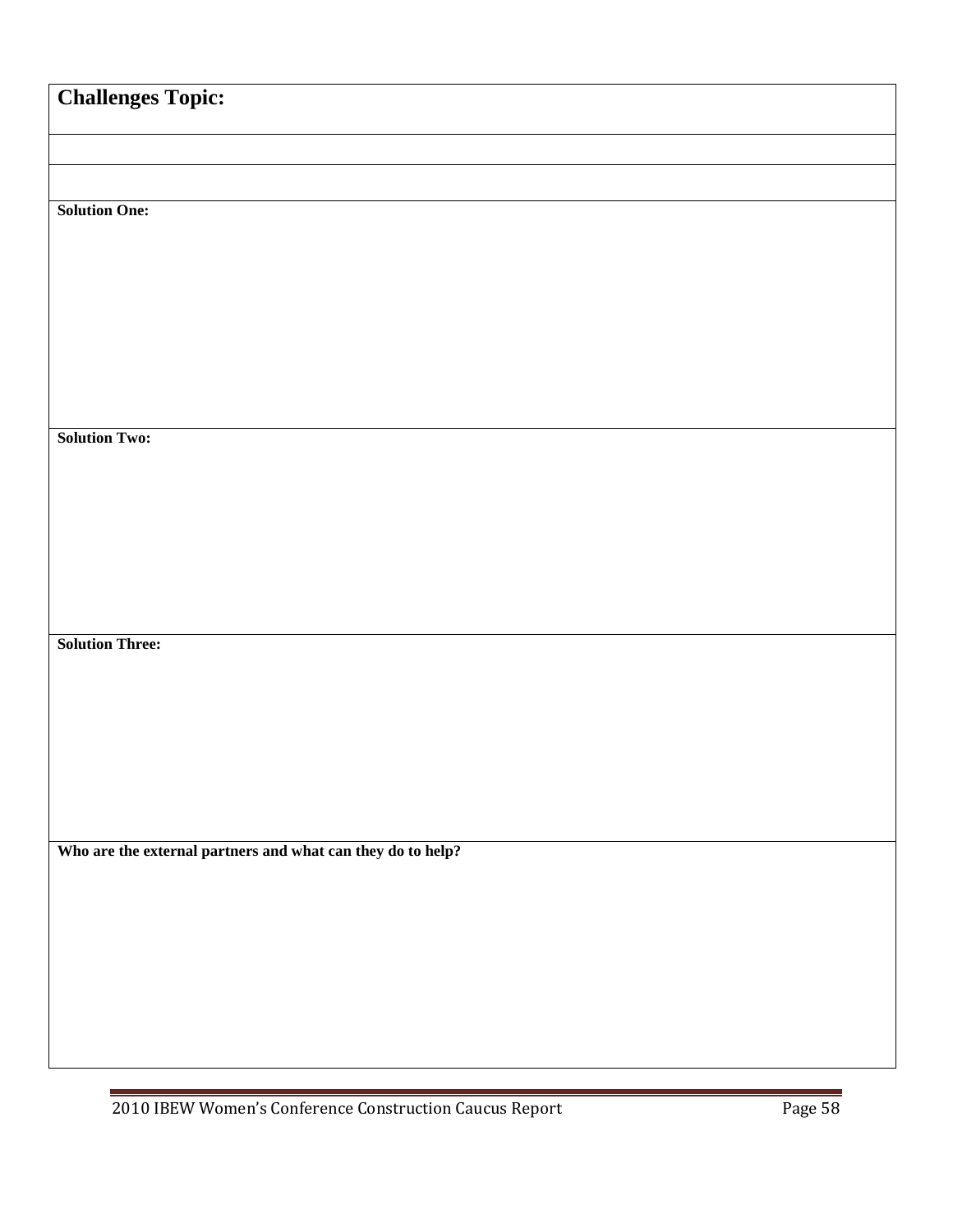| <b>Successes/Promising Practices Topic:</b>                 |  |
|-------------------------------------------------------------|--|
|                                                             |  |
|                                                             |  |
| <b>Components for Adoption:</b>                             |  |
|                                                             |  |
|                                                             |  |
|                                                             |  |
|                                                             |  |
|                                                             |  |
| <b>Program Improvements:</b>                                |  |
|                                                             |  |
|                                                             |  |
|                                                             |  |
|                                                             |  |
| <b>Plan for Amplification:</b>                              |  |
|                                                             |  |
|                                                             |  |
|                                                             |  |
|                                                             |  |
| Who are the external partners and what can they do to help? |  |
|                                                             |  |
|                                                             |  |
|                                                             |  |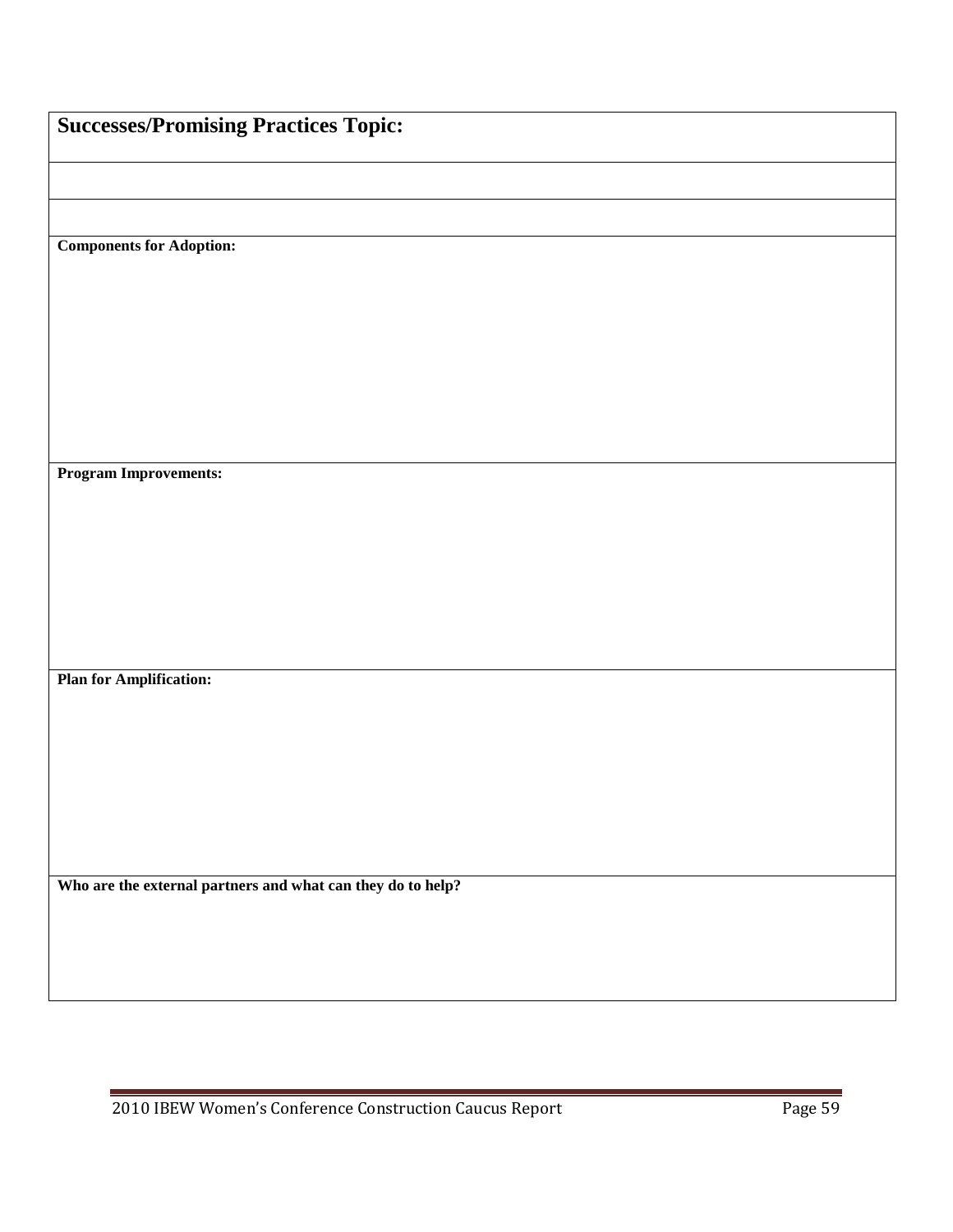# **CONSTRUCTION INDUSTRY BRANCH CAUCUS**

"Submitted by Susan Eisenberg, Kathy Luz Herrera, Carolyn V. Johnson, Nancy Mason, Vivian Price and Geri Sheldon"

**These are recommendations from the construction industry branch caucus of the IBEW Women's Conference in September of 1997 in Washington DC. The conference provided a tremendous opportunity to utilize the energy and talents of IBEW sisters to create a positive plan of action for our union as a whole. We propose that these guiding principles be adopted at all levels of the IBEW.** 

## GUIDING PRINCIPLES FOR THE IBEW AT ALL LEVELS:

The fair and full inclusion of women at all levels of the IBEW requires the combined efforts of the entire membership, as well as the resources of our union. We therefore recommend that the following principles be adopted by the IBEW; and that they be **actively used** in developing and implementing policies and programs in all aspects of our union's work. We recognize that our day to day efforts must be consistent with our goals and responsibilities as trade unionists.

The IBEW recognizes that:

- 1. All members, as representatives of the union and ambassadors of the labor movement, carry a responsibility to combat discrimination in all its forms, giving specific attention to sexism, racism and homophobia.
- 2. Workforce diversity is most successful in workplaces where high standards of dignity and safety are respected, and is therefore a measure of the strength of trade unionism.
- 3. Family responsibilities, including childcare and eldercare, are a primary concern to working people.
- 4. Fair distribution of work is an extension of collective bargaining.
- 5. Achieving a critical mass of women in our workforce (recruitment, retention and leadership) will be the best measure of our commitment to affirmative action and equity.

## PROJECT PLANS:

We further recommend that the IBEW adopt the following project plans, to be implemented with the same efficiency, ingenuity and perseverance that our construction industry members bring to their jobs. We honor the progress that has already been achieved by making a commitment to follow through on this program until completion.

- The IBEW welcomes women (a message for men and women).
- The IBEW trains women.
- The IBEW advocated for a workplace that is safe, fair and harassment free for all members.
- The IBEW represents women.
- The IBEW contractor employs women at all levels of the workforce.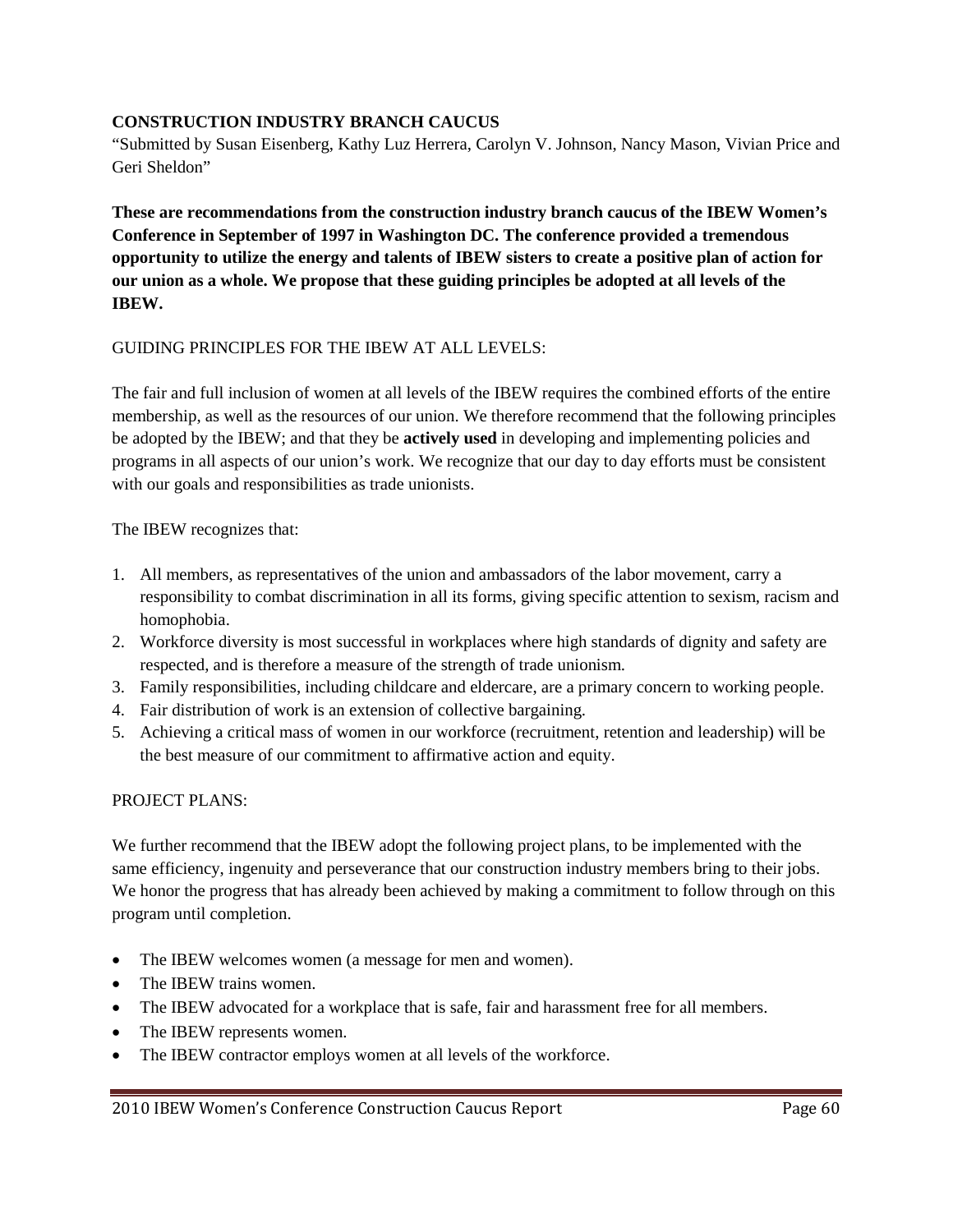- The IBEW promotes women's leadership on the job, in the union and into the industry.
- The IBEW advocates for women in all political arenas: local, national and international.
- The IBEW actively solicits the input and leadership of women members.

We further propose that:

- 1. The International develop and distribute an informational booklet addressed to the particular concerns of women in our union, to clarify standards, policies, procedures and services of the IBEW. We recommend that this booklet be available in April of 1998, to celebrate the  $20<sup>th</sup>$  anniversary of federal affirmative action policies. (See addendum).
- 2. The International conduct research relevant to achieving the full and fair inclusion of women. The goal of research at the International level shall be to dramatically increase the percentage of women in our workforce by identifying obstacles to women's participation and recommending solutions. (See addendum).

# IMPLEMENTATION

Achievement of these project plans will depend on the combined efforts of all members and all parts of the industry, in particular that

## Women members:

- Encourage and support other female members,
- Participate in women's groups conferences,
- Participate in diversity training,
- Address problems of sexual harassment and discrimination when they arise,
- Develop their skills as capable workers and union leaders,
- Participate in local union meetings, committees and events, and
- Assist their local in developing an action plan for the recruitment, mentoring, training, and retention of women

All members, male and female:

- Participate in diversity training,
- View the issues of women as unions issues,
- Encourage and support female members,
- Address problems of sexual harassment and discrimination when they arise, and
- Assist their local in developing an action plan for the recruitment, mentoring, training and retention of women.

Local leadership:

- Provide diversity training to all members with particular attention to officers, stewards, foreman, teachers and new apprentices,
- View the issues of women as union issues,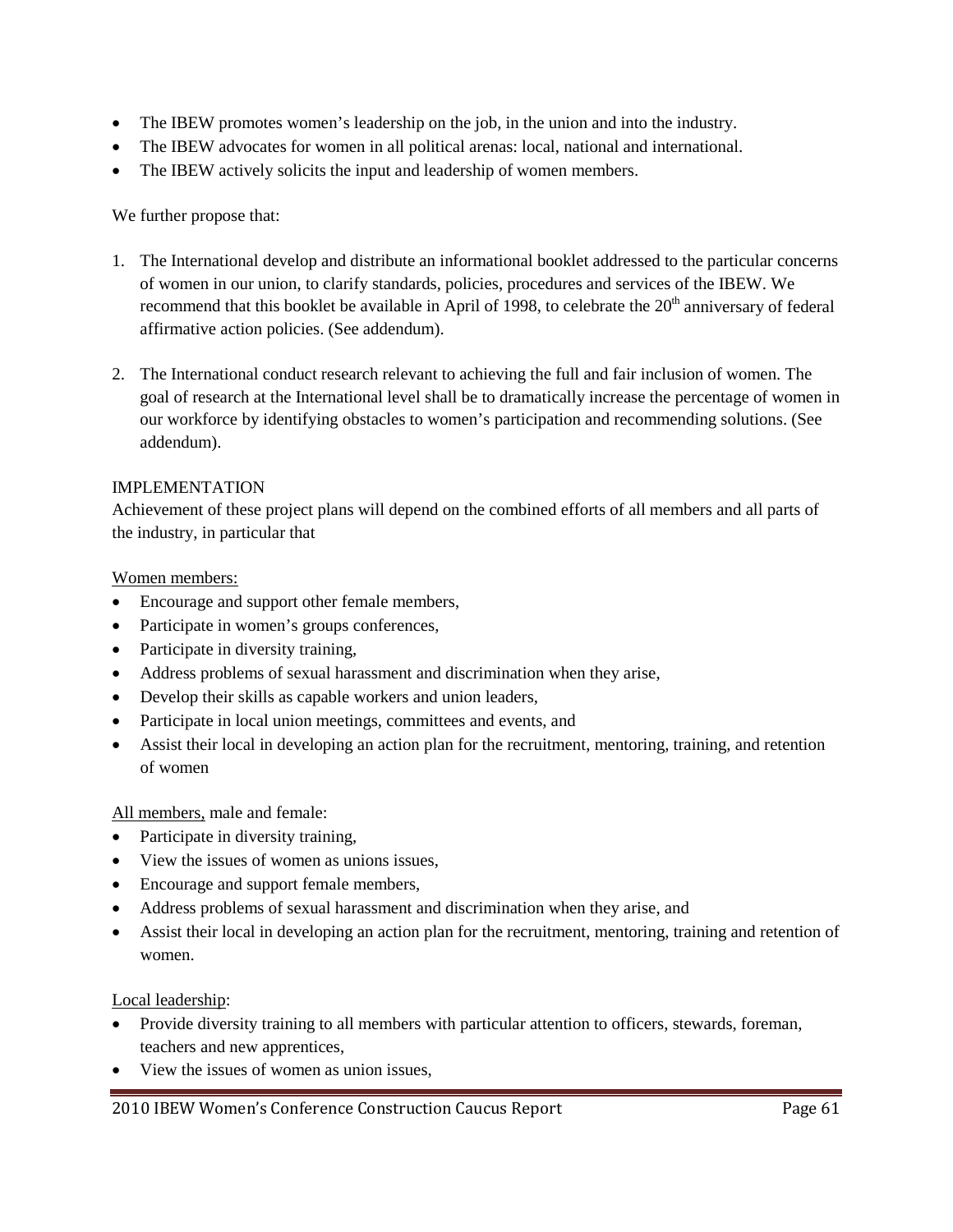- Encourage and support female members,
- Develop and implement an action plan for the recruitment, mentoring, training and retention of women,
- Establish and communication to all members clear policies and complaint procedures against harassment and decimation and pro-actively address problems of sexual harassment and decimation,
- Strongly advocate in their communities and local legislatures for issues of particular concern to working women, including pay equity, family leave, and childcare,
- Encourage contractors to hire and promote women through education, advocacy and contract language,
- Establish a women's committee and/or ombudsperson,
- Personally welcome new women members, and
- Appoint women to union leadership positions.

## International leadership:

- Hold an Annual Women's Conference, insisting on attendance of male representatives, and encouraging locals to inform and send their female members,
- Support district conferences for women,
- Establish and International women's advisory committee,
- Develop and provide to locals outreach materials designed for the recruitment of women into our industry,
- Develop and distribute informational booklets designed to encourage the retention and leadership of women in our industry,
- Appoint a woman as an international vice-president,
- Strongly advocate legislatively and in the AFL-CIO for issues of particular concern to working women, including pay equity, family leave, and childcare,
- Document and publicize, for the purpose of replication by other locals, best practices that lead to the successful recruitment, training, retention and advancement of women members, with the attention to the importance of racial and ethnic diversity in our organization,
- Publicize the contributions of women members,
- Increase female representation in the IBEW Journal, and
- Ensure that all materials distributed by the International are gender-sensitive.

## Apprenticeship training programs:

- Inform all applicants to the apprenticeship program of a "zero tolerance" policy for sexual harassment and discrimination,
- Provide diversity training and sexual harassment prevention training for all apprentices,
- Give particular attention to positive first job placements for new female apprentices,
- Provide mentoring to all apprentices,
- Include women in apprenticeship teaching staff and administration,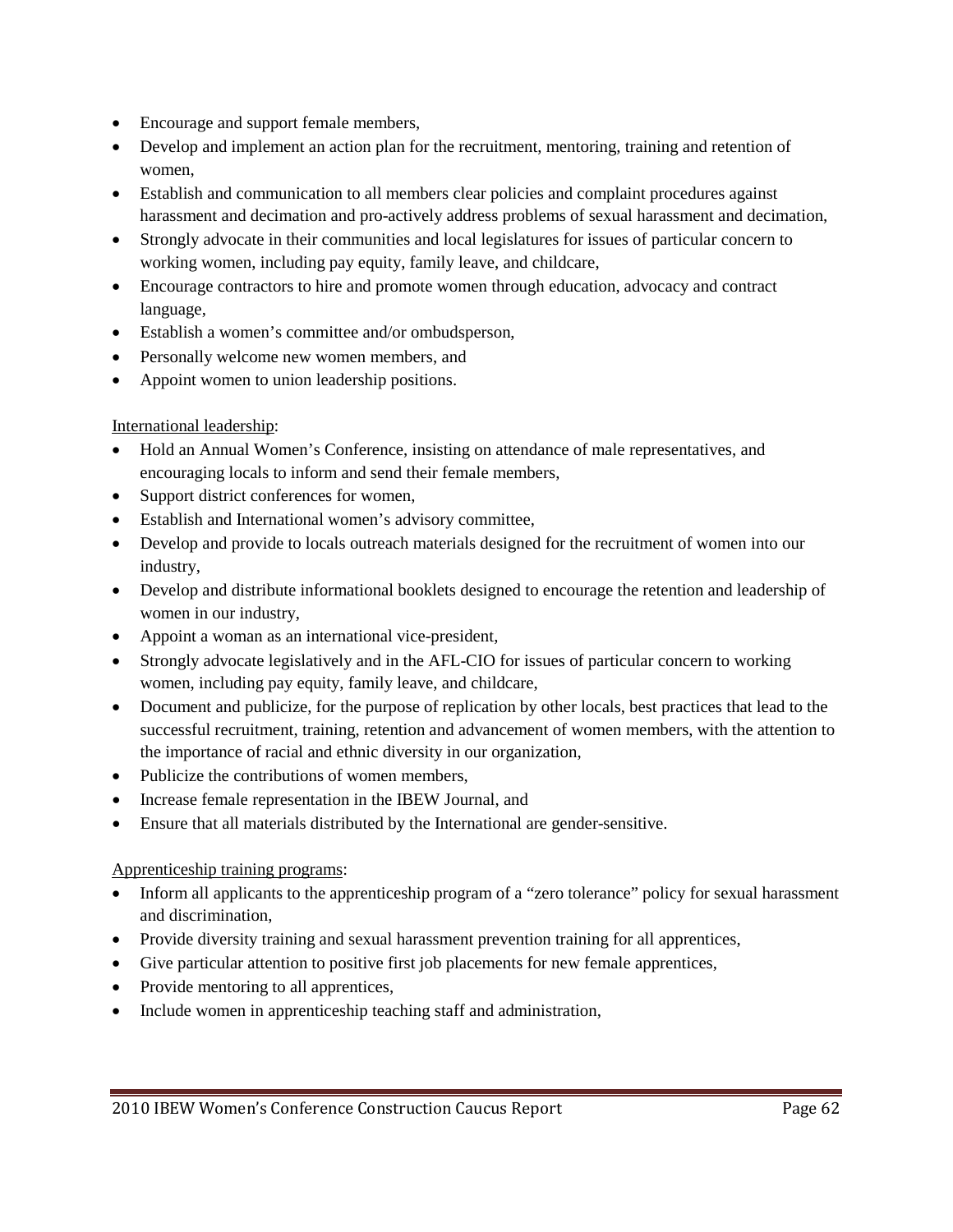- Monitor both classroom and on-the-job instruction to ensure that female apprentices graduate with equitable training in the full range of work in our industry, ready to be employed at levels comparable to men, and
- Ensure that all training materials are gender sensitive.

# Contractors:

- Place female apprentices on the full range of job assignments available
- Hire, encourage, and promote journey level women
- Support women who are in leadership and supervisory positions,
- Provide worksites where there is "zero tolerance" for harassment and discrimination by having clear policies and complaint procedures, and educating supervisors in prevention techniques.

# Other Organizations:

- Become partners in the IBEW's recruitment efforts for women,
- Become partners in the IBEW's efforts to educate all members in the practices of workplaces that respect diversity,
- Become partners in the IBEW's efforts to respond to the childcare needs of its members.

# ADDENDUM

- 1. The International develop and distribute an informational booklet addressed to the particular concerns of women in our union, to clarify standards, policies, procedures and services of the IBEW. We recommend that this booklet be available in April of 1998, to celebrate the  $20<sup>th</sup>$  anniversary of federal affirmative action policies.
- 2. The goal of research at the International level shall be to dramatically increase the percentage of women in our workforce by identifying obstacles to women's participation and recommending solutions. We appreciate that this will not only benefit all our members and move our own union forward, but will also be a significant contribution to the labor movement as a whole.

In particular we recommend that the International:

Monitor, by the local and district, the membership levels of female apprentices and journeywomen. Offer assistance to those locals and districts where figures are low or dropping. Share best practices from those locals and districts where figures are strong or rising. We recommend that statistics always be broken down by racial/ethnic categories, in recognition of the particular urgency to recruit, retain and advance African America, Latina, Asian America, and Native American women in our industry.

Monitor, by local and district, the leadership levels achieved by female members. Offer assistance in promoting women to those locals and districts where figures are low or dropping. Share best practices form those locals and districts where figures are strong or rising.